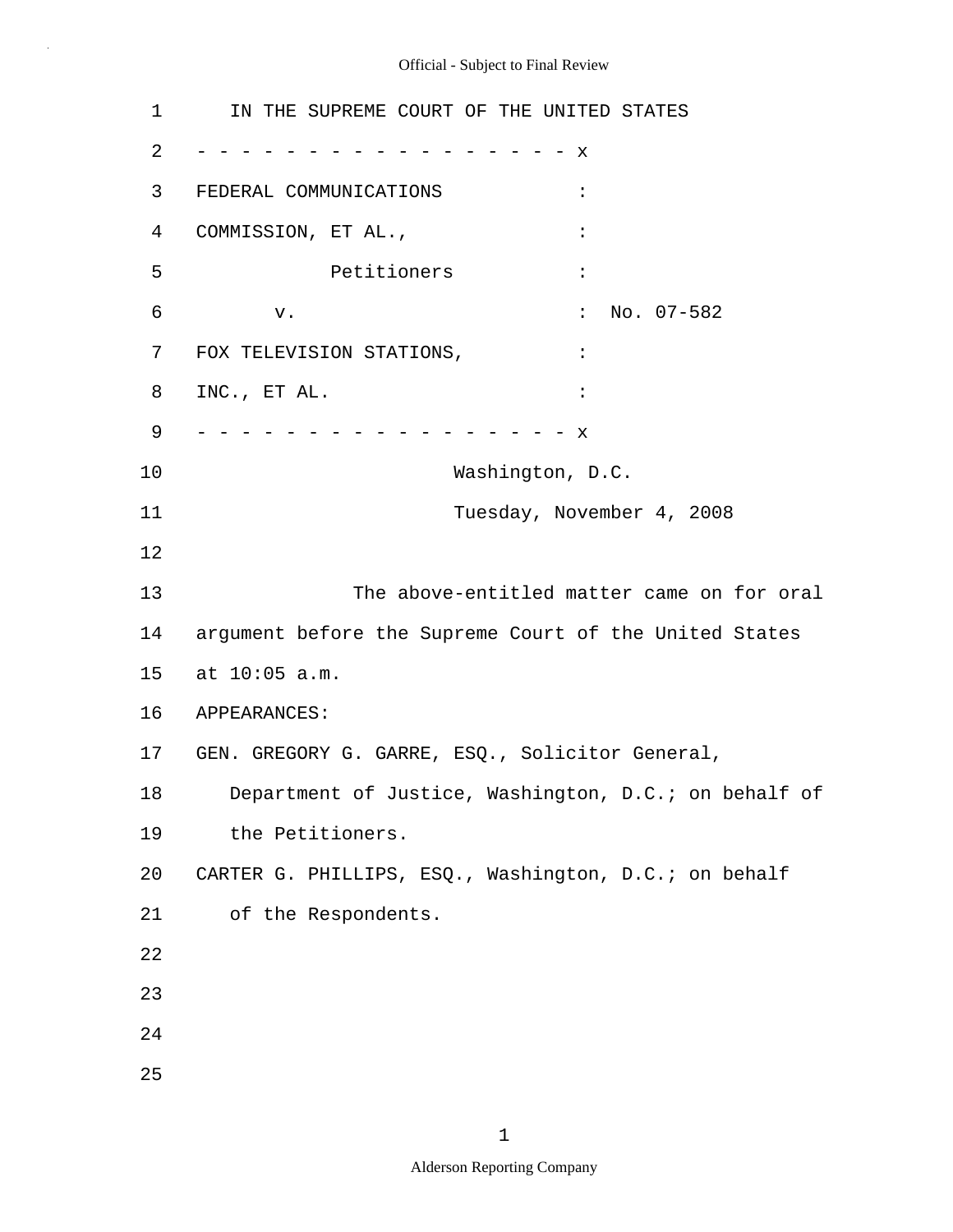| 1              | CONTENTS                     |      |
|----------------|------------------------------|------|
| 2              | ORAL ARGUMENT OF             | PAGE |
| 3              | GEN. GREGORY G. GARRE, ESQ.  |      |
| $\overline{4}$ | On behalf of the Petitioners | 3    |
| 5              | CARTER G. PHILLIPS, ESQ.     |      |
| 6              | On behalf of the Respondents | 28   |
| 7              | REBUTTAL ARGUMENT OF         |      |
| 8              | GEN. GREGORY G. GARRE, ESQ.  |      |
| 9              | On behalf of the Petitioners | 59   |
| 10             |                              |      |
| 11             |                              |      |
| 12             |                              |      |
| 13             |                              |      |
| 14             |                              |      |
| 15             |                              |      |
| 16             |                              |      |
| 17             |                              |      |
| 18             |                              |      |
| 19             |                              |      |
| 20             |                              |      |
| 21             |                              |      |
| 22             |                              |      |
| 23             |                              |      |
| 24             |                              |      |
| 25             |                              |      |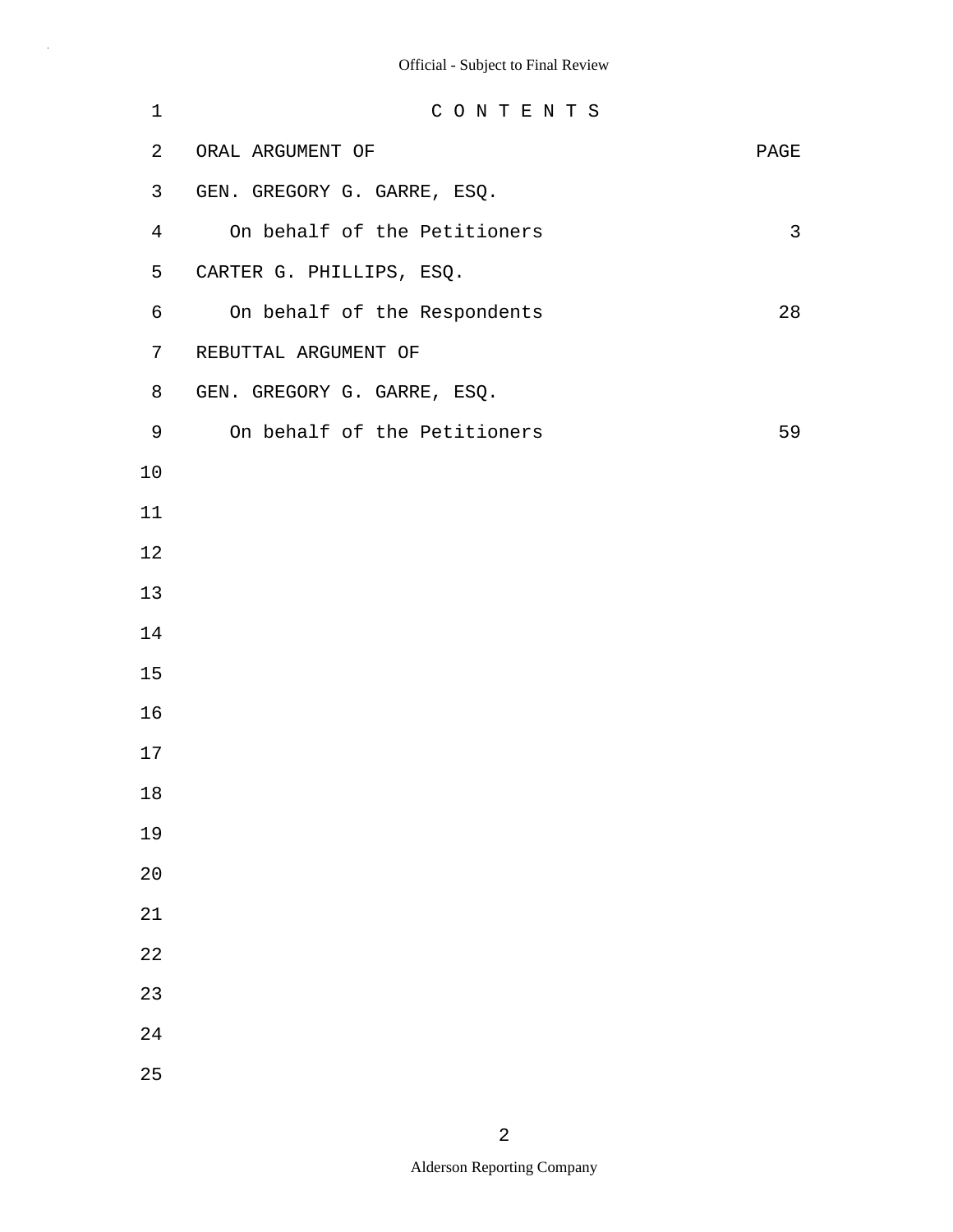1 2 3 4 5 6 7 8 9 10 11 12 13 14 15 16 17 18 19 20 21 22 23 24 25 P R O C E E D I N G S (10:05 a.m.) CHIEF JUSTICE ROBERTS: We will hear argument first this morning in Case 07-582, Federal Communications Commission versus Fox Television Stations. Mr. Garre. Solicitor General Garre. ORAL ARGUMENT OF GEN. GREGORY G. GARRE ON BEHALF OF THE PETITIONERS GENERAL GARRE: Thank you, Mr. Chief Justice, and may it please the Court: This case involves a challenge to the efforts of the Federal Communications Commission to carry out its statutory mandate under 18 U.S.C. 1464, and more even-handedly address indecent material that is broadcast directly into the home during the time of day when children are likely to be in the viewing audience. After reconsidering its policy in this area, the Commission determined that an enforcement action may be appropriate in the case of indecent language that is isolated as well as repeated. Because the Commission provided a reasoned explanation for that change in course, the court of appeals erred in invalidating its action under the Administrative Procedures Act. JUSTICE SCALIA: Did it -- did it reconsider

3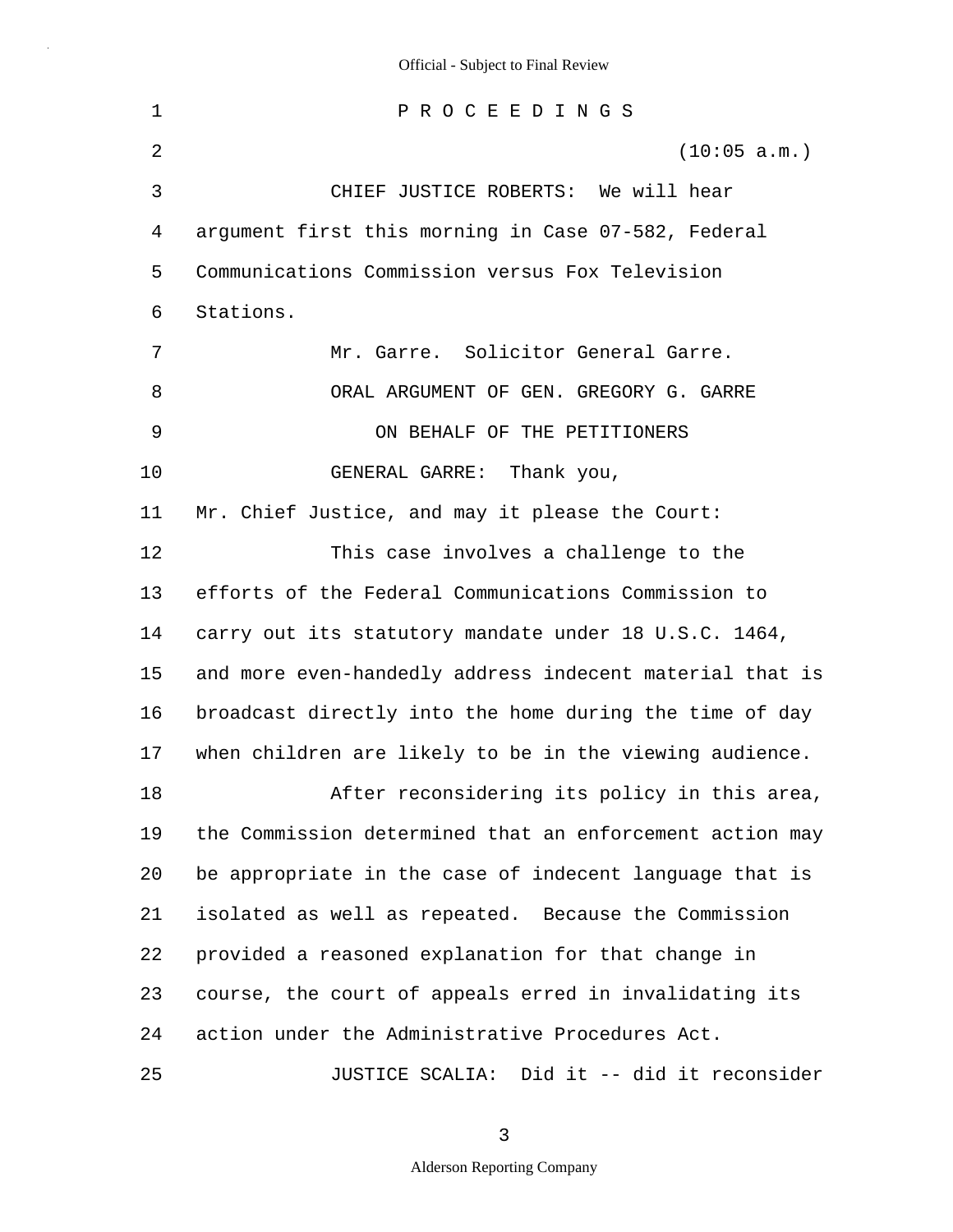1 2 3 4 5 its policy? In the first order, I would -- I would have gathered that it had, but its second order said basically, we've never had a policy that single use of these expletives is okay. Which is it? Are they changing their policy or not?

6 7 8 9 10 11 12 GENERAL GARRE: They did change the policy, Justice Scalia, and the Commission directly acknowledged that in paragraph 12 of the Golden Globe Awards order, which is not reprinted in the petition appendix. In that paragraph, the Commission said, "We now depart from cases holding that isolated or fleeting use of the F-Word was not indecent."

13 14 15 16 17 18 19 20 21 22 23 24 25 JUSTICE SCALIA: The latest order, the one that's up here, says that all of the statements to that effect in the past were simply staff statements and that the Commission had never held to that effect before. GENERAL GARRE: Well, the court of appeals recognized, and we think correctly so, that the Commission did change its position on that. The Commission had never brought an enforcement action against a broadcaster for the isolated use of an expletive, and the Commission made clear in the orders it issued in this case, beginning with the Golden Globe Awards order and the particular omnibus and remand orders before this Court, that it was taking a change in

4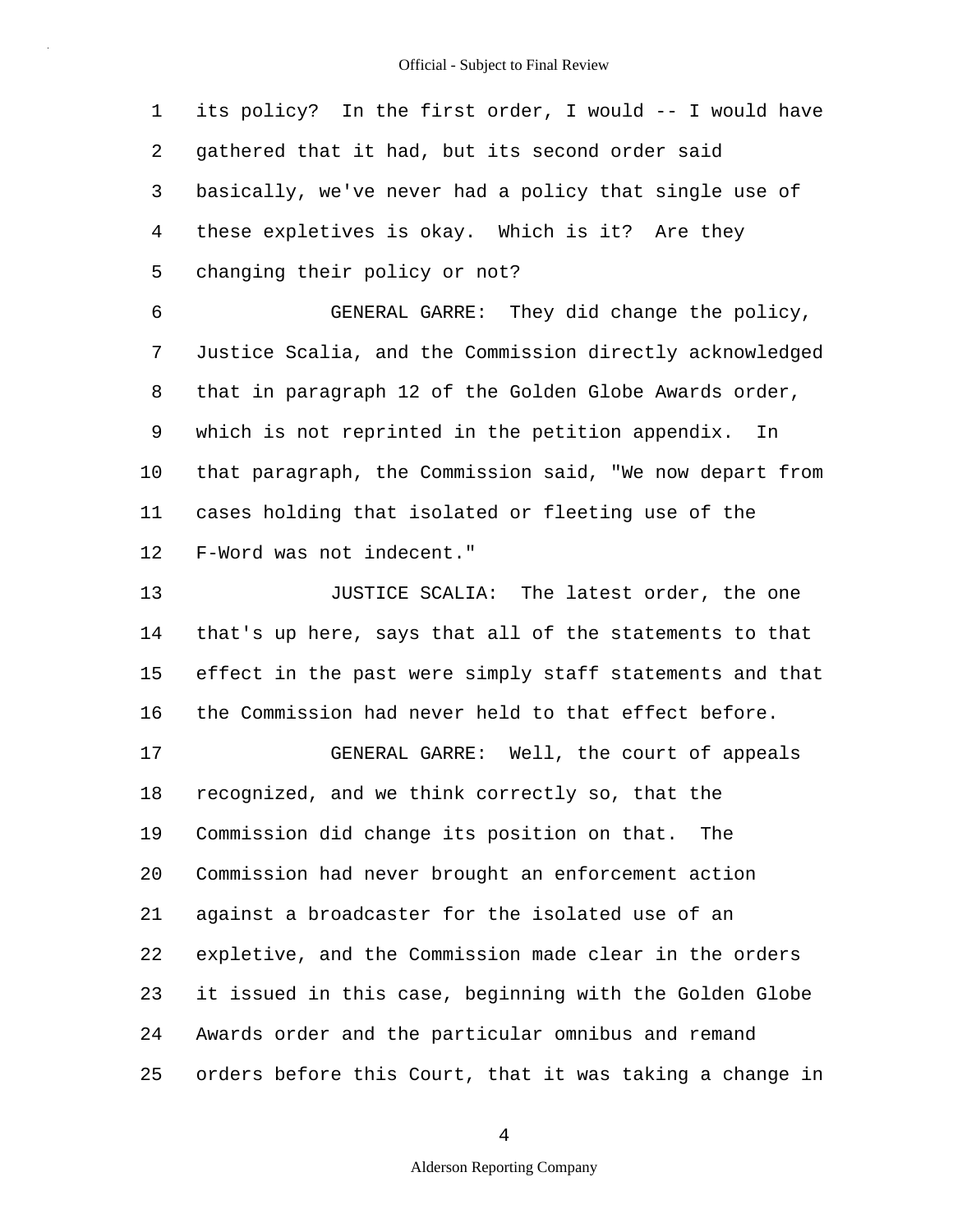1 2 3 4 5 6 7 8 9 10 11 12 13 14 15 16 17 18 19 20 21 22 23 24 25 regulatory course in determining that it was appropriate to bring an enforcement action where there was an isolated incident of an expletive if the context suggested that it would be indecent in that situation. JUSTICE KENNEDY: Well, is the agency's position that its policy has changed or that it has not changed? GENERAL GARRE: That it has changed, Justice Kennedy, and the court of appeals recognized that at pages 20a to 21a of the decision. And we think this Court has recognized -- JUSTICE KENNEDY: Well, the court recognized, but it seems to me the FCC -- and this is what Justice Scalia's questions go in part to -- in the remand order at first it said its policy hadn't changed. GENERAL GARRE: Well, I think there were some statements, we would acknowledge that, in different places. But if you go to the heart of where the FCC grappled with this, paragraph -- paragraph 12 of the Golden Globe Awards order, it specifically disavowed its prior decisions in which it had said that isolated expletives would not warrant an enforcement action under 1464, and it specifically said, "we are departing from our policy." We -- after all, it didn't impose -- JUSTICE SCALIA: But I think it rewrote that

5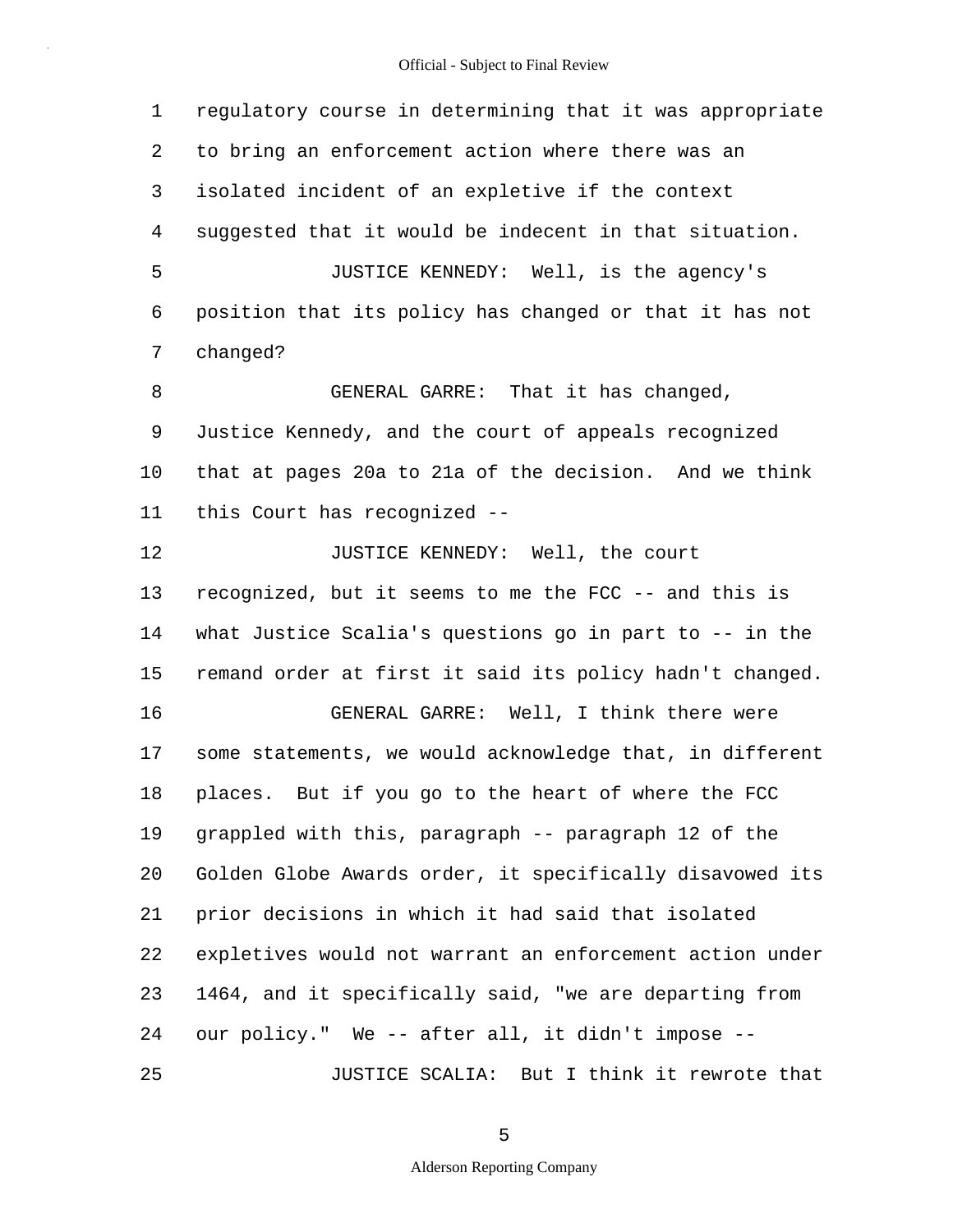1 2 3 in its last order, and I think it even explained away the Golden Globe statement by saying it was not as categorical as it might appear.

4 5 6 7 8 9 10 11 12 13 14 15 GENERAL GARRE: I think if you look at maybe pages 82 to 83 of the petition appendix here, where we discuss that as well, I think it made clear with respect to the indecency finding involving the 2003 Billboard Music Awards and the 2002 Billboard Music Awards, that in applying its contextual analysis in the past it focused on whether or not expletives were repeated or dwelled upon. In this case, the Commission determined that it was not going to be guided exclusively by that consideration and that it was going to take into account all contextual factors, including the explicit and graphic nature of the language used.

16 17 18 19 CHIEF JUSTICE ROBERTS: Do you think, in terms of our legal review, it makes a difference whether it's a change or whether it's a continuation of a prior policy?

20 21 22 23 24 25 GENERAL GARRE: Certainly, I would be defending it if the Court thought that it wasn't a change, and it would have been inappropriate for the Second Circuit to invalidate that as arbitrary and capricious. We have -- we think it was a change. The language that the Commission used indicated that it was

6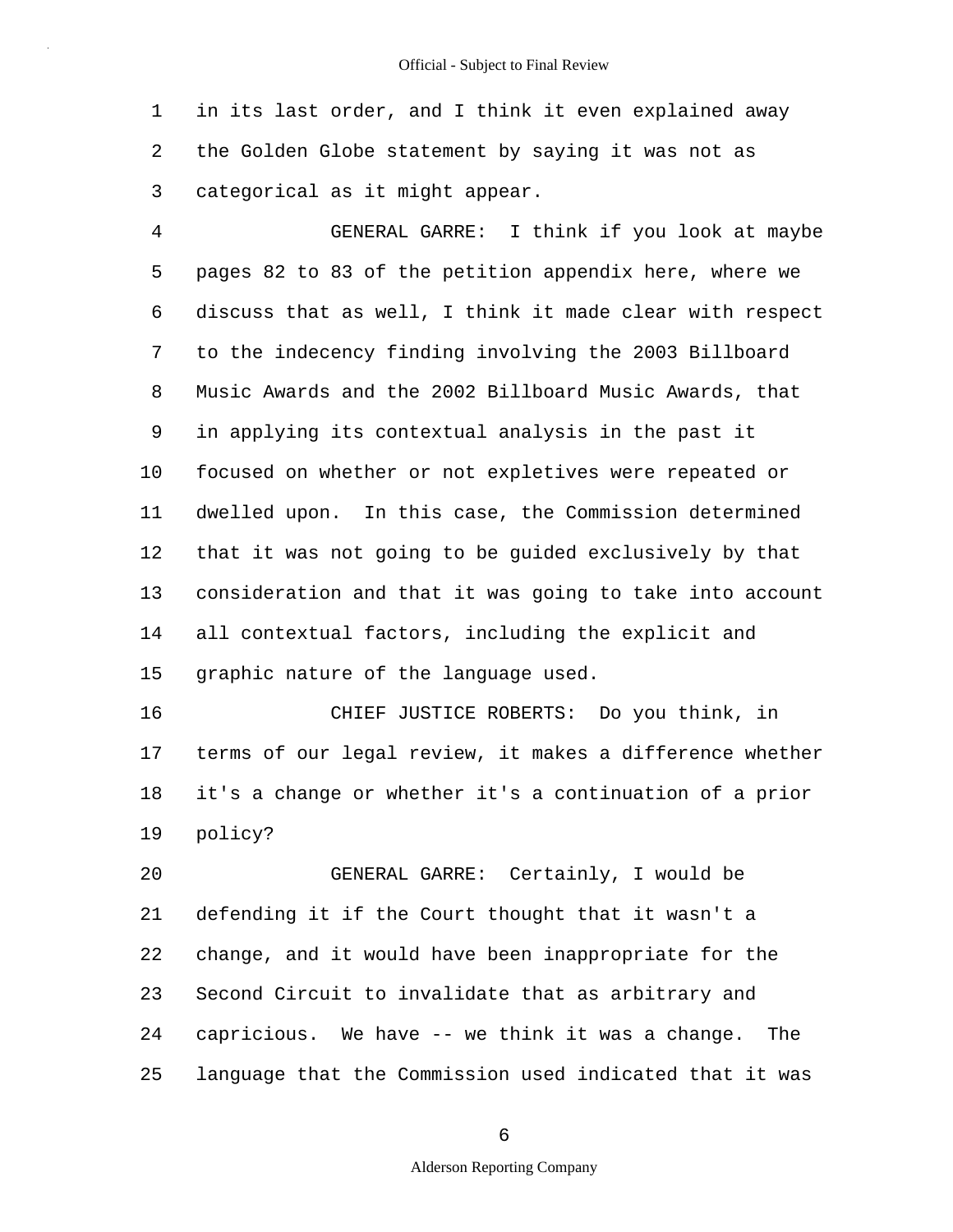1 2 3 4 5 6 7 8 9 10 11 12 13 14 15 16 17 18 19 20 21 22 23 24 25 departing from its prior understanding, and we are here defending -- either way, we are here defending -- CHIEF JUSTICE ROBERTS: I guess my question is, do you think a different legal standard applies when an agency changes a prior position as opposed to articulating its position for the first time? GENERAL GARRE: Well, this Court has said that it's desirable for agencies to reconsider and to change its policy from time to time, but when -- JUSTICE GINSBURG: Wasn't the Commission - the Commission asked the Second Circuit, said: We've changed our policy; we want you to remand the case to the Commission so the Commission can explain what its new policy. I mean, isn't that how this whole thing arose? The case was in the Second Circuit and the Commission said it wanted to have an opportunity to explain its position more fully? GENERAL GARRE: It is, and it did in the remand order reprinted in the petition appendix. Mr. Chief Justice, I think either way the ultimate standard is arbitrary and capriciousness. Now, the Respondents have focused on whether or not we have complied with the criteria that the Court has looked to in determining whether or not a change in agency position is arbitrary and capricious. And we think that

7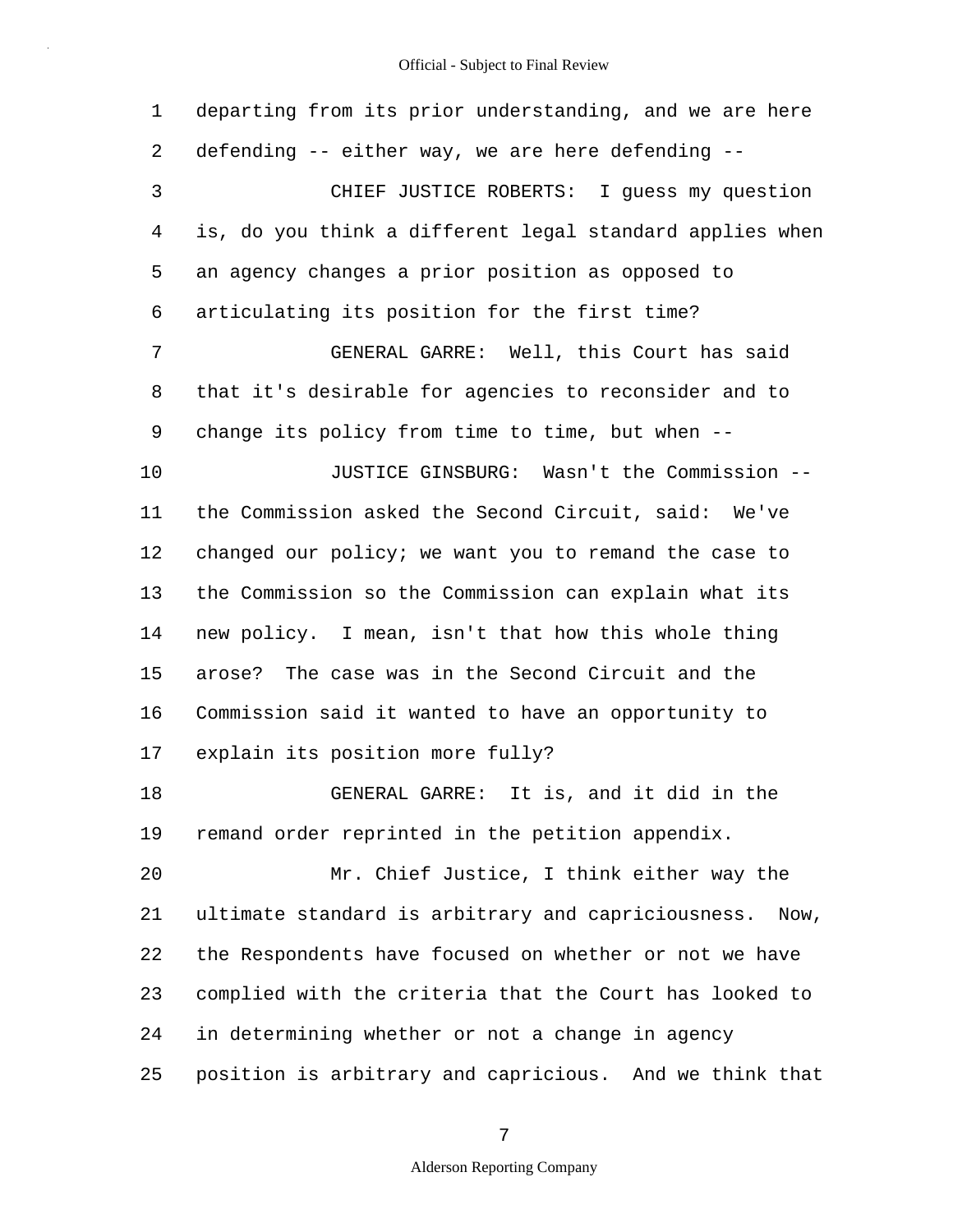1 2 3 4 5 6 7 8 9 10 there are three factors here that must lead to the conclusion that it was not arbitrary and capricious. One, we think that the Commission did directly acknowledge its change in position. Two, the Commission provided a concrete explanation for that change. And, three, that explanation is at a minimum plausible and consistent with the Commission's statutory mandate. This Court has never invalidated a change in agency position where those three factors have been present.

11 12 13 14 15 16 And if you look at the three principal justifications that the agency used in explaining its change in position, I think it's absolutely clear that this was at a minimum a rational policy choice that the agency was committed -- was permitted to take under the Administrative Procedures Act.

17 18 19 20 21 22 23 24 25 JUSTICE GINSBURG: One of the problems is that, seeing it in operation, there seems to be no rhyme or reason for some of the decisions that the Commission has made. I mean, the "Saving Private Ryan" case was filled with expletives, and yet the film about jazz history, the words were considered a violation of the Commission's policies. So that there seems to be very little rhyme or reason to when the Commission says that one of these words is okay and when it says it isn't.

8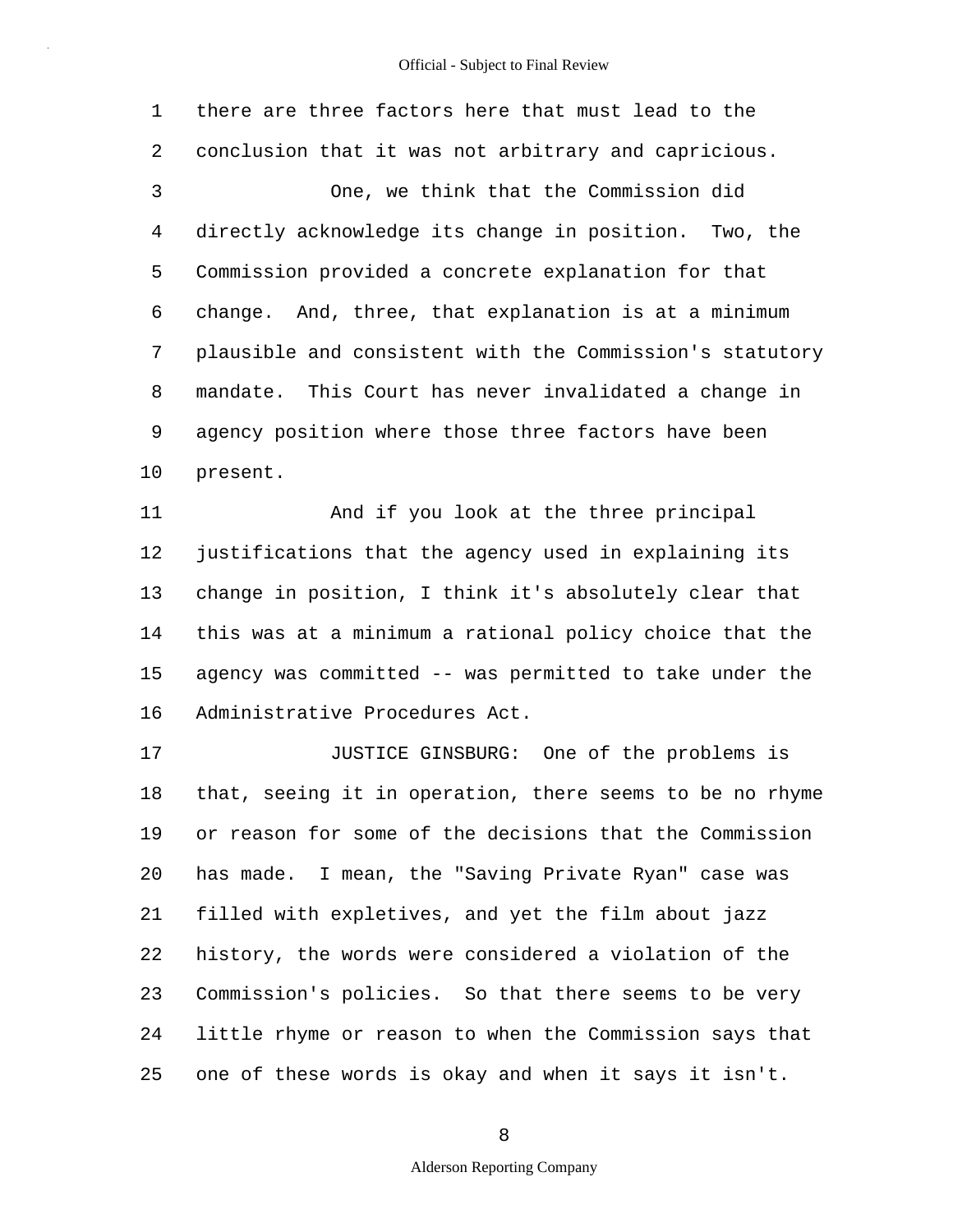| 1              | GENERAL GARRE: Well, we do think, of                     |
|----------------|----------------------------------------------------------|
| $\overline{2}$ | course, that there is rhyme or reason to its             |
| 3              | determination. First, let me say that much of the        |
| $\overline{4}$ | vagueness type of arguments that the Respondents are     |
| 5              | making similar to your question could be made equally    |
| 6              | with respect to the Commission's policy with respect to  |
| 7              | repeated utterances as well as isolated utterances.      |
| 8              | If you take the "Saving Private Ryan" and                |
| 9              | the blues documentary example, those were repeated-      |
| 10             | utterances cases. We are here because they challenged    |
| 11             | the Commission's change in policy to go from repeated    |
| 12             | utterances to consider enforcement actions in the case   |
| 13             | of isolated expletives where they met its contextual     |
| 14             | analysis and where it was explicit, graphic, shocking or |
| 15             | pandering in the context.                                |
| 16             | Now, I think certainly there are going to be             |
| 17             | situations and this Court has indicated that the         |
| 18             | vagueness inquiry doesn't turn about coming up with      |
| 19             | hypotheticals at -- at the outer margins of the          |

20 standard.

21 22 23 24 25 I think in the Pacifica case our reading of the Court's decision is similar to the D.C. Circuit's reading of that decision in the Action for Children's Television case, that implicit in the Court's decision in Pacifica was that it rejected a vagueness challenge

9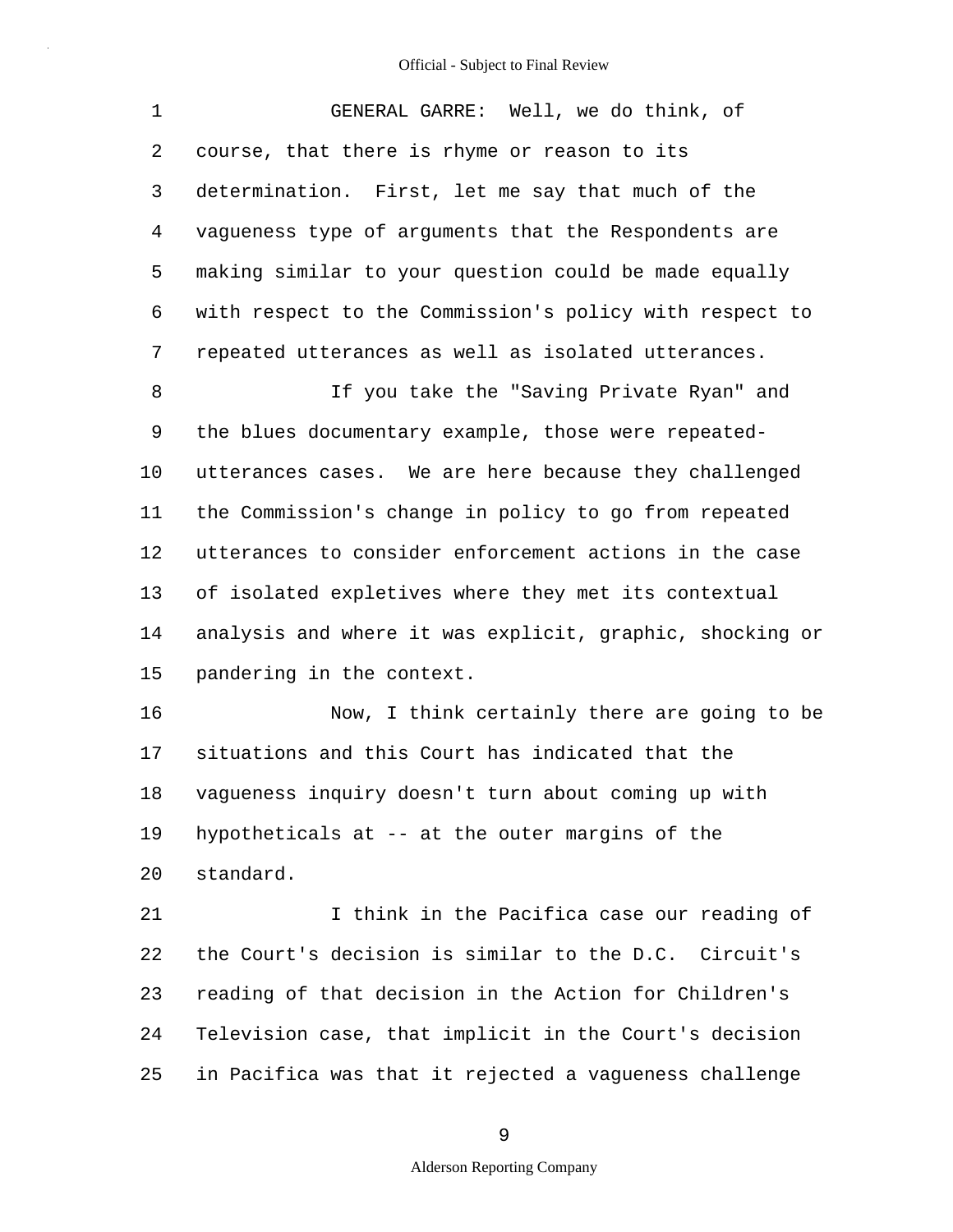1 2 3 to the Commission's definition of "indecency," which is the same definition that the Commission is applying today.

4 5 6 7 8 9 CHIEF JUSTICE ROBERTS: I suppose the most difficult case for you is the "Early News" case where you have just a fleeting expletive, unlike "Saving Private Ryan" and the others. I mean, how do you distinguish the "Early News" case from the ones before us?

10 11 12 13 GENERAL GARRE: The Commission has determined that news programming would be treated differently, with greater restraint, because of the different values present in that situation.

14 15 16 17 18 19 20 21 22 23 24 25 CHIEF JUSTICE ROBERTS: So the same -- if you had a news report about Nicole Richey and the Cher exhibits, they -- they could use the actual language, even though they can't during the -- the awards shows? GENERAL GARRE: Yes. And, similarly, if there were a news report about the argument today in this Court and there were reports about the actual language used, that's right. The Commission has exercised restraint in that area, recognizing that there are different values at stake than in the -- in the utterance of indecent language during a prime-time broadcast where are a substantial number of children in

10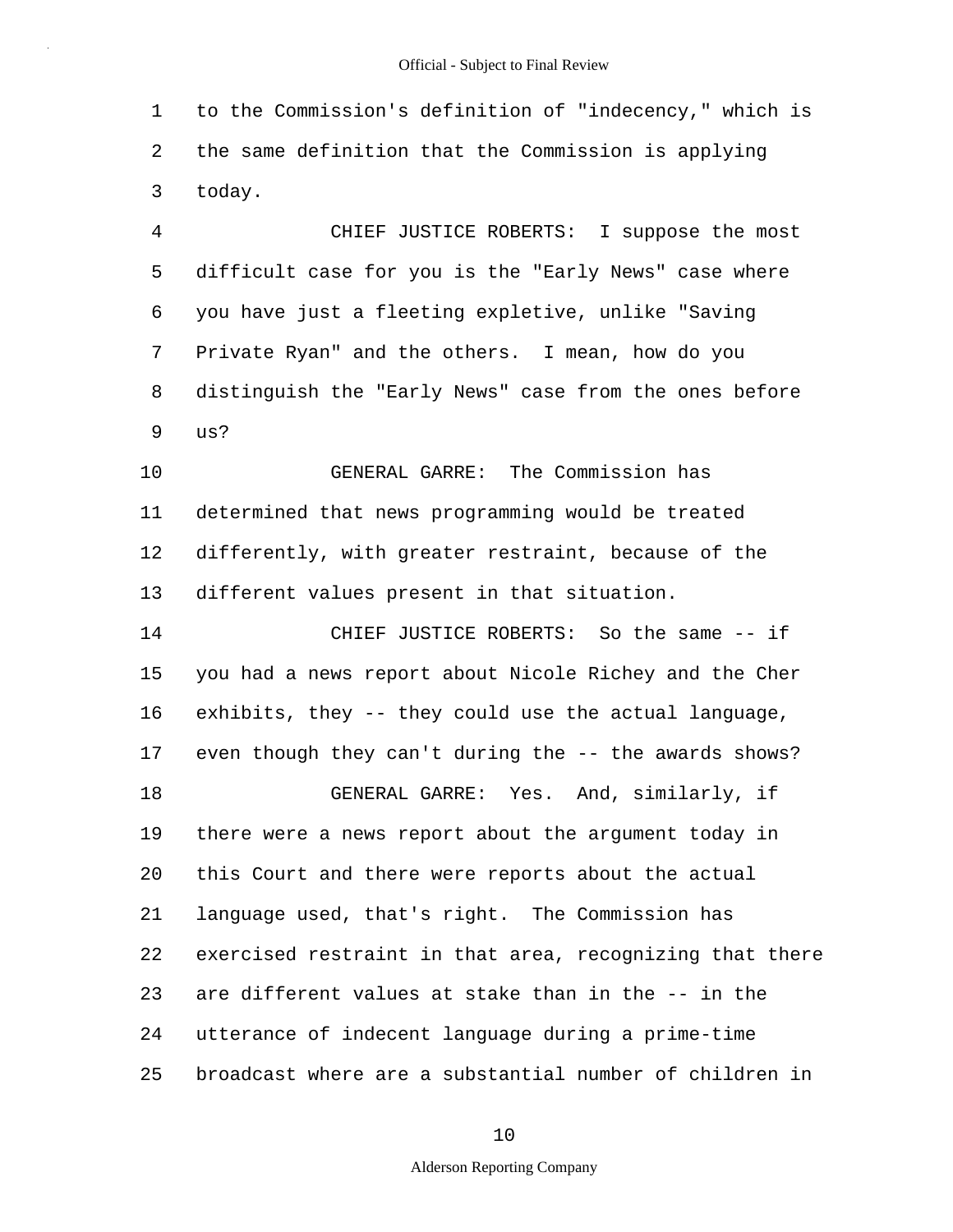1 the viewing audience.

2 3 4 5 6 7 8 9 10 11 12 13 14 For the broadcast in this case, up to 24 to 28 percent of the viewing audience comprised children under the age of 18. This language was concededly gratuitous in the context it was used. In the Nicole Richey example in 2003, there was an element of pandering as part of the dialogue consisted of Paris Hilton saying, "Watch your language," before Nicole Richey launched into dropping the S-Word and the F-Word in -- in a context that was, the FCC reasonably determined, was shocking and gratuitous and explicit and graphic; and, therefore, in the context in which it was presented, indecent under the agency's longstanding definition of "indecency."

15 16 17 JUSTICE GINSBURG: Are there only those two words in the FCC's new policy or are there other words on the list?

18 19 20 21 22 23 24 25 GENERAL GARRE: Well, certainly, the FCC's action in this case focuses on the use of the F-Word and the S-Word, and I think everyone acknowledges that a word like the F-Word is one of the most graphic, explicit, and vulgar words in the English language for sexual activity. And I think even the networks here concede that it was -- its use was gratuitous and inappropriate here. And that would control --

### 11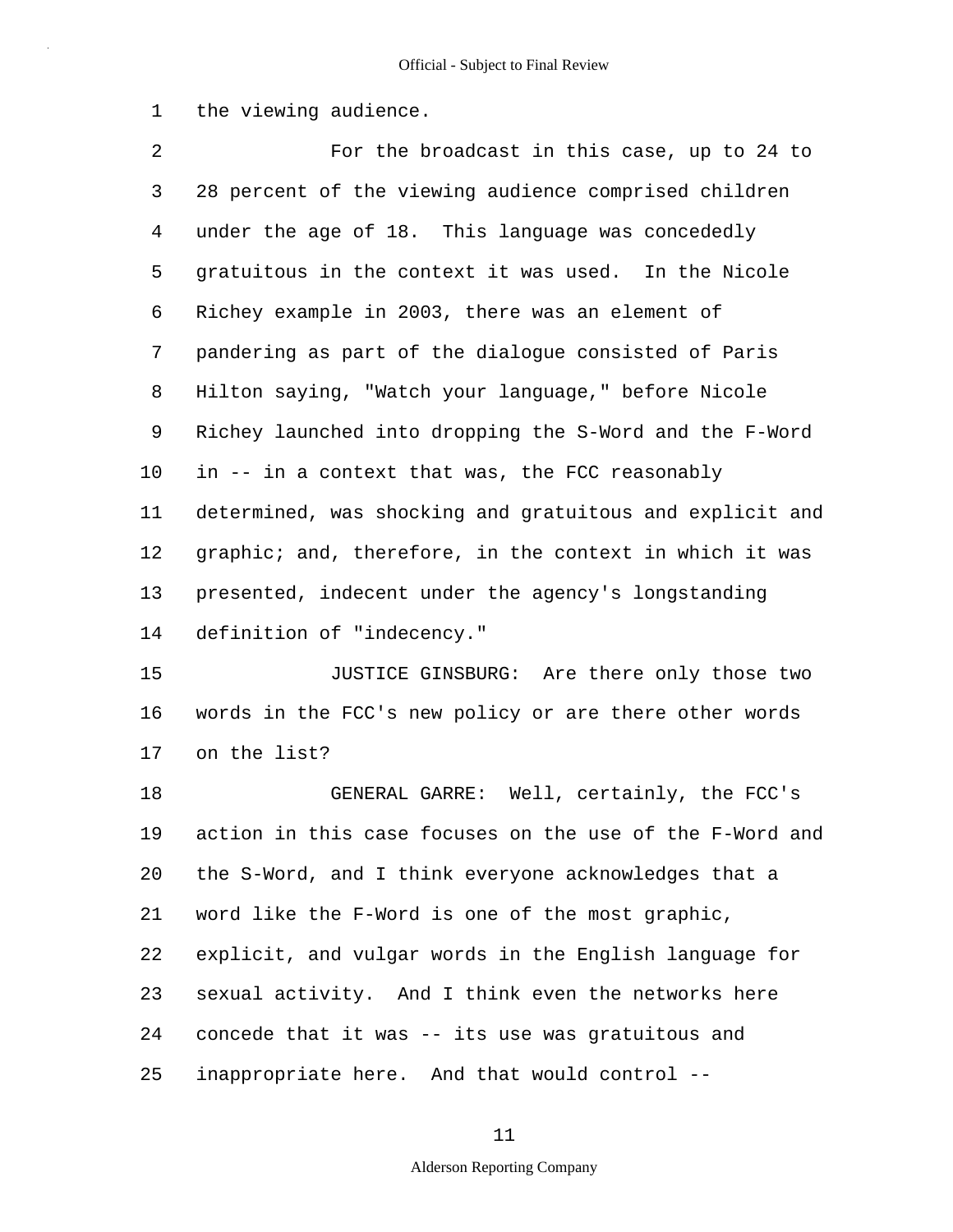| 1       | JUSTICE STEVENS: Isn't it true that --                   |
|---------|----------------------------------------------------------|
| 2       | isn't it true that that is a word that often is used     |
| 3       | with -- with no reference whatsoever to the -- the       |
| 4       | sexual connotation?                                      |
| 5       | GENERAL GARRE: It can be -- it certainly                 |
| 6       | can be used in a non-literal way. It can be used in a    |
| 7       | metaphorical way, as Cher used it here, to say "F them"  |
| 8       | to her critics. But the -- the non-literal/literal       |
| 9       | distinction is not unique to the isolated expletives     |
| $10 \,$ | versus the repeated effort -- expletives.                |
| 11      | JUSTICE STEVENS: You think it's equally --               |
| 12      | it's equally subject to being treated as indecent within |
| 13      | the meaning of the statute regardless of which meaning   |
| 14      | was actually apparent to everybody who listened to it?   |
| 15      | GENERAL GARRE: I wouldn't say equally,                   |
| 16      | Justice Stevens, but what we would say is that it can    |
| 17      | qualify as indecent under the -- under the Commission's  |
| 18      | definition, because even the non-literal use of a word   |
| 19      | like the F-Word, because of the core meaning of that     |
| 20      | word as one of the most vulgar, graphic, and explicit    |
| 21      | words for sexual activity in the English language, it    |
| 22      | inevitably conjures up a core sexual image.              |
| 23      | JUSTICE SCALIA: Which is, indeed, why it's               |
| 24      | used.                                                    |
| 25      | GENERAL GARRE: Which is, indeed, why it's                |

12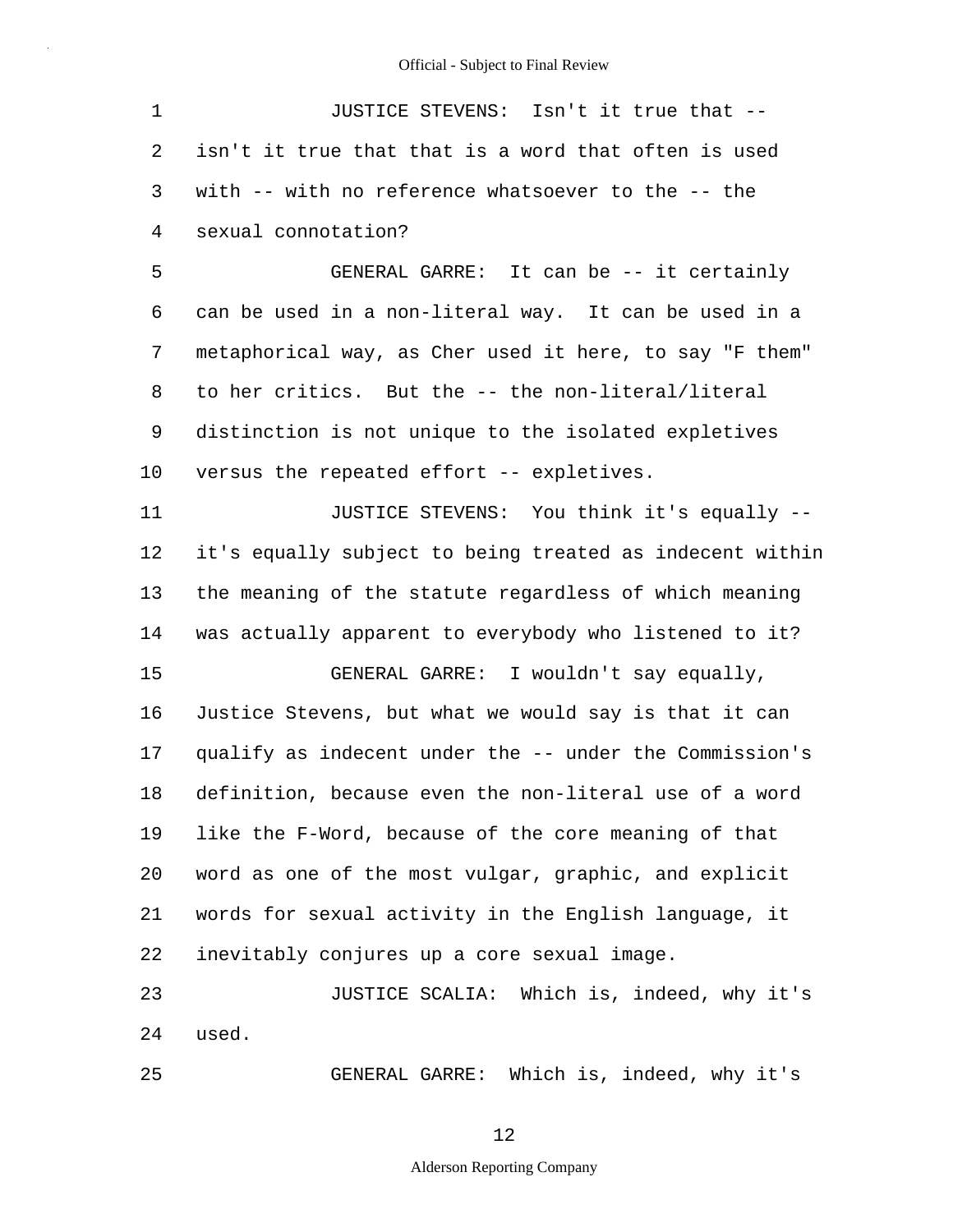| 1  | used as an intensifier or as an insult, and it's why the |
|----|----------------------------------------------------------|
| 2  | networks themselves -- and this is reprinted, I believe, |
| 3  | at 86 of the petition appendix -- have a 24-hour rule    |
| 4  | that the F-Word generally should not be use on TV.       |
| 5  | CHIEF JUSTICE ROBERTS: But that is an                    |
| 6  | entirely voluntary -- I mean, the Commission would have  |
| 7  | no objection if the F-Word were used on a regular basis  |
| 8  | after 10:00 o'clock?                                     |
| 9  | GENERAL GARRE: Outside of the safe harbor                |
| 10 | under this Court's decision, the -- the Commission       |
| 11 | recognizes that networks can use indecent language.      |
| 12 | JUSTICE SCALIA: Although they don't, I                   |
| 13 | gather.                                                  |
| 14 | GENERAL GARRE: Although they don't. Their                |
| 15 | policies are not to use indecent language.               |
| 16 | JUSTICE SCALIA: Because they find it                     |
| 17 | offensive, I gather.                                     |
| 18 | Because I think they<br>GENERAL GARRE:                   |
| 19 | recognize that it contravenes community standards for    |
| 20 | appropriateness in the broadcast medium, and that --     |
| 21 | those policies are reprinted at pages 86a to 88a of --   |
| 22 | JUSTICE GINSBURG: How are the contemporary               |
| 23 | community standards determined in this context?<br>Does  |
| 24 | the FCC survey any particular audience to find out what  |
| 25 | their standards are?                                     |

13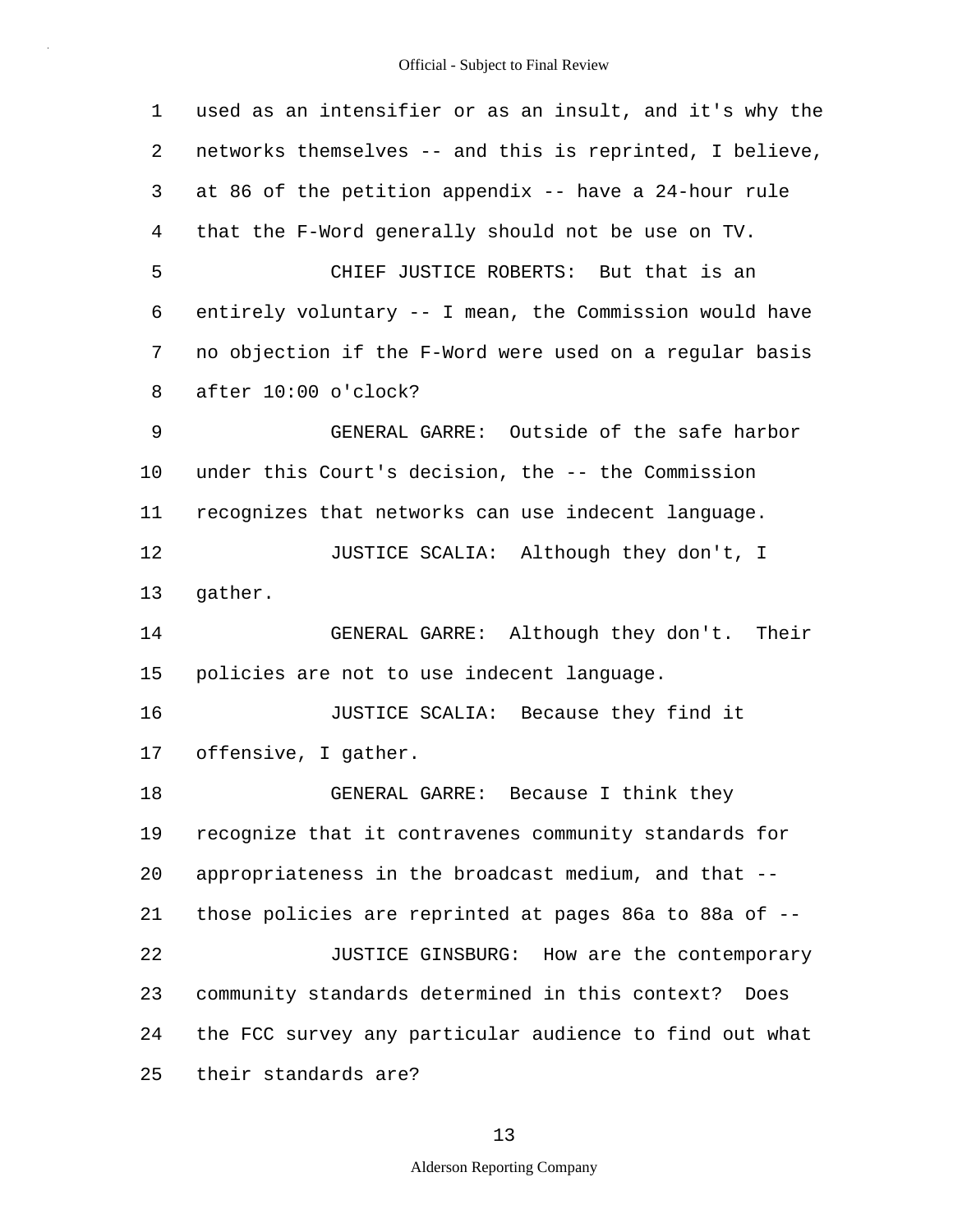| $\mathbf 1$ | GENERAL GARRE: Well, first of all, the                  |
|-------------|---------------------------------------------------------|
| 2           | community standards are community standards for the     |
| 3           | broadcast medium. This is set out a little bit at page  |
| 4           | 33 of the joint appendix at footnote 13. Second of all, |
| 5           | they look to community standards for the average        |
| 6           | listener. And, third of all, the -- the Commission      |
| 7           | applies its expressly -- collective experience here,    |
| 8           | looking to statements from lawmakers, from courts, from |
| 9           | broadcasters, from public interest groups, and from     |
| $10 \,$     | citizens to determine what is consistent with community |
| 11          | standards. And certainly the --                         |
| 12          | CHIEF JUSTICE ROBERTS: Well, I suppose the              |
| 13          | broadcasters' own voluntary determination not to use    |
| 14          | that -- that language 24 hours is a reflection of what  |
| 15          | they think about community standards.                   |
| 16          | GENERAL GARRE: Absolutely. I think it is                |
| 17          | an irrefutable reflection of what they think the        |
| 18          | appropriate community standards are.                    |
| 19          | JUSTICE KENNEDY: Are you talking about                  |
| 20          | community standards for broadcasting?                   |
| 21          | GENERAL GARRE: Community standards for                  |
| 22          | broadcasting, that's right. And, in that respect, this  |
| 23          | case is much different than the Reno case, for example, |
| 24          | where one of the criticisms this Court had was          |
| 25          | uncertainty about what community standards would apply. |

# 14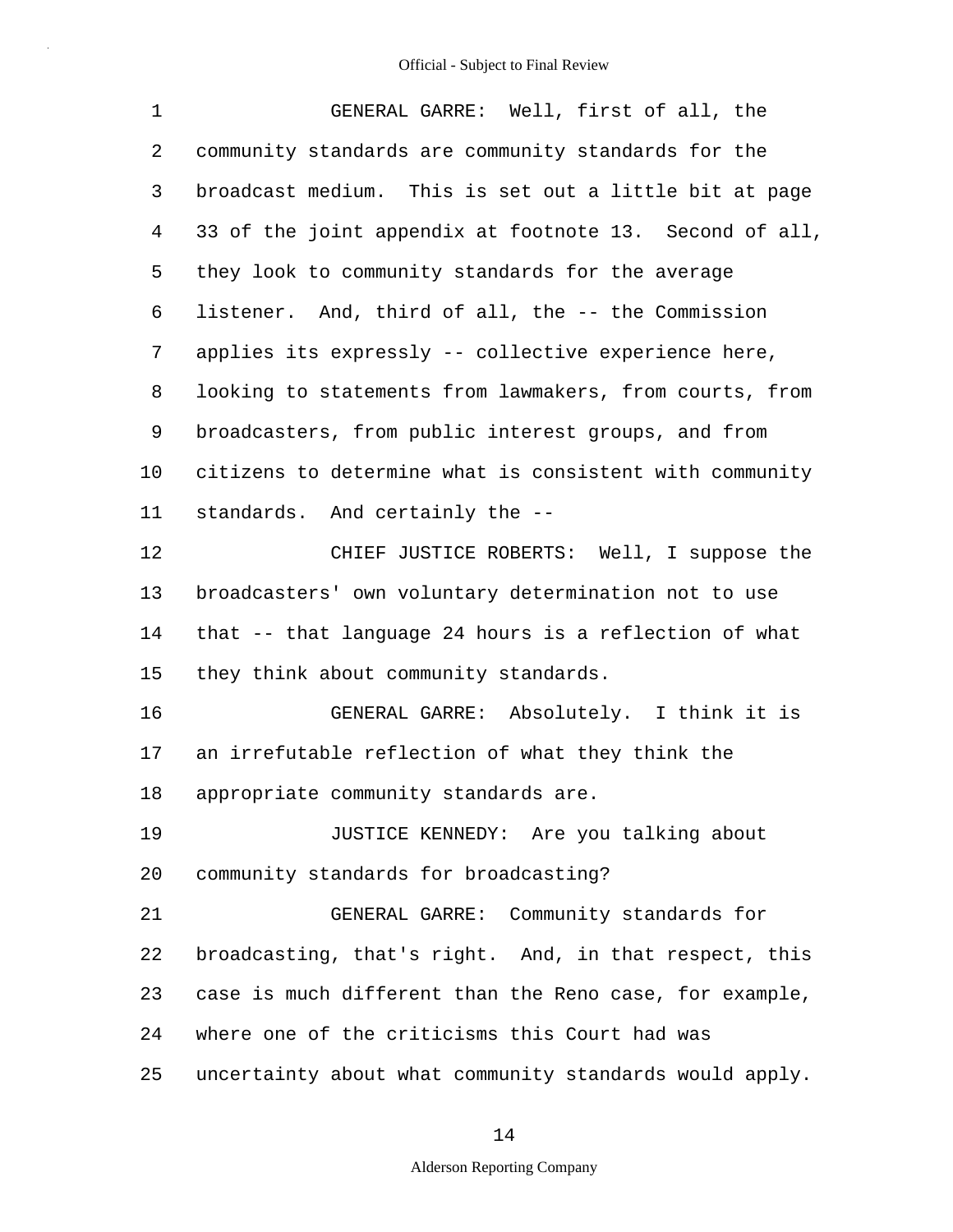| 1  | Another difference is -- is that here you                |
|----|----------------------------------------------------------|
| 2  | have the Commission, an expert agency, making these      |
| 3  | determining -- making these determinations, drawing in   |
| 4  | part on the policies and practices of the regulated      |
| 5  | industry itself; for example, the self-imposed rule not  |
| 6  | to use the F-Word at particular times of day.            |
| 7  | And, of course, you have the fact that                   |
| 8  | broadcast television has always been subject to a lesser |
| 9  | standard of First Amendment scrutiny. Now --             |
| 10 | CHIEF JUSTICE ROBERTS: Still, I gather                   |
| 11 | that's at issue with the constitutional questions. Does  |
| 12 | that still have the same force today when the broadcast  |
| 13 | medium is only one of several that are -- that are       |
| 14 | available? In other words, it seems to me that the       |
| 15 | Commission might not be accomplishing terribly much if   |
| 16 | it regulates a particular medium when all sorts of other |
| 17 | media, media, are available that don't have the          |
| 18 | Commission's oversight.                                  |
| 19 | GENERAL GARRE: We think it is, and we think              |
| 20 | it is reflected in the Court's cases. Let me -- and let  |
| 21 | me explain why. But let me first say that obviously we   |

22 23 24 think that this Court does not need to, and should not, delve into the constitutional issues in resolving the case before it today.

25

The only issue that we have presented and

15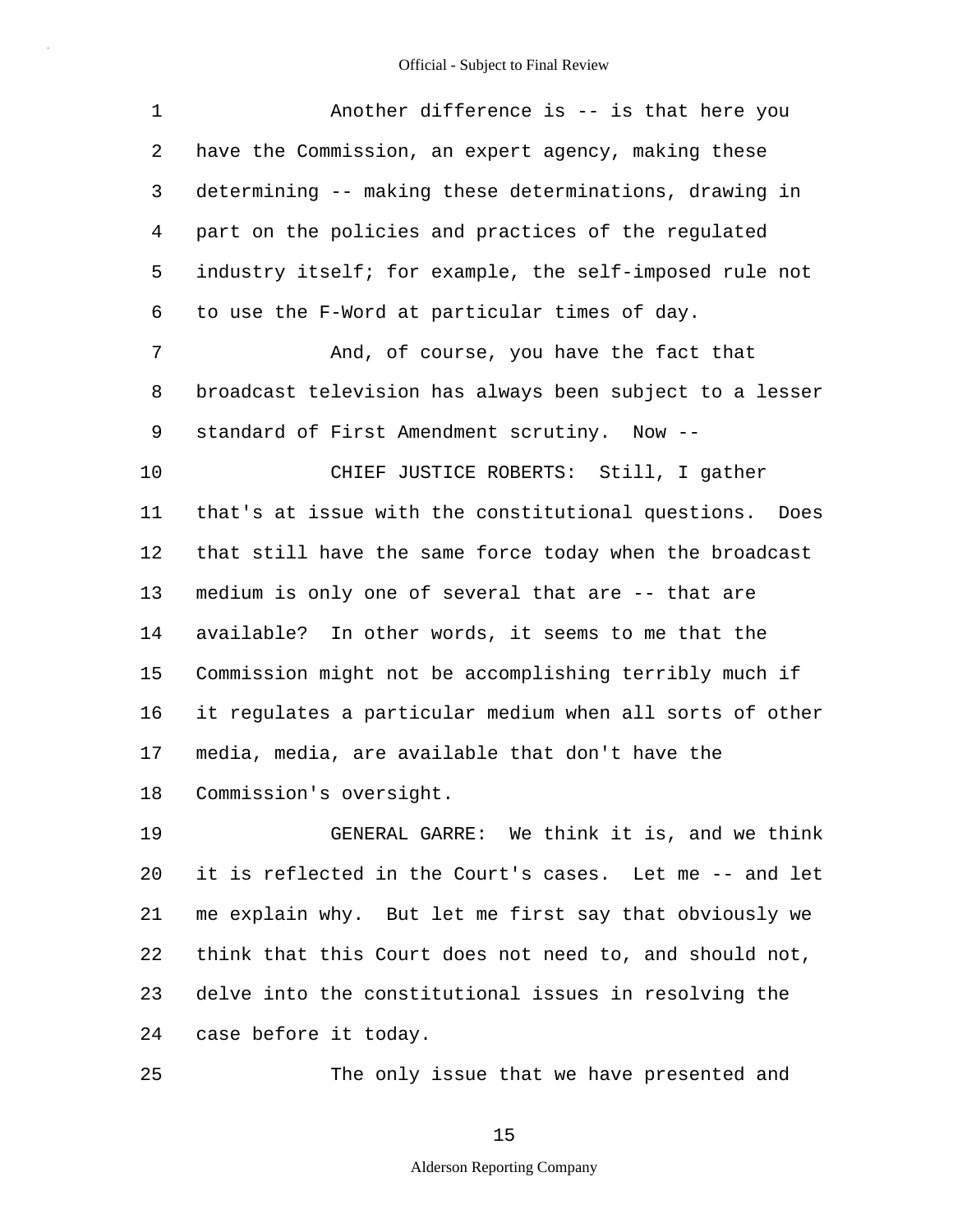1 2 3 the only issue decided below is whether or not the Commission has provided a reasoned explanation of the Administrative Procedures Act.

4 5 JUSTICE BREYER: Can I -- can I ask? You can go ahead. Are you finished?

6 7 8 9 10 11 GENERAL GARRE: Well, if -- if I can answer the question as to the force of the Court's precedents, this Court has repeatedly affirmed in cases like Sable, in cases like Reno, in cases like Turner and Denver Area, that broadcasting is subject to a different and lesser First Amendment standard.

12 13 14 15 16 The Commission in this case looked to the considerations that underlie that jurisprudential doctrine and concluded that they were still apposite, and that is at pages 108 to 110 of the petition appendix.

17 18 19 20 21 22 23 24 25 Most Americans still get their information and entertainment from broadcast TV. Most children - broadcast TV is extremely accessible to children because all they have to do is turn it on, and then they have network shows that they can have access to. And broadcast television is still broadcast in a way that invades the home, the place -- the one place where people typically don't expect to have uninvited, offensive --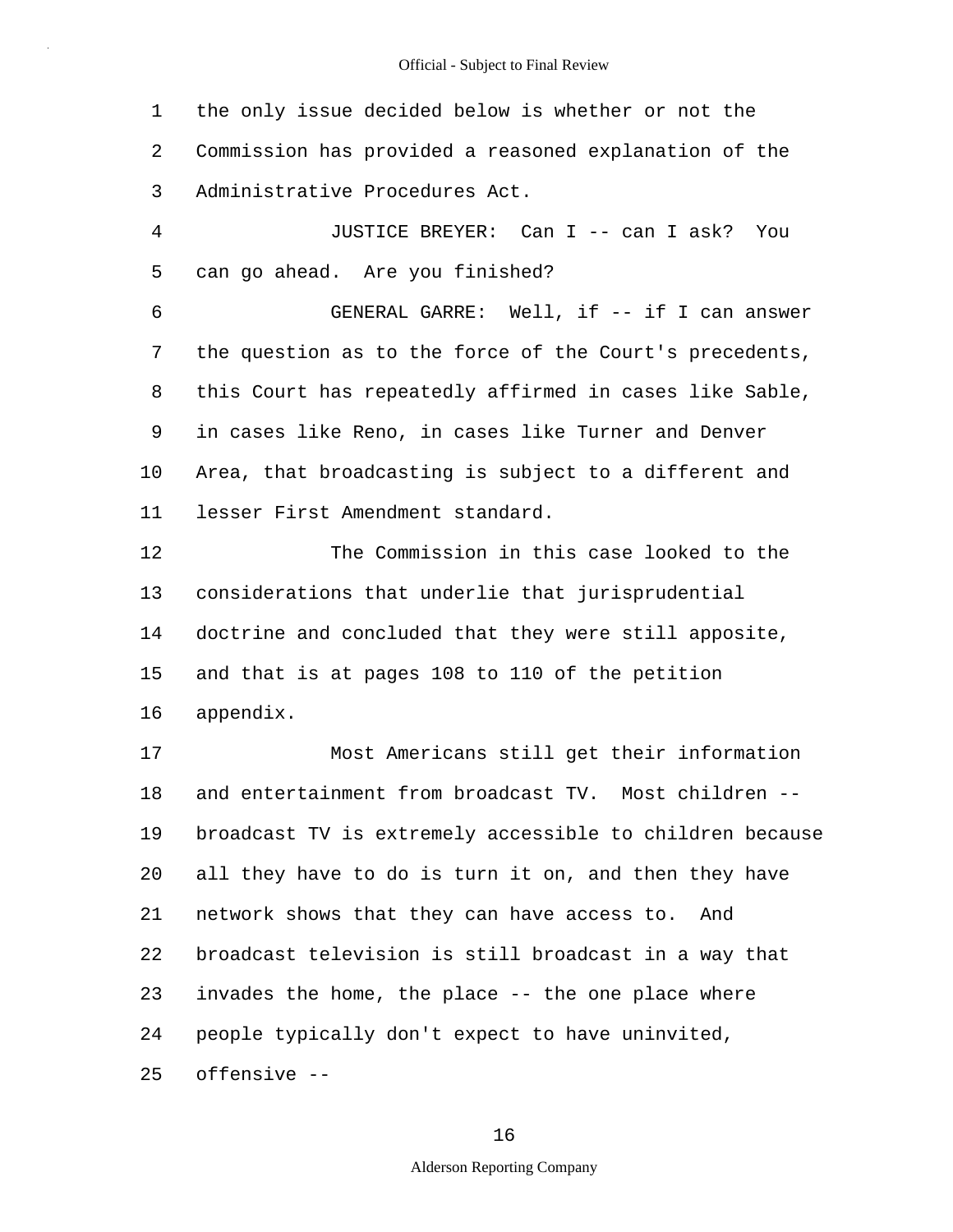| $\mathbf 1$    | JUSTICE STEVENS: Yes, but wasn't the                     |
|----------------|----------------------------------------------------------|
| 2              | rationale for the lesser standard largely the scarcity   |
| 3              | of the frequencies?                                      |
| $\overline{4}$ | GENERAL GARRE: I think that was the                      |
| 5              | rationale in Red -- Red Lion. This is Court in Pacifica  |
| 6              | didn't rely on that rationale.                           |
| 7              | JUSTICE STEVENS: But it relied on it in Red              |
| 8              | Lion?                                                    |
| 9              | GENERAL GARRE: Yes. I -- as we read the                  |
| 10             | decision, Justice Stevens -- and I understand that you   |
| 11             | wrote the plurality decision there. But, as we read the  |
| 12             | decision, the Court did not rest so much on the scarcity |
| 13             | rationale, but, yet, on the unique pervasiveness of      |
| 14             | broadcasting, the unique accessibility to children, and  |
| 15             | the fact that broadcasting invades the home in a way     |
| 16             | that other technologies do not.                          |
| 17             | JUSTICE GINSBURG: That was before the                    |
| 18             | Internet. Pacifica was in 1978.                          |
| 19             | GENERAL GARRE: It was, Your Honor. Now, in               |
| 20             | the Turner case this Court said at page 190 that         |
| 21             | broadcast medium is still the principal source of        |
| 22             | information in entertainment in affirming the lesser     |
| 23             | standard that this Court applies.                        |
| 24             | We actually think that the fact that there               |
| 25             | are now additional mediums like the internet and cable   |

17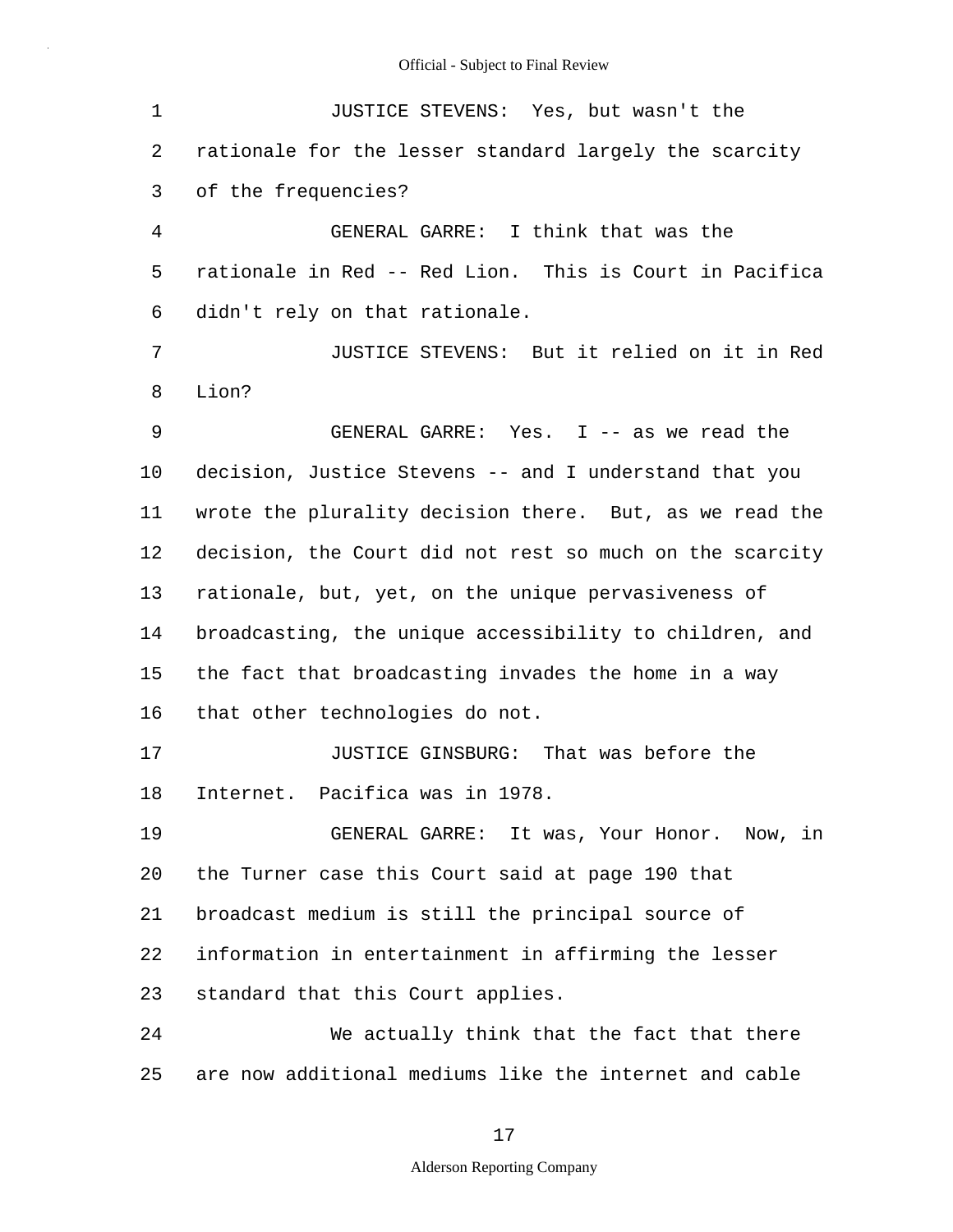1 2 3 4 5 TV, if anything, underscores the appropriateness of a lower First Amendment standard or safety zone for broadcast TV, because Americans who want to get indecent programming can go to cable TV, they can go to the Internet.

6 7 8 9 10 11 12 13 14 15 16 17 18 19 But broadcast TV is, as Congress designed that to be, the one place where Americans can turn on the TV at 8:00 o'clock and watch their dinner and not be expected to be bombarded with indecent language, either in an isolated basis or repeated basis. That's a societal expectation that has grown up over the last 30 years since Pacifica. And it would be a remarkable thing to adopt the world that the networks are asking you to adopt here today, where the networks are free to use expletives, whether in an isolated or repeated basis, 24 hours a day, going from the extreme example of Big Bird dropping the F-bomb on Sesame Street, to the example of using that word during Jeopardy or opening the episode of American Idol --

20 21 22 23 24 25 JUSTICE BREYER: I just have a practical question. I'm just curious about this. What are the networks supposed to do, or the television stations? They cover a lot of live events. They're not just sports events. They're also like but the Golden -- you know, the Emmys, the Oscars, and you deal with a

18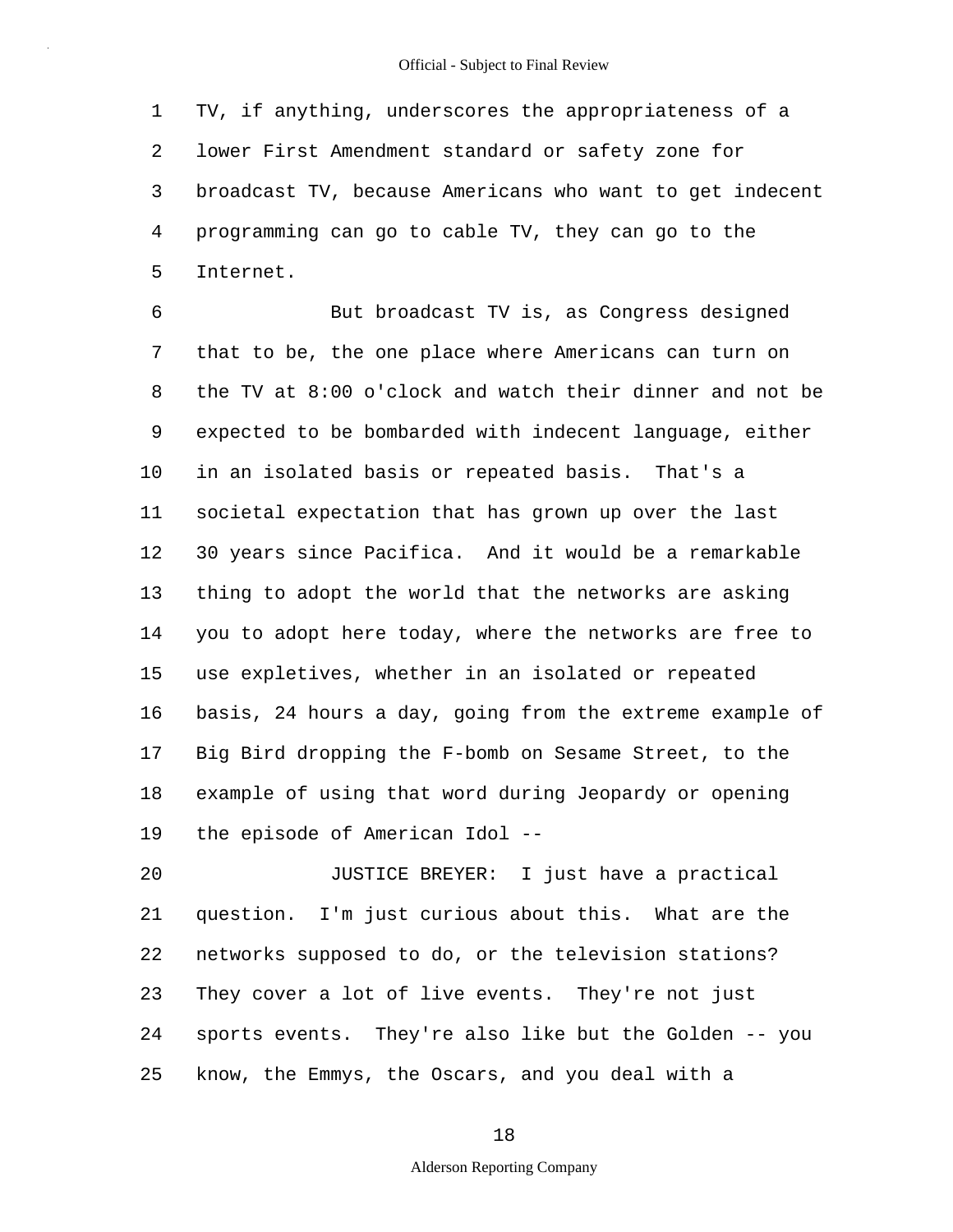1 2 cross-section of humanity. And my experience is some parts of that cross-section swear.

3 (Laughter.)

25

4 5 6 7 8 JUSTICE BREYER: So, what is it -- what are they supposed to do when the event is live, and lo and behold, they have a few people in front of them who swear, using these words? What is their -- what can they do?

9 10 11 12 13 14 15 16 17 18 GENERAL GARRE: With respect to live entertainment programming, Justice Breyer, you can do what the networks now do, which is to have a tape delay which permits you to bleep out isolated or offensive -- JUSTICE BREYER: So, what they -- what they now -- they now do this? In other words, whenever they cover a baseball game, whenever they cover anything live, they have to have some kind of tape system or for the Emmys, everything is on tape and it's all delayed five seconds?

19 20 21 22 23  $24$  GENERAL GARRE: No. It varies based on the type of programming. For example, the Commission has acknowledged -- and this is at pages 94 to 95a of the petition appendix -- that their -- that breaking news coverage is different and that it will not approach it

JUSTICE BREYER: I'm not talking about

19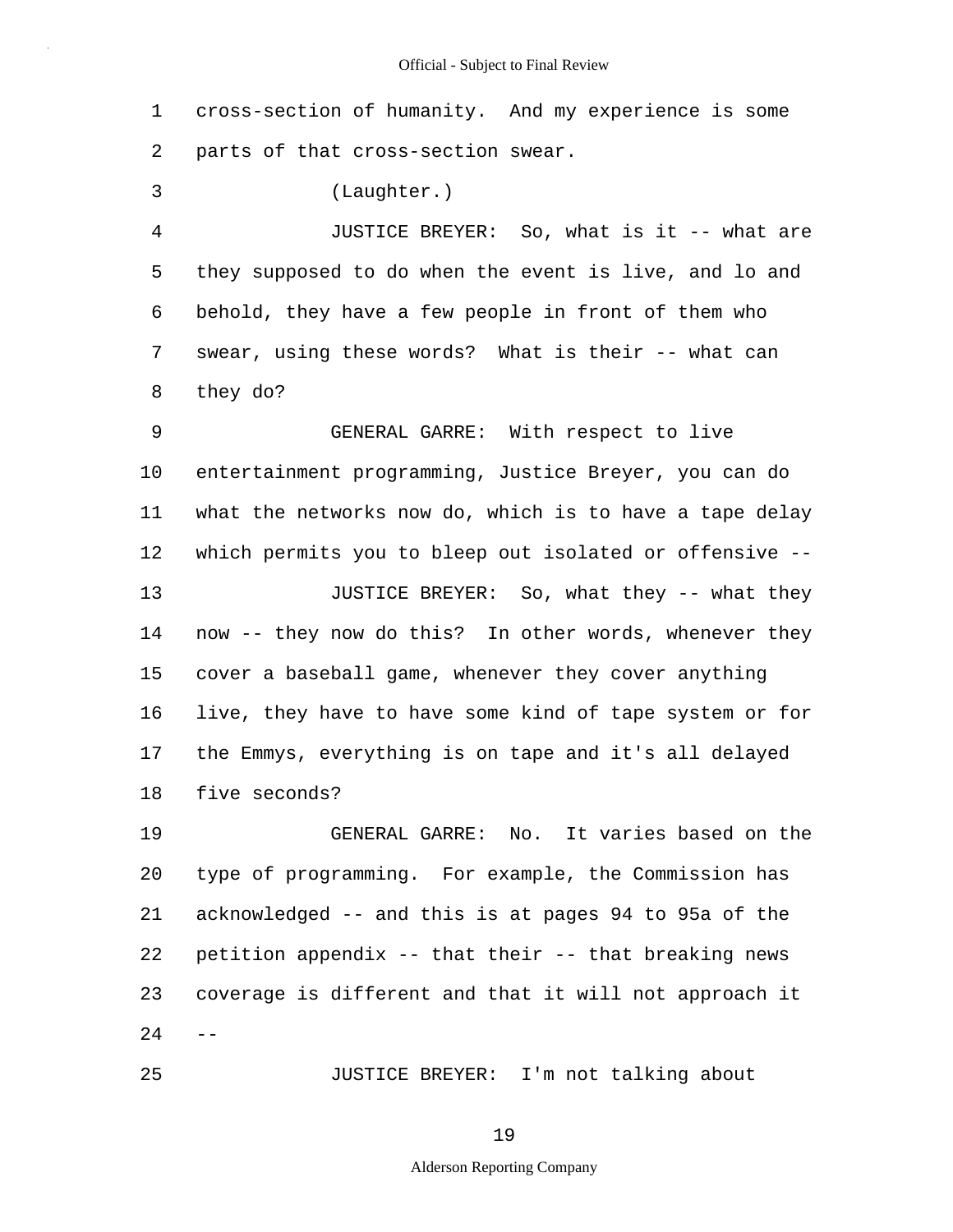1 2 3 4 5 6 7 8 9 10 11 12 13 14 15 16 17 18 19 20 21 22 23 24 25 breaking news coverage. I guess I'm talking about, you know, any one of -- they cover the wrestling matches, they cover -- you see what I'm driving at. And I would like to know what is the state of the art? You are saying the state of the art is right now when I turn on my television set, they all use a delay. GENERAL GARRE: Well, I don't think - that's not -- JUSTICE BREYER: Or are you saying they all have to use a delay? GENERAL GARRE: In a show like the Billboard Music Awards, they will use a delay. And since the incidents in this case, the 2003 and 2002 instances, the networks have gotten more people who are on hand to bleep isolated expletives. JUSTICE SCALIA: They had a 5-second delay at the time these things occurred, didn't they? GENERAL GARRE: They did, and I think -- JUSTICE SCALIA: And it wasn't -- it wasn't that they weren't fast enough or something? GENERAL GARRE: Well, if you look at the Nicole Richie example, they actually bleeped one word that was used, I believe -- JUSTICE SCALIA: Right, right. GENERAL GARRE: -- before she got to the

20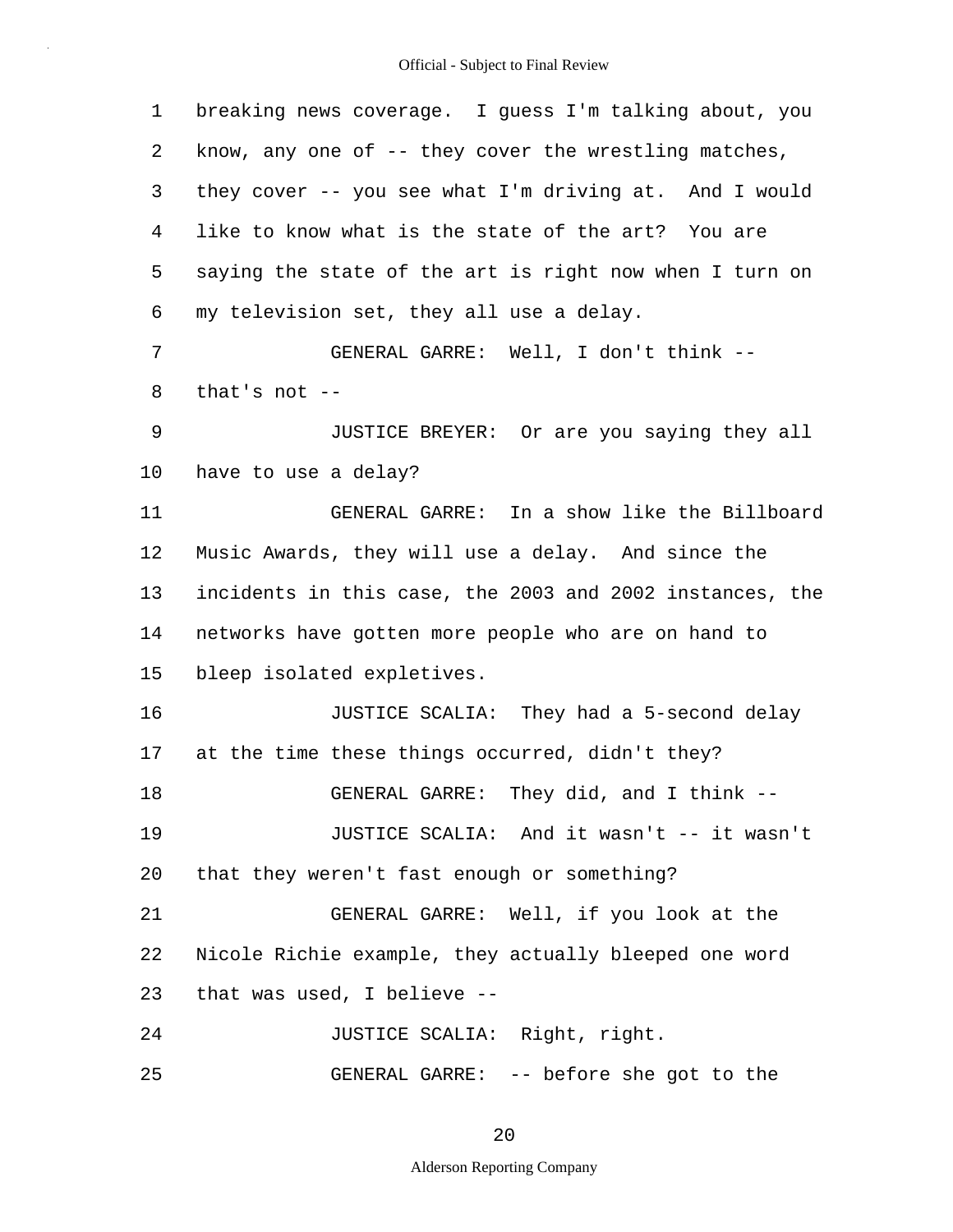| 1  | other two words. But at that time they only had one      |
|----|----------------------------------------------------------|
| 2  | person working the bleeping machine or whatever it is    |
| 3  | they call it.                                            |
| 4  | (Laughter.)                                              |
| 5  | JUSTICE SCALIA: It depends on whom you are               |
| 6  | dealing with, right?                                     |
| 7  | GENERAL GARRE: I think that's right. But                 |
| 8  | certainly there is an understanding that this is -- that |
| 9  | these isolated --                                        |
| 10 | JUSTICE BREYER: Did the FCC explain all                  |
| 11 | this in its opinion when it said, we understand that now |
| 12 | we're going to have to -- every incident is going to     |
| 13 | have to be -- have a 5-second delay and they will have   |
| 14 | to have tapes, and we think it's worth the cost? Did     |
| 15 | they explain all that?                                   |
| 16 | GENERAL GARRE: It explained that --                      |
| 17 | JUSTICE BREYER: I didn't see it.                         |
| 18 | GENERAL GARRE: -- in its decision in the                 |
| 19 | petition appendix here as to the basis why enforcement   |
| 20 | action would be appropriate. Because here you are        |
| 21 | dealing with individuals who have used inappropriate in  |
| 22 | the past -- Nicole Richie had used inappropriate         |
| 23 | language in the past. You had an inappropriate tape      |
| 24 | delay, you had inappropriate measures in place to ensure |
| 25 | that expletives were not used, which in the Commission's |

21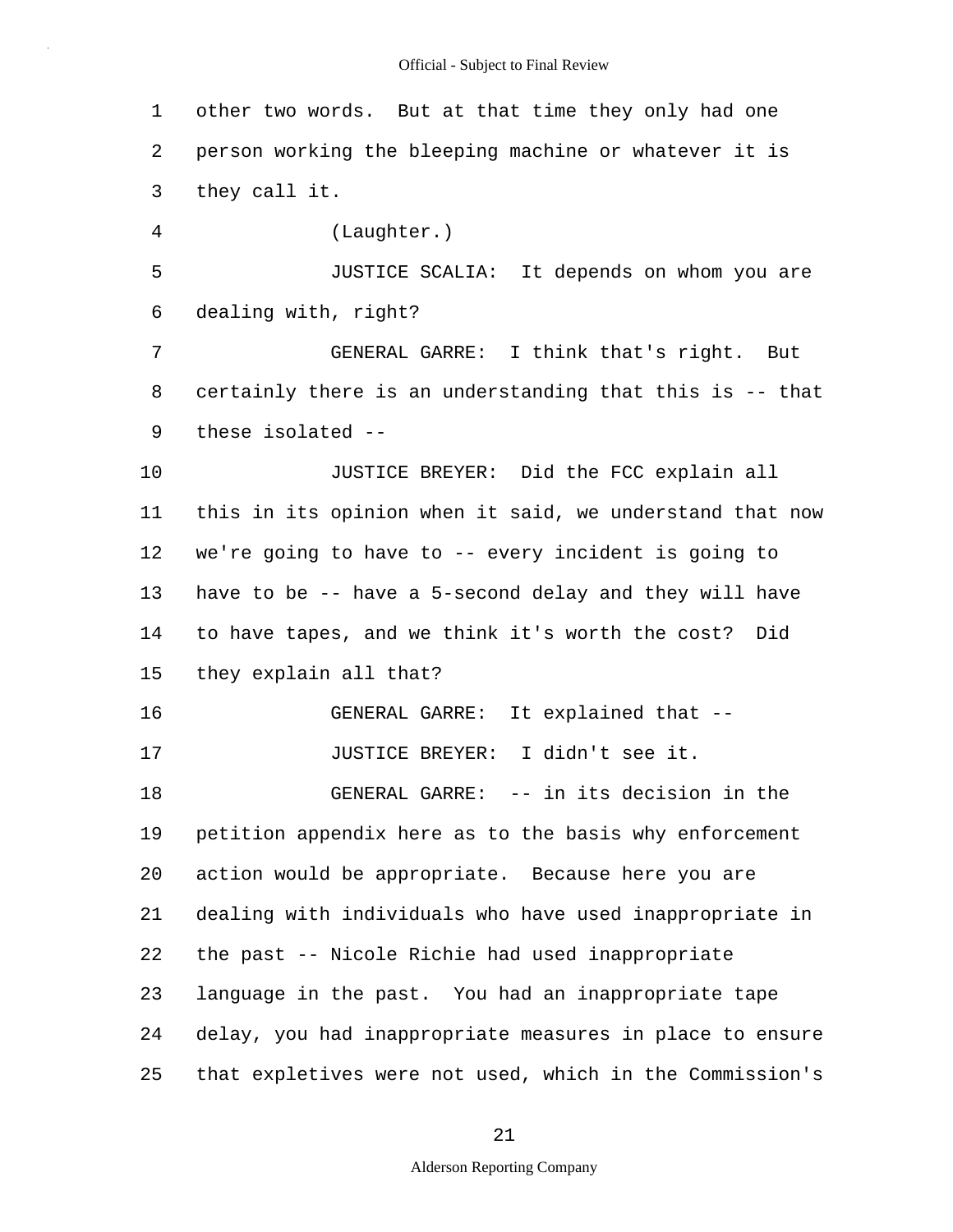1 2 3 4 5 6 7 8 9 10 11 12 13 14 15 16 17 18 19 20 21 22 23 24 25 judgment meant that this would be an appropriate situation. If you had a different context, say a sporting event where there is an isolated expletive as part of a post-game news interview, the Commission as it would under its context-based approach, would look to all the contextual factors and determine whether or not it was indecent in that situation. JUSTICE SCALIA: This Paris Hilton incident was scripted. The use of the indecent word was almost invited, wasn't it? GENERAL GARRE: Certainly our view is that it was pandering and invited. It could have been expected. JUSTICE GINSBURG: Wasn't there a different word? Wasn't there a euphemism in the script? I thought there was a euphemism in the script. GENERAL GARRE: The euphemism in the script I think was "freaking", and another euphemism for the S-Word, but they obviously departed from that. And I think the Commission -- JUSTICE SCALIA: But it was sort of an invitation. I mean, before she was introduced, said, "Now we're on live television, you have to watch your mouth", or something like that.

22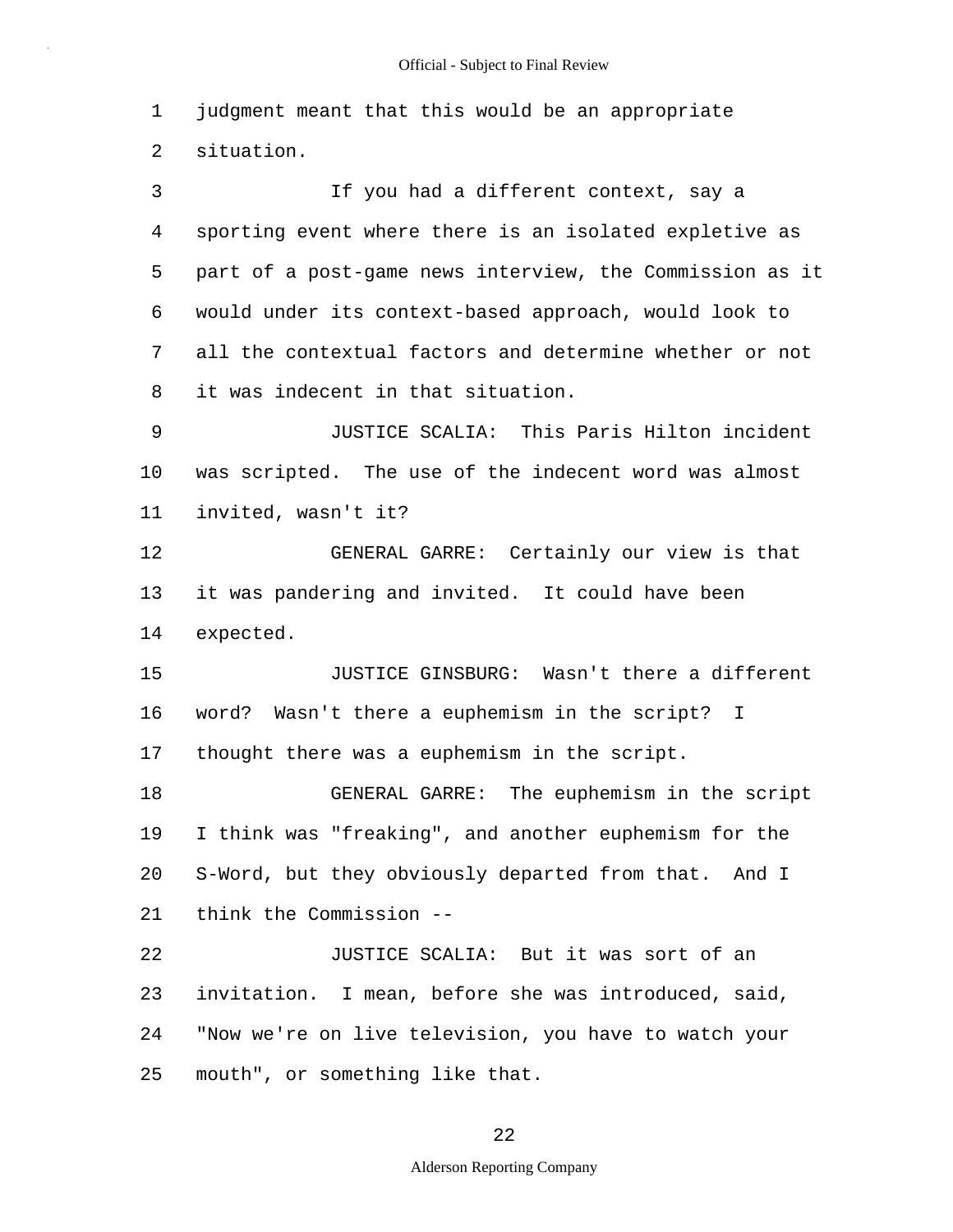| $\mathbf 1$    | GENERAL GARRE: That's what Paris Hilton                          |
|----------------|------------------------------------------------------------------|
| 2              | said. I mean, I think the whole thing was set up to be           |
| 3              | pandering --                                                     |
| $\overline{4}$ | JUSTICE SCALIA: It was a setup.                                  |
| 5              | GENERAL GARRE: -- to invite this kind of                         |
| 6              | abuse, which is one of the contextual factors that the           |
| 7              | Commission looked at, along with the extremely shocking          |
| 8              | and graphic nature of using this language at $9:00 \text{ p.m.}$ |
| 9              | on an eastern night.                                             |
| 10             | JUSTICE SCALIA: But you didn't fine them,                        |
| 11             | anyway, did you?                                                 |
| 12             | GENERAL GARRE: We did not fine them because                      |
| 13             | we exercised restraint in making -- in attempting to             |
| 14             | make clear that the FCC going forward was going to               |
| 15             | consider isolated --                                             |
| 16             | JUSTICE GINSBURG: Because you had gone from                      |
| 17             | Pacifica until 2004 with a different policy, where this          |
| 18             | kind of thing would have been okay?                              |
| 19             | GENERAL GARRE: We had gone from Pacifica                         |
| 20             | until 1987, approximately, in the Action for Children's          |
| 21             | Television case, where the Commission determined that            |
| 22             | that approach limited only to the seven dirty words in           |
| 23             | Pacifica was unduly narrow and inconsistent with its             |
| 24             | enforcement responsibilities.                                    |
| 25             | JUSTICE GINSBURG: Remind me about that,                          |

23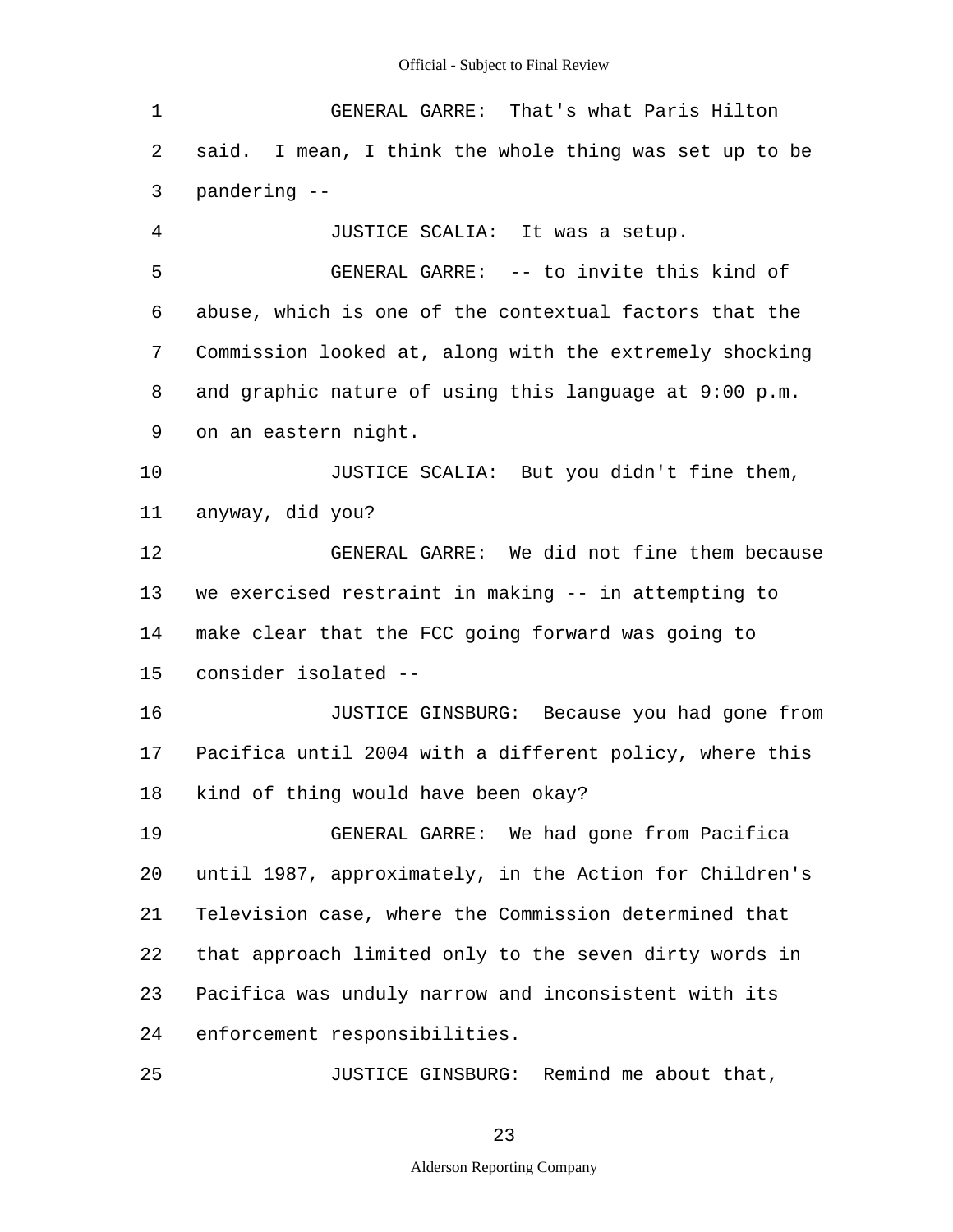1 2 3 4 5 6 7 8 9 10 11 12 13 14 15 16 17 18 19 20 21 22 23 24 25 because there was -- the statement that the networks don't do this at all at the time of Action for Children's Television, the fight was, was it going to be from midnight 'til whatever it was. The networks wanted more hours for adult viewing. They said the only hours that the Commission gave them were hours when most everybody is asleep. GENERAL GARRE: But I don't -- my understanding was that was not pertaining to use of the F-Word. The networks' policies are at 86 to 88a, the petition appendix, and described there. The D.C. Circuit found with respect to that change in position that the Commission had supplied an adequate explanation under the APA simply by saying that its prior practice, enforcement practice, was unduly narrow and not consistent with its enforcement responsibility. We think that the even more detailed explanation here clearly satisfies the APA standard that applied to the Commission's change in position. JUSTICE STEVENS: Maybe I shouldn't ask this, but is there ever appropriate for the Commission to take into consideration at all the question whether the particular remark was really hilarious, very, very funny? Some of these things --

(Laughter.)

## 24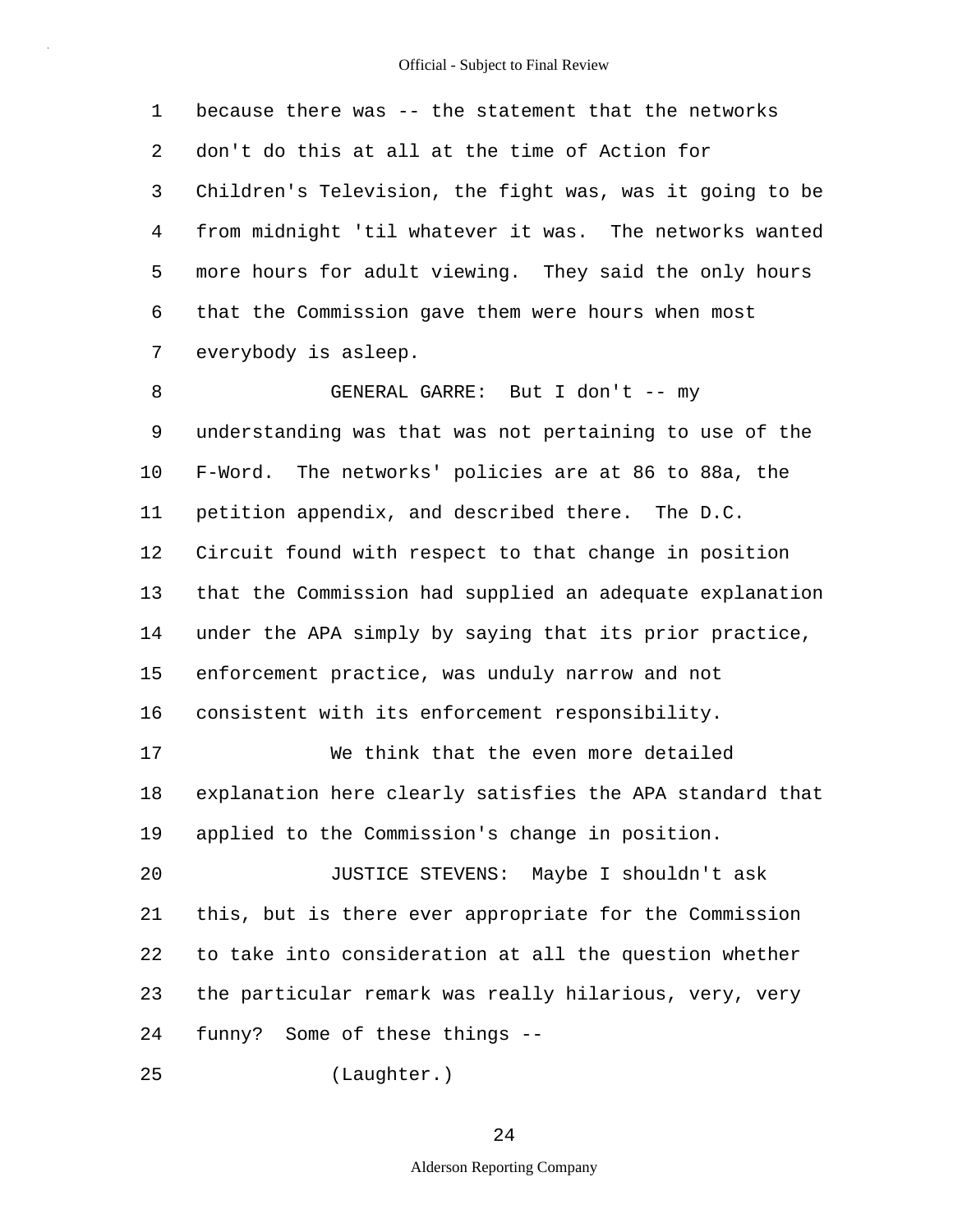| $\mathbf 1$ | JUSTICE STEVENS: -- you can't help but                   |
|-------------|----------------------------------------------------------|
| 2           | laugh at. Is that -- is that a proper consideration, do  |
| 3           | you think?                                               |
| 4           | GENERAL GARRE: Yes, insofar as the                       |
| 5           | Commission takes into account whether it's shocking,     |
| 6           | titillating, pandering --                                |
| 7           | JUSTICE SCALIA: Oh, it's funny. I mean,                  |
| 8           | bawdy jokes are okay if they are really good.            |
| 9           | (Laughter.)                                              |
| 10          | GENERAL GARRE: Well, my point is that we                 |
| 11          | will take it into account, but I think you can recognize |
| 12          | the potentially greater harmful impact on children where |
| 13          | you have celebrities using particularly graphic, vulgar, |
| 14          | explicit, indecent language as part of the comedic       |
| 15          | routine during a show that children are comprising a     |
| 16          | substantial part of the viewing audience.                |
| 17          | And that is one of the factors that is                   |
| 18          | appropriate under this Court's decision in Pacifica and  |
| 19          | the Commission's policy to take into account the time of |
| 20          | day and the viewing audience.                            |
| 21          | JUSTICE BREYER: Could you review me to one               |
| 22          | thing in the record if it's there, or just tell me. I    |
| 23          | did find an explanation for the agency deciding that     |
| 24          | "fleeting" is not going to be an automatic exemption.    |
| 25          | They've talked about that.                               |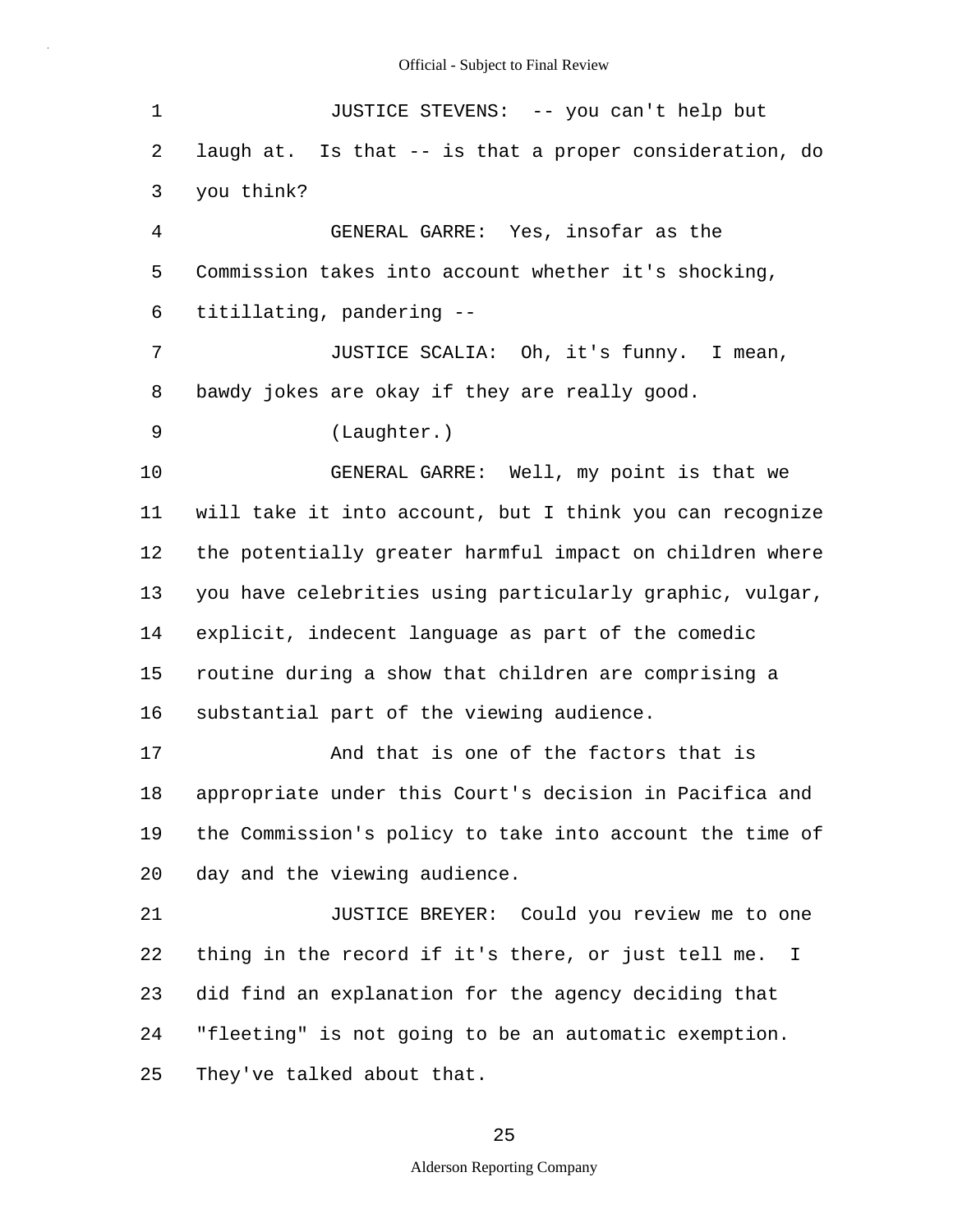| 1  | What I didn't find is an explanation for a               |
|----|----------------------------------------------------------|
| 2  | second thing, which had to do with their first prong of  |
| 3  | their former test, and that was the distinction that     |
| 4  | used to be made between using these words as swear words |
| 5  | and using them as descriptive words. Now that, I think,  |
| 6  | showed up in their former policy because they said if    |
| 7  | they were used as a swear word we are not going to go    |
| 8  | after them, at least not immediately. So that had to do  |
| 9  | with prong 1, not prong 2.                               |
| 10 | GENERAL GARRE: Right.                                    |
| 11 | JUSTICE BREYER: So is there an explanation               |
| 12 | why they made that change?                               |
| 13 | GENERAL GARRE: Well, prong 1 hasn't                      |
| 14 | changed, Justice Breyer, since the time --               |
| 15 | JUSTICE BREYER: It hasn't?                               |
| 16 | GENERAL GARRE: -- of Pacifica. It has not.               |
| 17 | It's the same explanation, whether descriptions or       |
| 18 | depictions of sexual or excretorial organs or            |
| 19 | activities, the same definition before the Court in      |
| 20 | Pacifica.                                                |
| 21 | And as the Pacifica monologue makes clear,               |
| 22 | there were many both literal and non-literal uses of the |
| 23 | F-Word and S-Word and other words in that monologue.     |
| 24 | So, I think the Commission's position is this kind of    |
| 25 | language has always been indecent, which is -- what has  |

26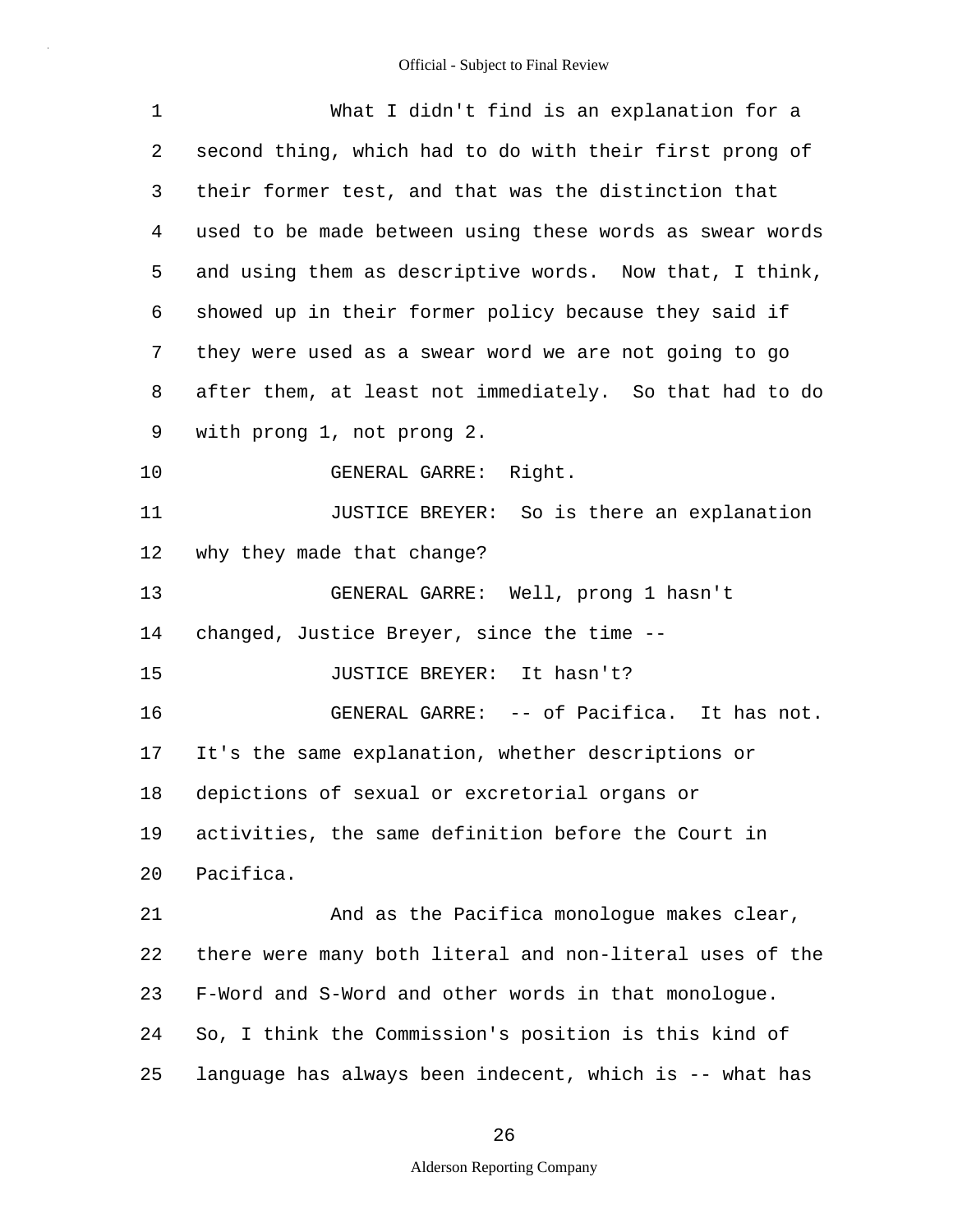1 2 3 changed is it's now going to consider enforcement action when is it's used in an isolated basis on a contextbased approach.

4 If I can reserve --

5 6 7 8 9 10 11 JUSTICE GINSBURG: May I just ask one question? It's about the bottom line of your brief. This whole argument has an air of really futility, because the Second Circuit more than tipped its hand when it said: And even as they gave a reasoned explanation, we have grave doubts whether this would be constitutional.

12 13 14 15 16 17 You suggested in your brief a remand for briefing and a hearing in the Second Circuit on the constitutional issue. So, is there a way that we can say, well, really, this issue that's before us now is ignoring the big elephant in the rule, room; we have to get to that anyway?

18 19 20 21 22 23 24 25 GENERAL GARRE: Well, that approach would be consistent with this Court not deciding issues that haven't been decided below and the general practice of constitutional avoidance. Now, the Second Circuit at three different places in its decision, on page 2a and page 35a, and at the end of its decision, made clear that it was not deciding the constitutional issues. Judge Laval who dissented didn't say anything about the

27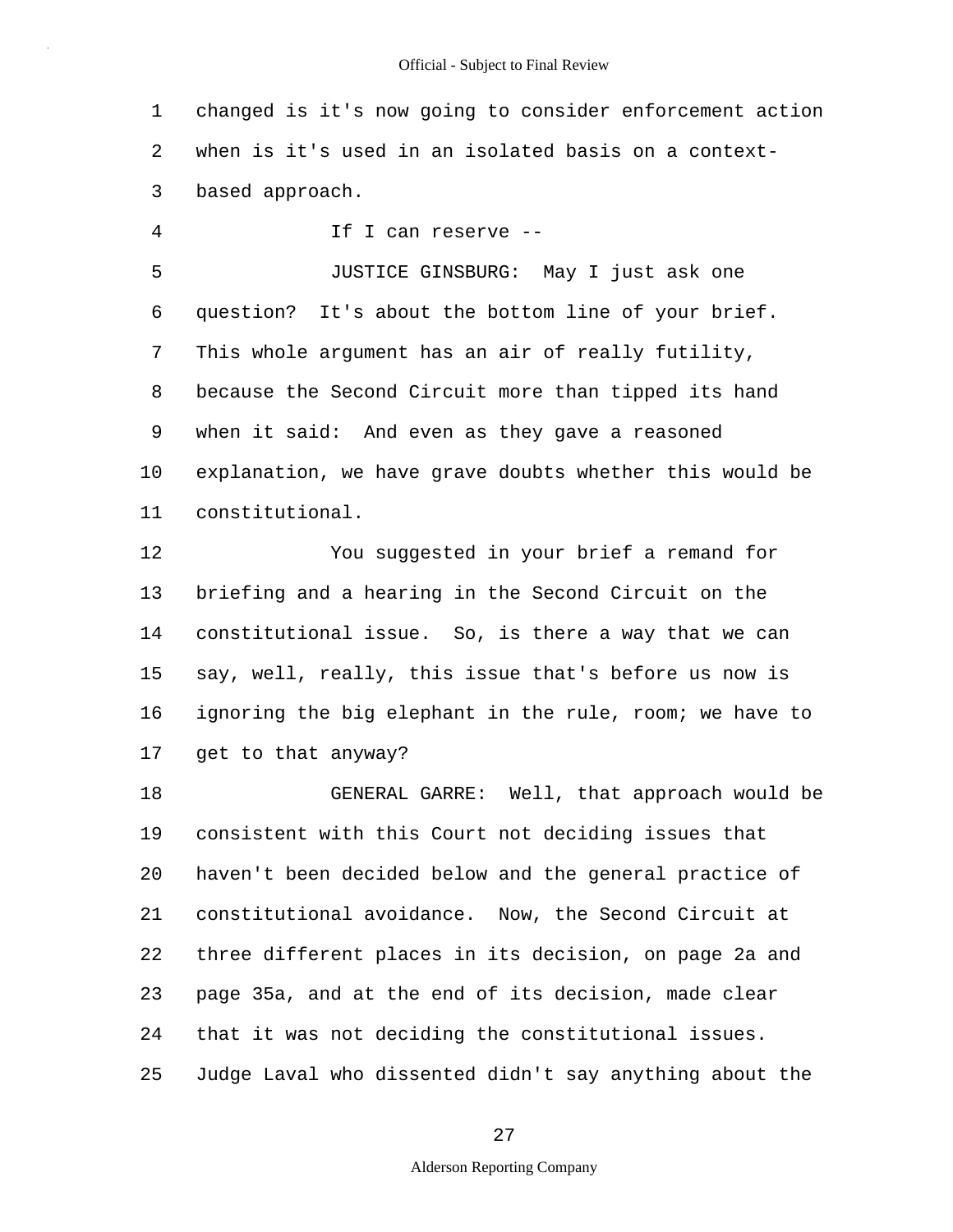| 1  | constitutional issues. So we certainly want another     |
|----|---------------------------------------------------------|
| 2  | crack at those issues before the Second Circuit, and    |
| 3  | Respondents after all are not simply asking this Court  |
| 4  | to hold the regulation of isolated expletives is        |
| 5  | unconstitutional, but that any broadcast indecency      |
| 6  | regulation is unconstitutional; and at a minimum before |
| 7  | this Court entertains that kind of radical              |
| 8  | constitutional shift, it ought to have the benefit of a |
| 9  | court of appeals decision which actually decides those  |
| 10 | issues.                                                 |
| 11 | JUSTICE GINSBURG: Could that be -- could                |
| 12 | that be done without deciding this APA or are we forced |
| 13 | to decide that?                                         |
| 14 | GENERAL GARRE: Well, we think the Court is              |
| 15 | forced to decide that because that's the basis that the |
| 16 | court of appeals has invalidated the Commission's       |
| 17 | action. The Court should reject that decision which is  |
| 18 | incorrect under the APA and send it back for            |
|    | 19 consideration of the networks' other arguments.      |
| 20 | CHIEF JUSTICE ROBERTS: Thank you, General               |
| 21 | Garre.                                                  |
| 22 | Mr. Phillips.                                           |
| 23 | ORAL ARGUMENT OF CARTER G. PHILLIPS                     |
| 24 | ON BEHALF OF THE RESPONDENTS                            |
| 25 | MR. PHILLIPS: Thank you, Mr. Chief Justice,             |

28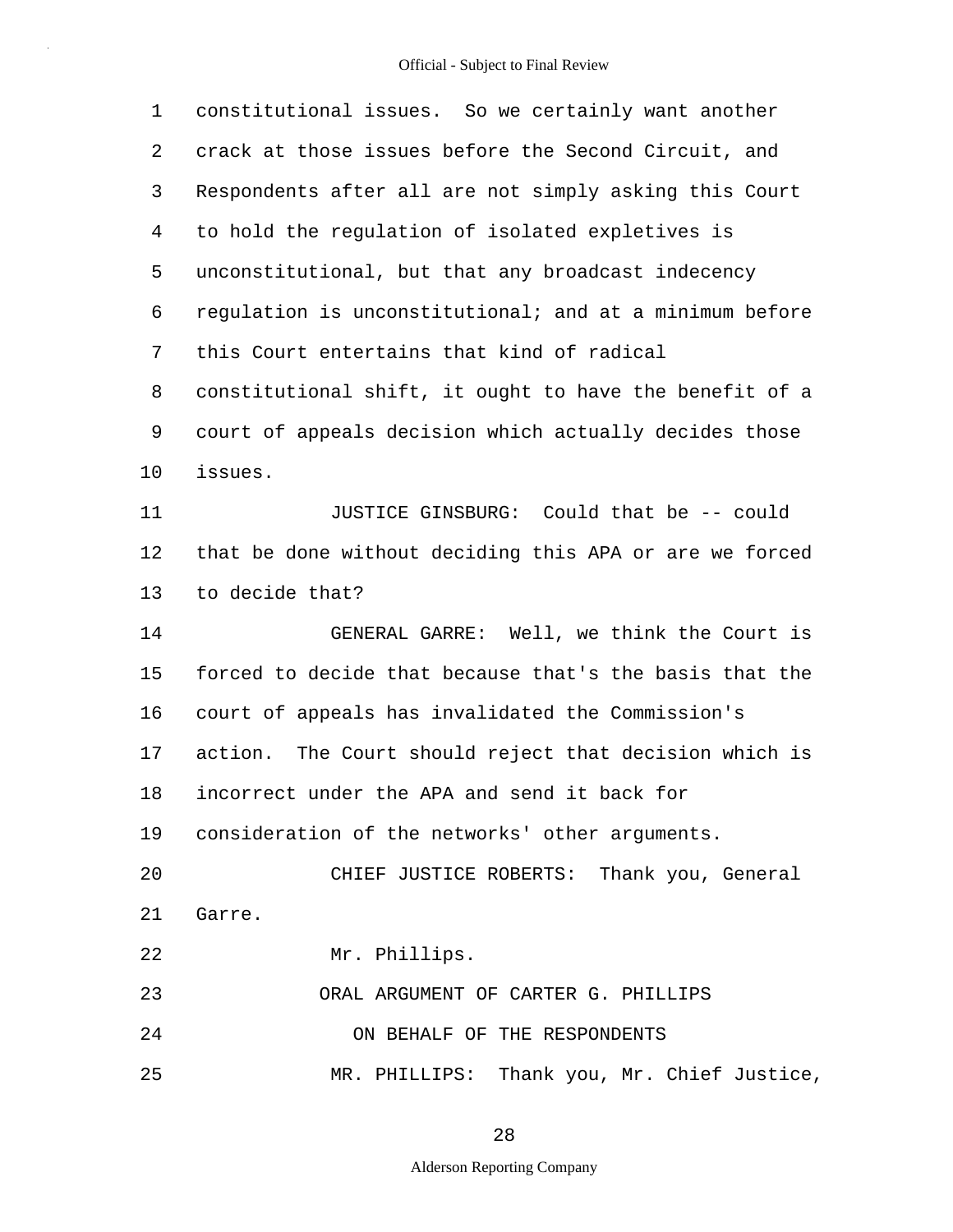1 and may it please the Court:

2 3 4 5 6 7 8 9 10 11 12 13 14 15 16 17 18 19 I think I would like to start with Justice Scalia's narrowest question in terms of the easiest way to resolve this case, which is did the FCC in its remand order in fact recognize that it had made a change in policy and therefore dealt forthrightly with the fact that it had made a change in policy. While it is true that the Second Circuit was prepared to accept the idea that the Commission had changed, the reality is you will read that opinion without any ability to discern that. And the need -- JUSTICE SOUTER: Yes, but doesn't -- doesn't the ability to discern it come from the reasons given for not assessing fines? They said: We are not assessing fines. This is something new, and this is in effect a warning to everybody that things have changed. Isn't that a pretty clear indication that they are adopting a new policy? MR. PHILLIPS: It -- well, that they are in

20 21 22 23 24 25 fact adopting a new policy, I think that is probably right, Justice Souter. I think the problem here is that ordinarily when you are in fact forthrightly changing your policy it is incumbent upon the agency to say: We are changing our policy, we recognize we are changing our policy, and here is the explanation for why we are

29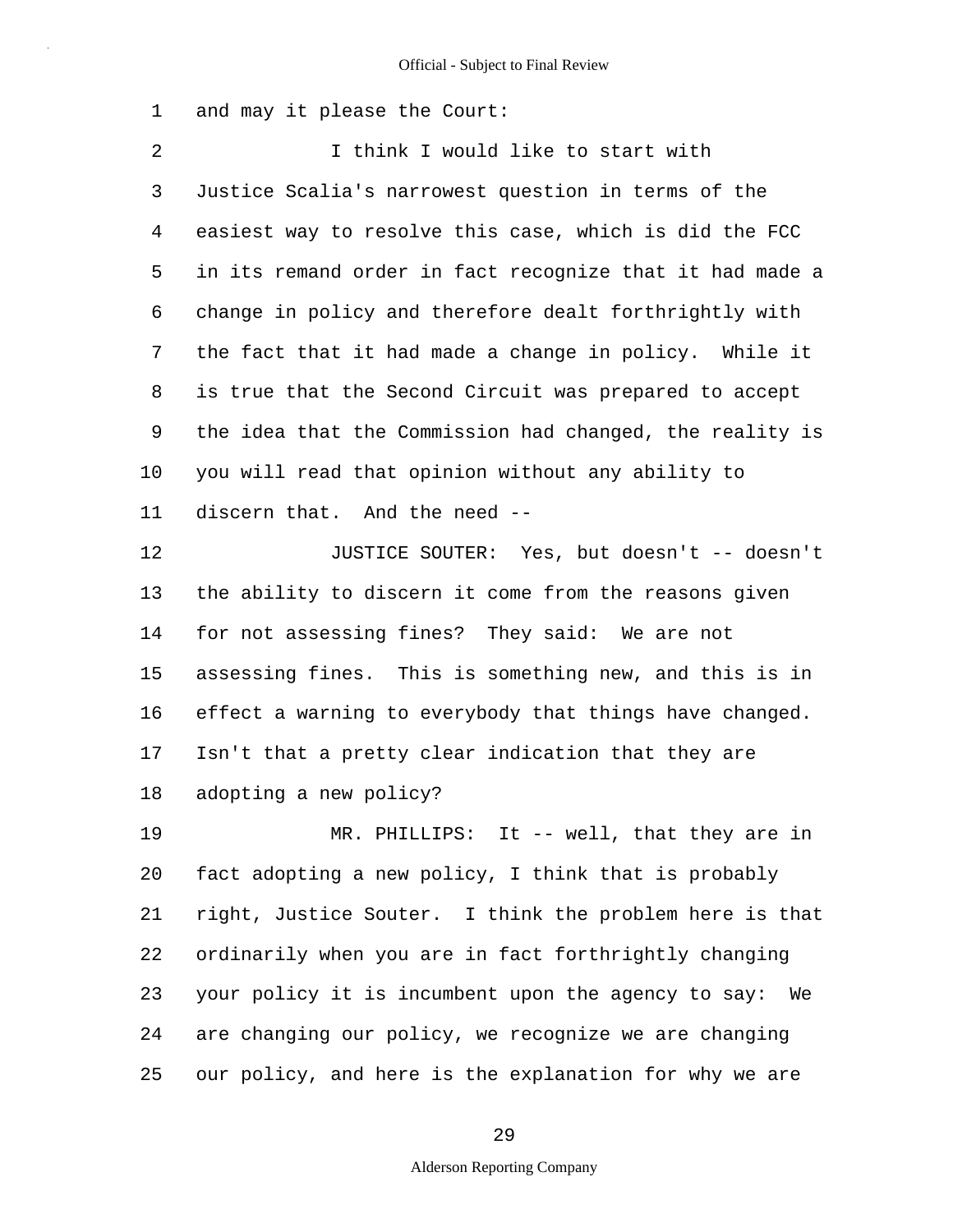1 2 3 4 5 6 7 8 9 10 11 12 13 14 15 16 17 18 19 20 21 22 23 24 25 changing our policy. JUSTICE SCALIA: Are they -- are they supposed to be more virtuous than courts? MR. PHILLIPS: Yes. Yes. JUSTICE SCALIA: I mean, courts all the time, you know, distinguish prior cases by saying, "well, you know, it was dictum, or we didn't really hold that and whatnot. " And I read their opinion as somewhat the same -- somewhat the same thing. They acknowledge at the end, and that's why they didn't impose a fine, that although this, you know, nothing that they had done up till now -- although their staff had -- would have misled anybody; still and all, it wasn't all that clear, and therefore we won't impose a fine. It seems to me -- MR. PHILLIPS: The only thing that's strikingly different about that, Justice Scalia, is they are very express in dealing with issue in the Golden Globes order, which -- JUSTICE SCALIA: It -- MR. PHILLIPS: -- General Garre specifically identifies. It's interesting, when you say where is it in the order under review when they say they are going to do that, he says look in paragraph 12 of the Golden Globes order. And Justice Ginsburg is absolutely right: this case came to the Second Circuit; the Commission

30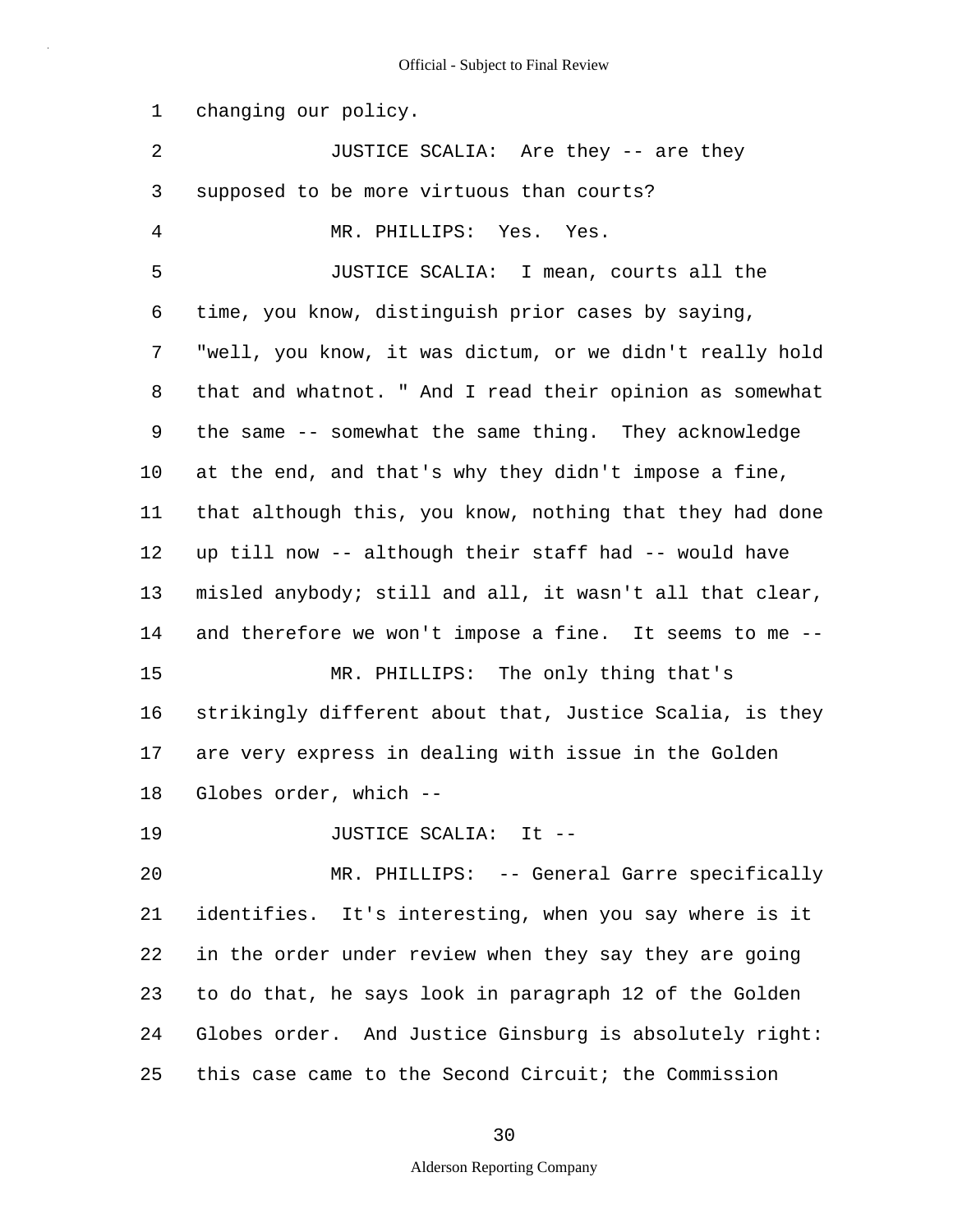1 2 3 4 5 6 7 8 9 10 11 12 13 14 15 16 17 18 19 20 21 22 23 24 25 said No, send it back; give us a full opportunity to explain exactly what we are doing. Thy take it back and they come in and they don't deal with this issue. JUSTICE SCALIA: Well -- it was also, they said, you know, we sort of made this change without getting comments from the affected parties. MR. PHILLIPS: That was part of it. JUSTICE SCALIA: Give us a chance to receive comments and then -- and then explain. MR. PHILLIPS: And then provide a final reviewable order from the Commission, presumably that defends in all respects that decision. But as I say -- CHIEF JUSTICE ROBERTS: What the Commission said is that the prior decisions or guidance was seriously flawed and we reaffirmed that it was appropriate to disavow it. It seems to me that is recognizing a change and rejecting it. It's at page 82a. MR. PHILLIPS: Right. All -- all I am suggesting, Mr. Chief Justice, is that there is equally an opposite language in which the Commission -- and the Second Circuit acknowledged this, too -- in which the Commission seems to back off whether or not it thinks it has made a change in this particular order. And it seems unreliable --

### 31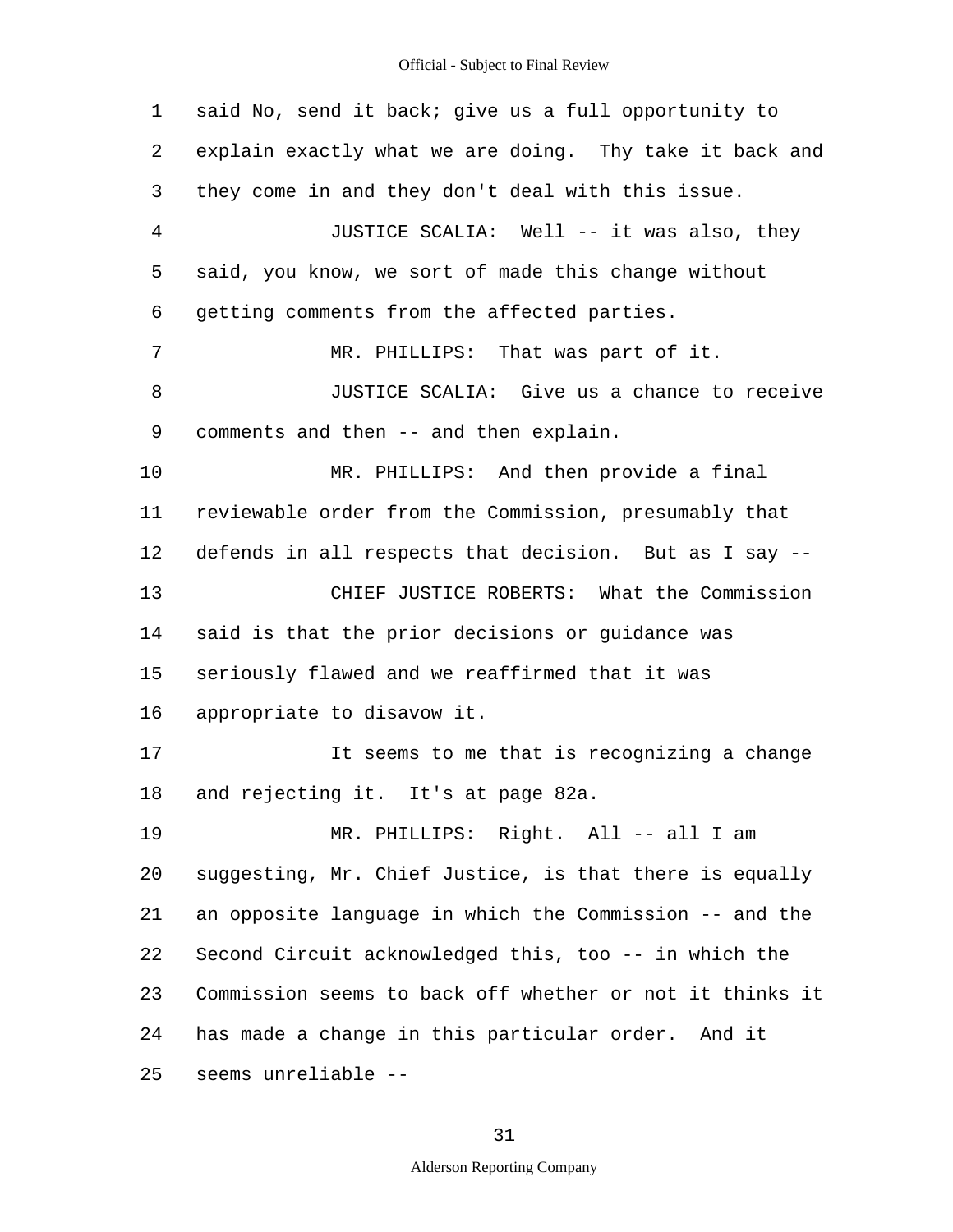1 2 3 4 5 6 7 8 9 10 11 12 13 14 15 16 17 18 19 20 21 CHIEF JUSTICE ROBERTS: That seems to me to be the same question that I asked your friend: does it matter? Don't we look at the Commission's order and determine whether it's a reasonable explanation, whether they view it as a change or not? It seems to me that they kind of said you can view it as a change because the staff had these decisions, and there was dicta; or it's not a change. But the point -- important point is whether or not they provided a reasonable explanation for their current position. MR. PHILLIPS: This Court said in State Farm that when an agency changes its position it is incumbent upon the agency to provide more of an explanation in that context than -- than if it were adopting the position in the first instance. So I think yes, if there is -- CHIEF JUSTICE ROBERTS: What it says in State Farm -- what it says in State Farm is that an agency's view of what is in the public interest may change either with or without a change in circumstances. MR. PHILLIPS: Right.

22 23 24 CHIEF JUSTICE ROBERTS: The reason there is a change is they looked at it and they decided it was wrong.

25

MR. PHILLIPS: Yes. Well, I -- I think it

32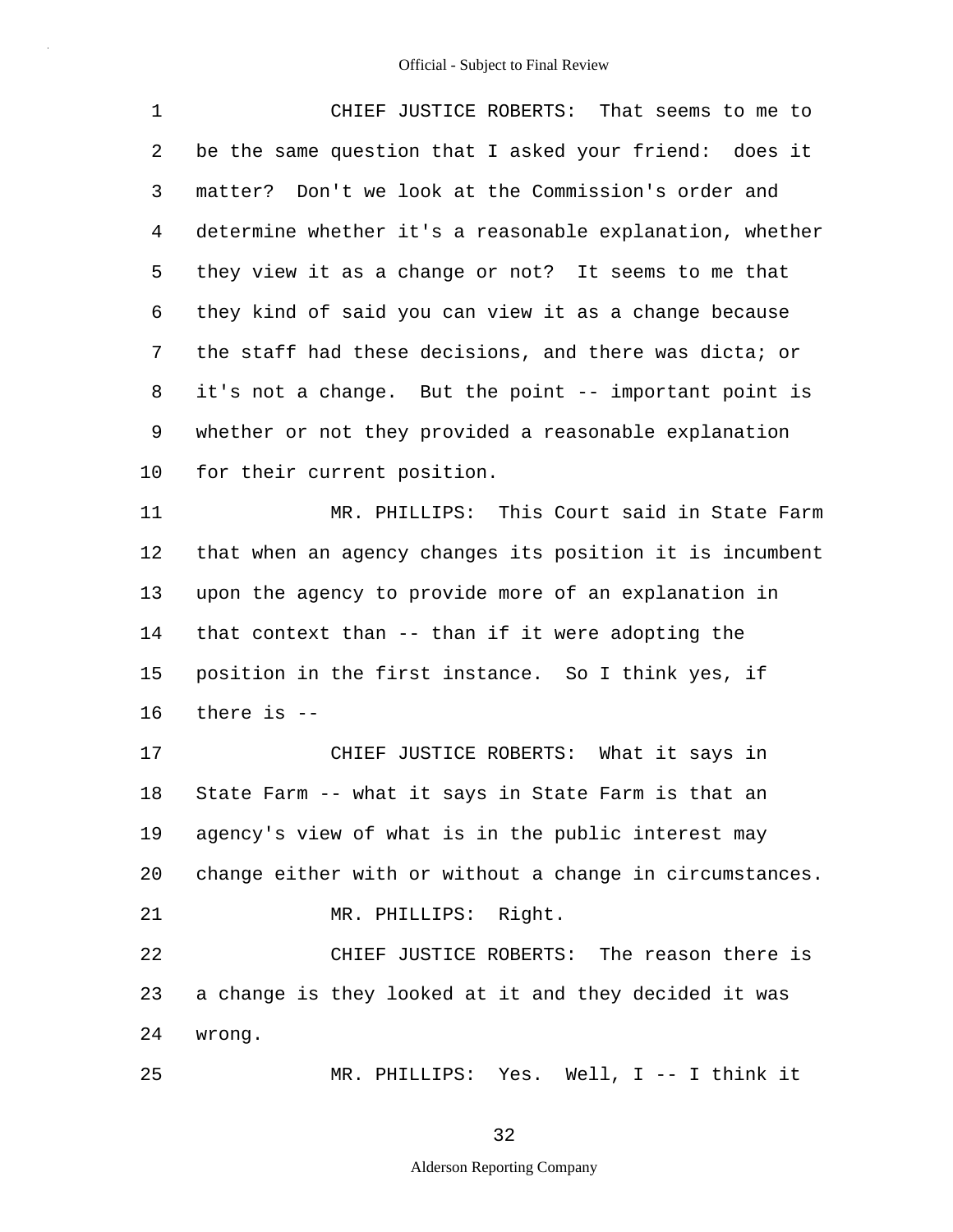| $\mathbf 1$ | -- we wouldn't be having this debate if the Commission   |
|-------------|----------------------------------------------------------|
| 2           | had simply dealt with this issue in the same forthright  |
| 3           | fashion that it did with respect to the Golden Globes    |
| 4           | order. But even if the Court accepts the idea that       |
| 5           | there is a change, it seems to me quite clear that the   |
| 6           | Commission has not even remotely satisfied its -- its    |
| 7           | obligation to demonstrate that that change is not        |
| 8           | arbitrary and capricious. And I think --                 |
| 9           | CHIEF JUSTICE ROBERTS: You agree it's                    |
| 10          | enough of a justification for the change that they think |
| 11          | the other policy was wrong? They don't have to say       |
| 12          | circumstances have changed, the facts are different;     |
| 13          | it's enough to say, "well, whatever the Commission used  |
| 14          | to thing, we think differently"?                         |
| 15          | MR. PHILLIPS: And then explain why.                      |
| 16          | CHIEF JUSTICE ROBERTS: And then explain                  |
| 17          | why.                                                     |
| 18          | And that goes into what I<br>MR. PHILLIPS:               |
| 19          | think is the next point that I would like to make which  |
| 20          | is the answer to the Justice Breyer's question, which is |
| 21          | where in the opinion does the Commission explain the     |
| 22          | change in position with respect to the -- to the first   |
| 23          | prong of the indecency standard, which is whether or not |
| 24          | these words inherently mean either sexual or excretory   |
| 25          | activities; and there, it seems to me, there is a --     |

# 33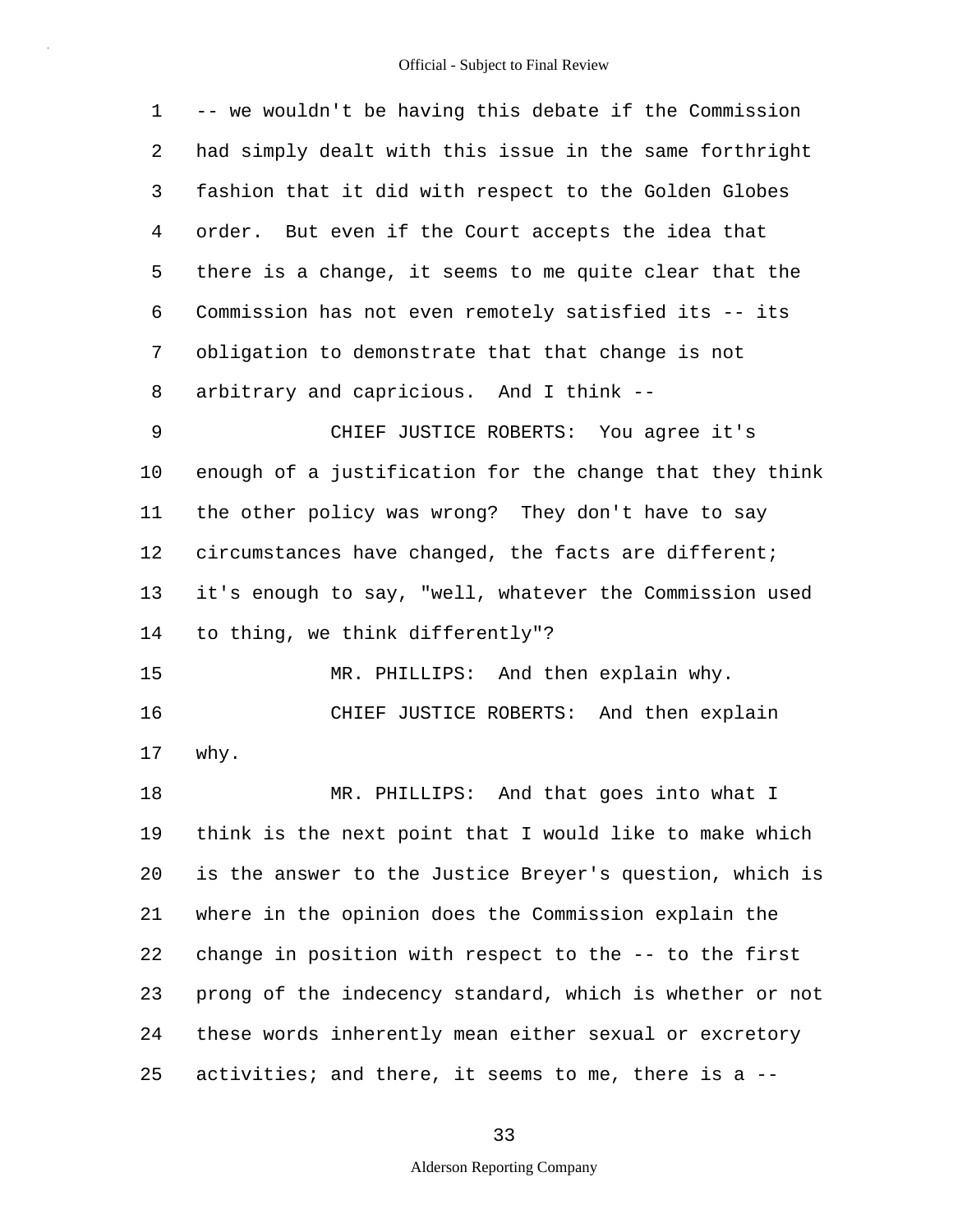1 2 3 4 5 6 7 8 9 10 whether there is a change or not, the reality is that from 1978 until 2004 this kind of language was used routinely, without the Commission remotely suggesting that every time it was used, it necessarily had a particular meaning. And then suddenly in 2004, this language has changed its tone completely, and there is no explanation for what is different or what is the reason for adopting that particular view. The fact is that the reading of that is so fundamentally at odds with the way the Court --

11 12 13 14 15 16 JUSTICE SCALIA: They said that. They gave the reason for their current belief. They said even when it is used just as a swear word or as an expletive, the reason it has its impact is precisely because it refers to these excretory or sexual activities; that's what -- that's what gives -- gives it its zing.

17 18 19 20 21 22 MR. PHILLIPS: This Court expressly said in Cohen v California, in talking about exactly the same word, that it cannot plausibly be maintained that this vulgar allusion would conjure up such -- up such psychic stimulation. And if the Court would say that in 1970, it applies with even more force in 2008.

23 24 25 CHIEF JUSTICE ROBERTS: But that's not the Commission's position. The Commission's position here is not when these words were used, people necessarily

34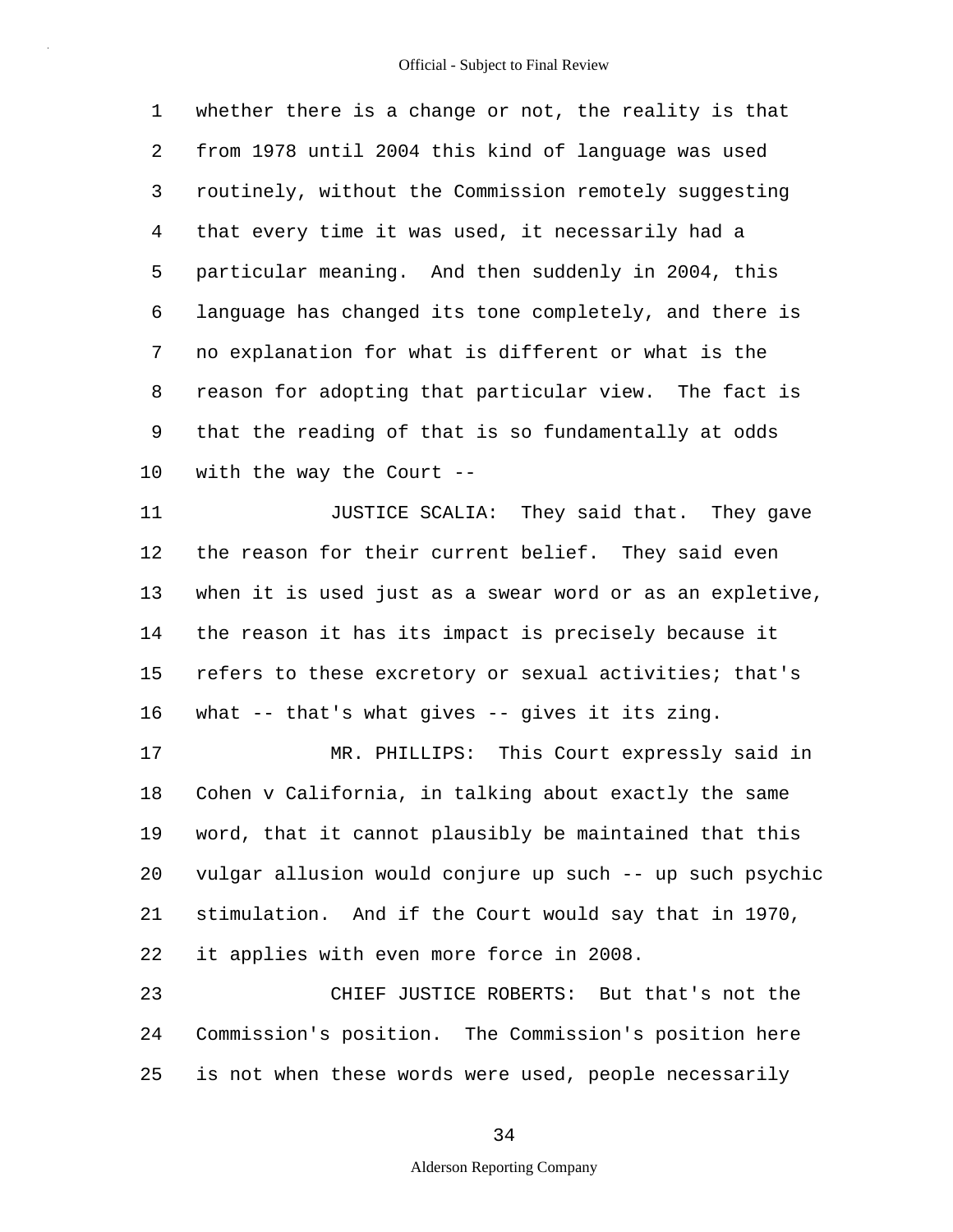1 2 3 4 5 6 7 8 9 10 11 12 13 14 15 16 17 18 19 20 21 22 23 24 25 thought of a literal meaning; instead, its position is that the reason these words shocked is because of its association with the literal meaning. That's a different question than what was being addressed in Cohen. MR. PHILLIPS: Well, all that Cohen says is that you cannot immediately jump -- you -- it wouldn't even remotely strike you that the reason the language is being used is for its particular sexual meaning. CHIEF JUSTICE ROBERTS: Then why -- why do you think the F-Word has shocking value or emphasis or force? MR. PHILLIPS: The same reason the S-Word does; it's because in some circles it is inappropriate. CHIEF JUSTICE ROBERTS: Because it is associated with sexual or excretory activity. That's what gives it its -- its force. MR. PHILLIPS: I mean, I -- to say that, I suppose you can say it, but I don't understand on what basis. There is no empirical support for that. There's no -- JUSTICE SCALIA: Of course there is. MR. PHILLIPS: -- anything in the record that remotely suggests that. JUSTICE SCALIA: Don't use golly waddles in

35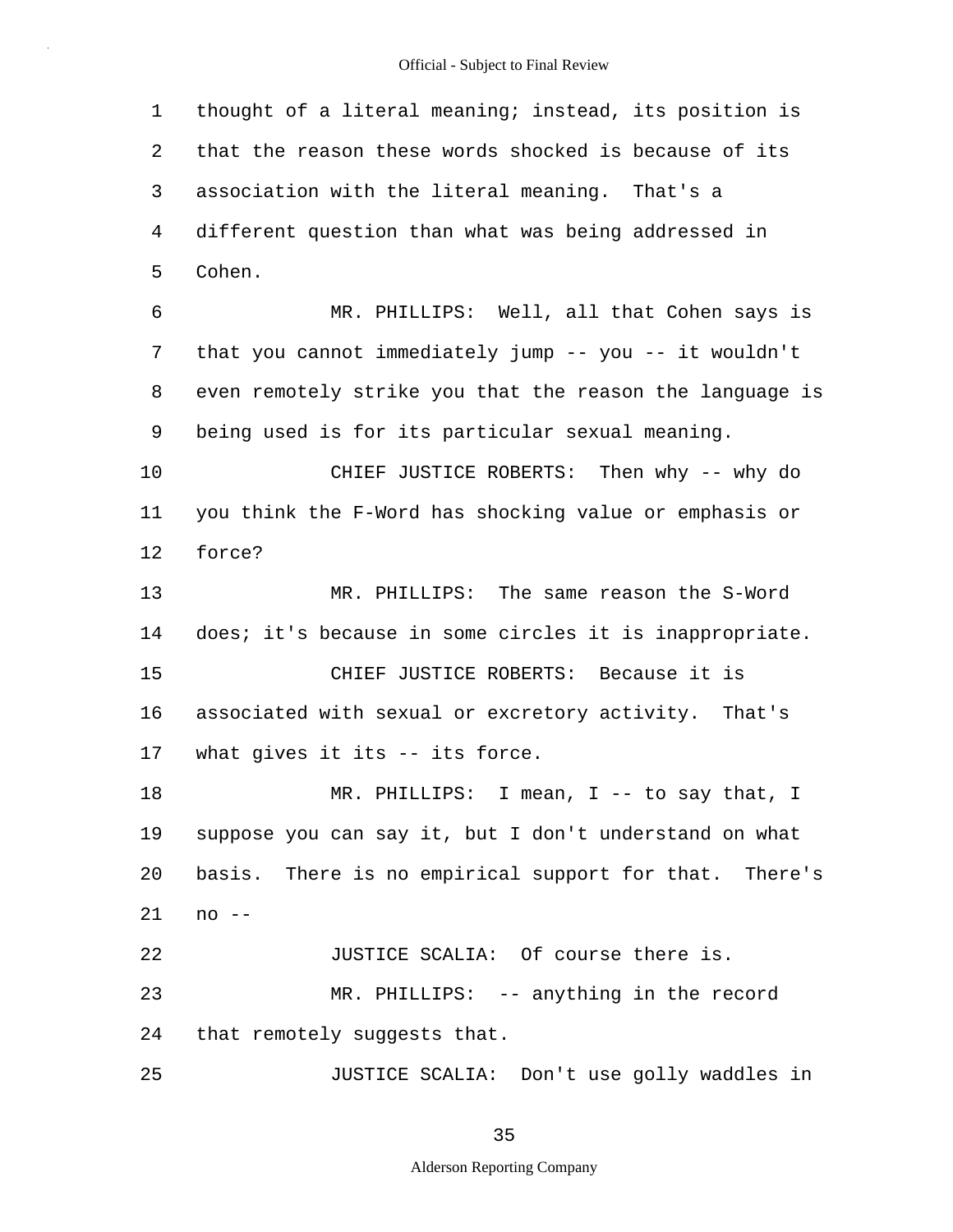1 -- instead of the F-Word.

2 (Laughter.)

3 4 5 6 7 8 9 10 11 12 13 14 15 16 17 18 19 20 21 22 23 24 MR. PHILLIPS: People use all kinds of euphemisms for it, and nobody blinks about it. The point is -- is that for 20-some years the Commission didn't draw that inference, didn't reach that conclusion and nothing has changed over those 20-some years. JUSTICE SOUTER: Well, one thing has changed. One thing has changed, I think, from the record. And let me ask you whether if the Commission had given this explanation it would in your judgment satisfy the arbitrary and capricious standard? What if the Commission said, you know, our touchstone under prong 1 is community broadcast standards. And we have assumed over the years that people really didn't get too exercised by the usage we have permitted. But we are now getting all this mail from people who are very angry about it, and they find it extremely offensive. And therefore, I guess our prior community broadcast standards were wrong. We weren't taking into consideration the way people actually felt. Now we know how they felt, because of the mail we are getting and we are changing our policy for that reason.

25

Leaving aside the Constitutional sufficiency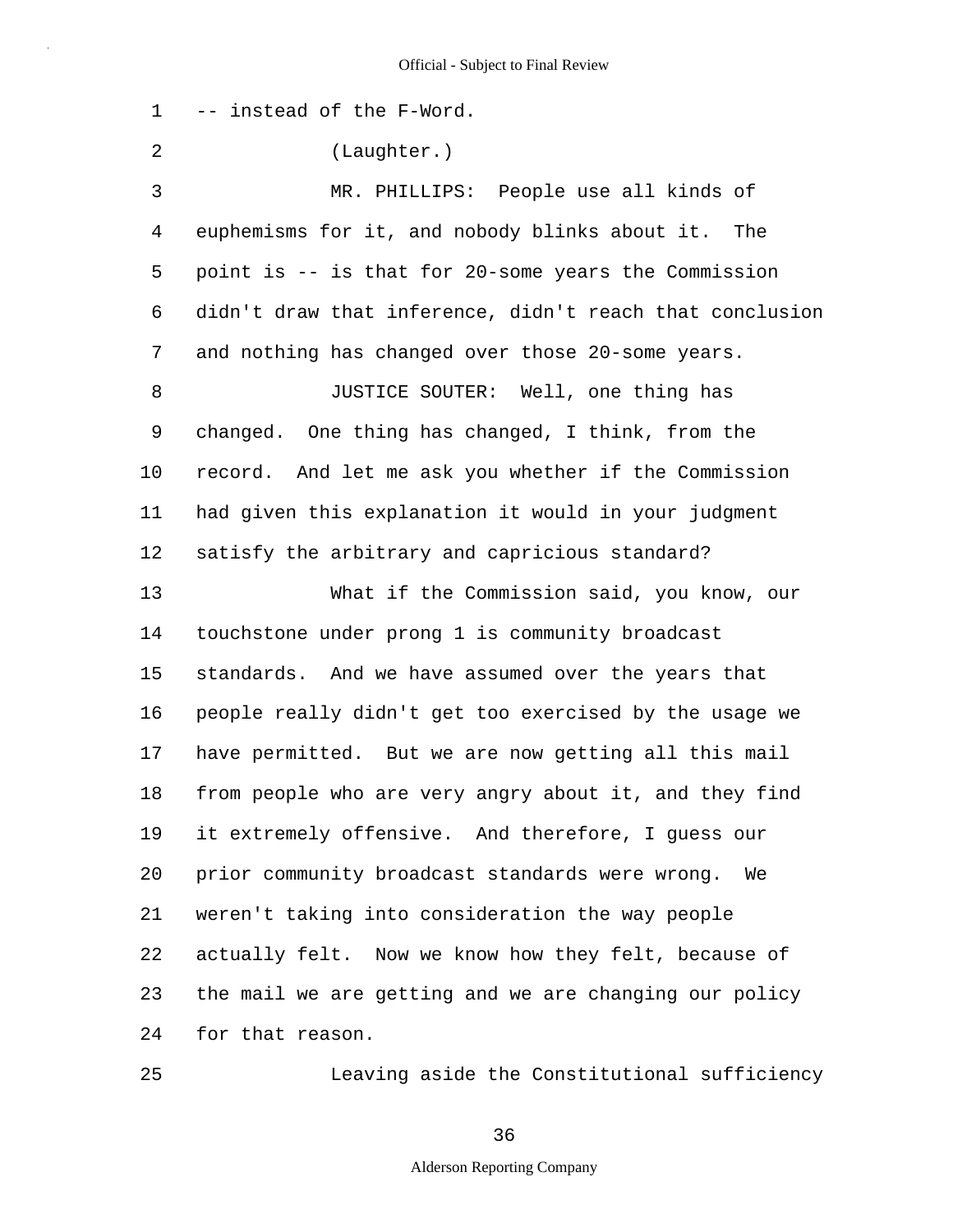1 2 3 4 5 6 7 8 9 10 11 12 13 14 15 16 17 18 19 20 21 22 23 24 25 of that, in the matter of arbitrary and capricious standards, would it satisfy it? MR. PHILLIPS: I think it probably would, if all you are doing is looking at just the sort of raw Administrative Procedure Act standard, as it would normally apply to non-content. JUSTICE SOUTER: Well, the raw APA standard issue is what we've got here. MR. PHILLIPS: Well, I -- I don't think that's a fair way to -- to look at this case. Because I don't see how you can -- it seems to me a completely artificial inquiry to look at this as you're regulating the price of oil going through a pipeline. At the end of the day you are regulating the content of speech, and therefore the First Amendment ought to inform everybody's assessment of what can the Commission do as it moves -- JUSTICE SOUTER: If that's -- MR. PHILLIPS: In a more content-restrictive way. JUSTICE SOUTER: If that's the case, then the concept of constitutional avoidance is -- is somehow out of this case and similar First Amendment cases, because we are always going to  $-$ - and I  $-$ - when you say you really cannot separate that precisely, we were

37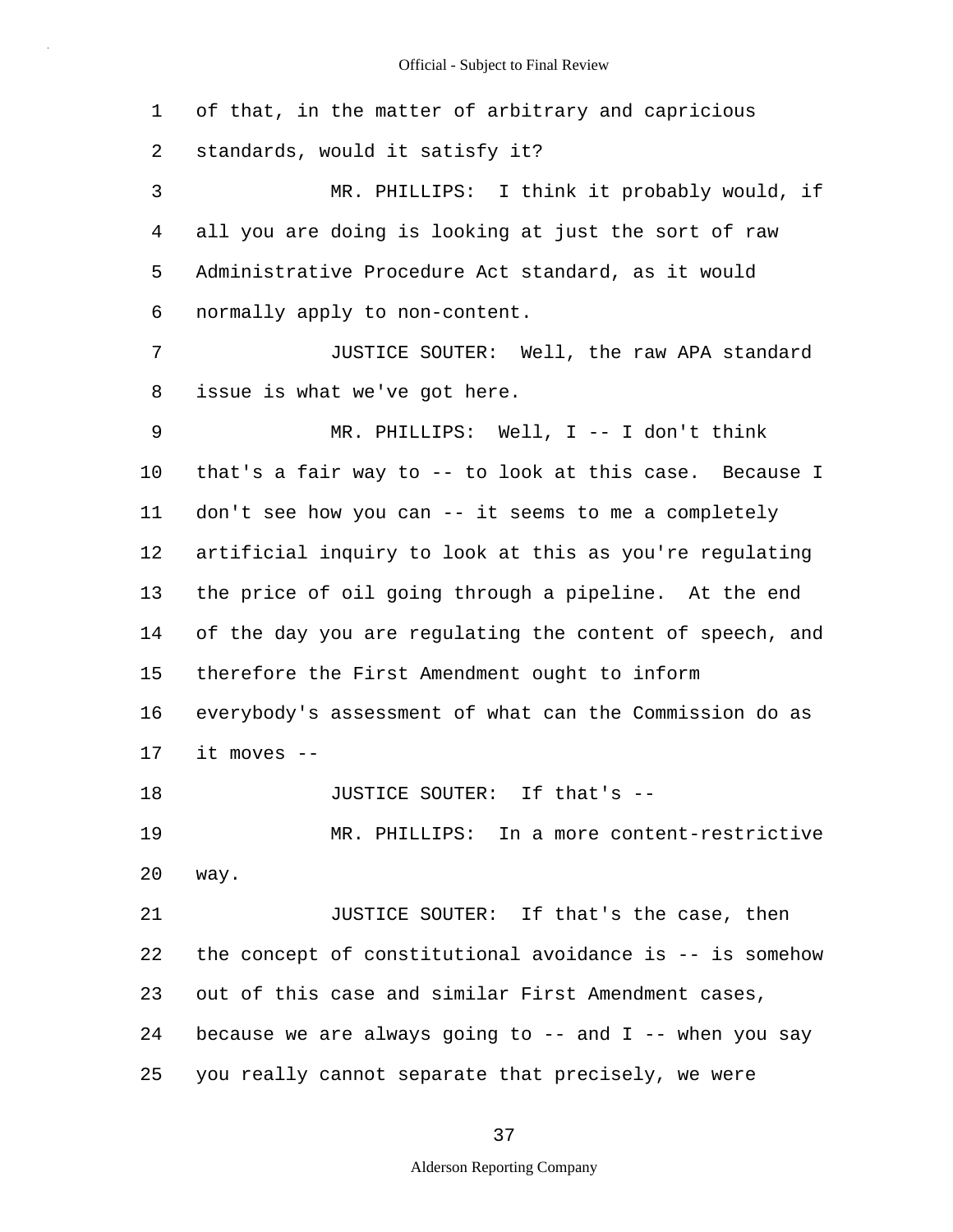1 2 3 4 always going to be getting into the constitutional issue, either expressly because we accept your view or covertly because we said, boy, we know what's around the corner. And so, if --

5 6 7 8 MR. PHILLIPS: But that would only be -- JUSTICE SOUTER: -- if we accept your argument, we have to change the constitutional avoidance doctrine.

9 10 11 12 13 14 15 MR. PHILLIPS: No, I don't think that's exactly right, Justice Souter, because the constitutional avoidance doctrine is not going to be much of a problem obviously unless there is a grave constitutional threat. So, it's not every assertion of the existence of a constitutional issue that suddenly triggers withdrawal.

16 17 18 19 20 21 22 When you are dealing in this area, which is content regulation and restriction on the basis of content, it seems to me that's inherently a First Amendment problem. And when you are in that world, then it seems to me the agency, even in the APA context, has more of a responsibility, or at least the Court should say it has more of a responsibility to explain.

23 24 25 JUSTICE SCALIA: And I thought we've held that the Court can't engage in such expansion of and additions to the Administrative Procedure Act. I

38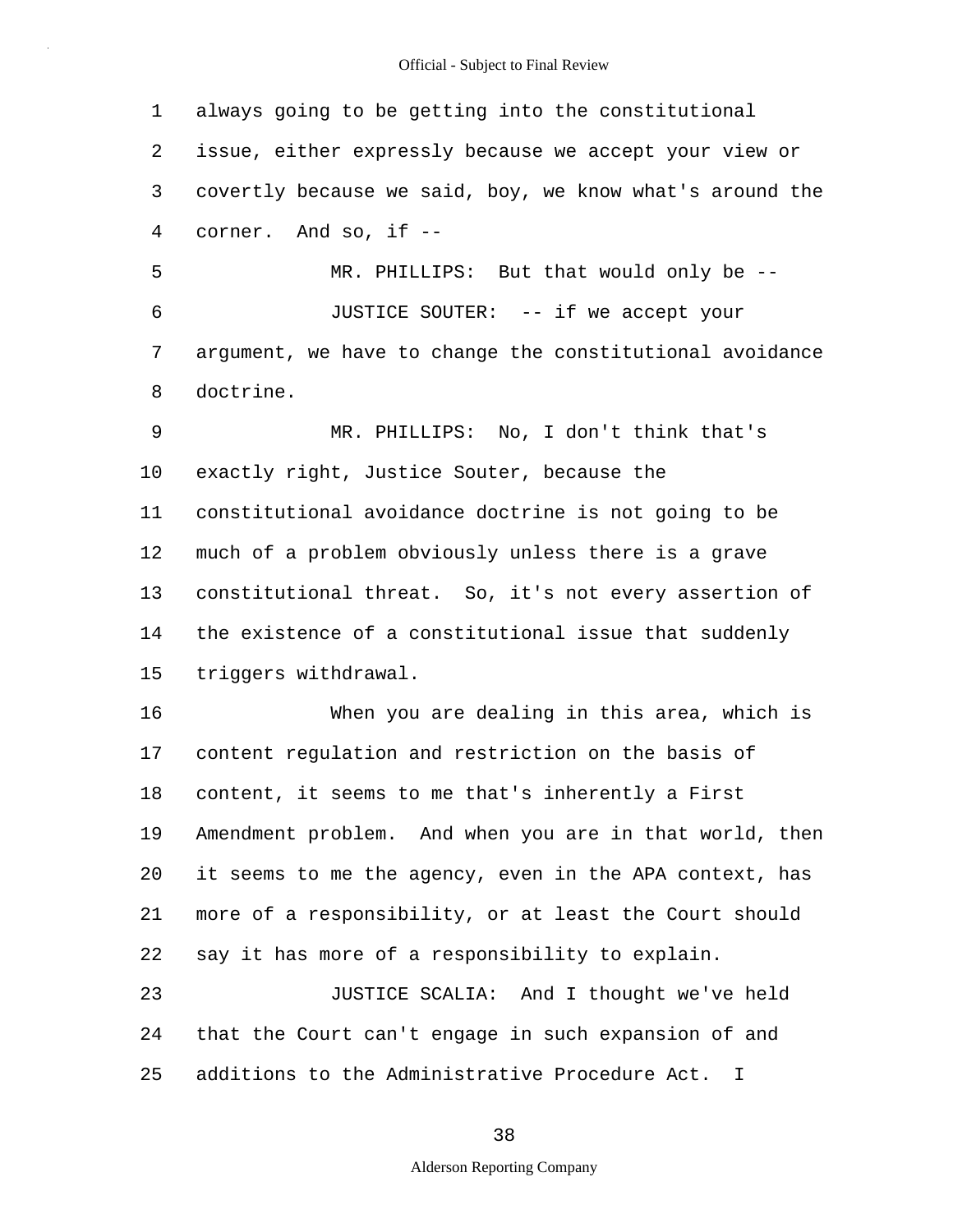1 2 3 4 5 6 7 8 9 10 11 12 13 14 15 16 17 18 19 20 21 22 23 24 25 thought that was -- MR. PHILLIPS: Well, the Administrative Procedure Act expressly says -- JUSTICE SCALIA: -- one of our landmark decisions that what it says, it says, and we cannot add additional procedures. You are suggesting we add an additional procedure that when it deals with speech, the explanation has to be really good. MR. PHILLIPS: Well, the -- JUSTICE SCALIA: Not just -- MR. PHILLIPS: The Administrative Procedure Act also says "not in accordance with law," which also refers to other statutes and obviously the Constitution. So, it's not as though I am asking you to add more to what the -- to the statute. JUSTICE SCALIA: You are asking for a higher standard than the APA -- MR. PHILLIPS: Yes, I am asking for a higher standard under the APA because we are talking about content-based restrictions on free speech. CHIEF JUSTICE ROBERTS: How is that consistent with Vermont Yankee? MR. PHILLIPS: Because it was not talking about restrictions on speech, Mr. Chief Justice. CHIEF JUSTICE ROBERTS: So, you are saying

39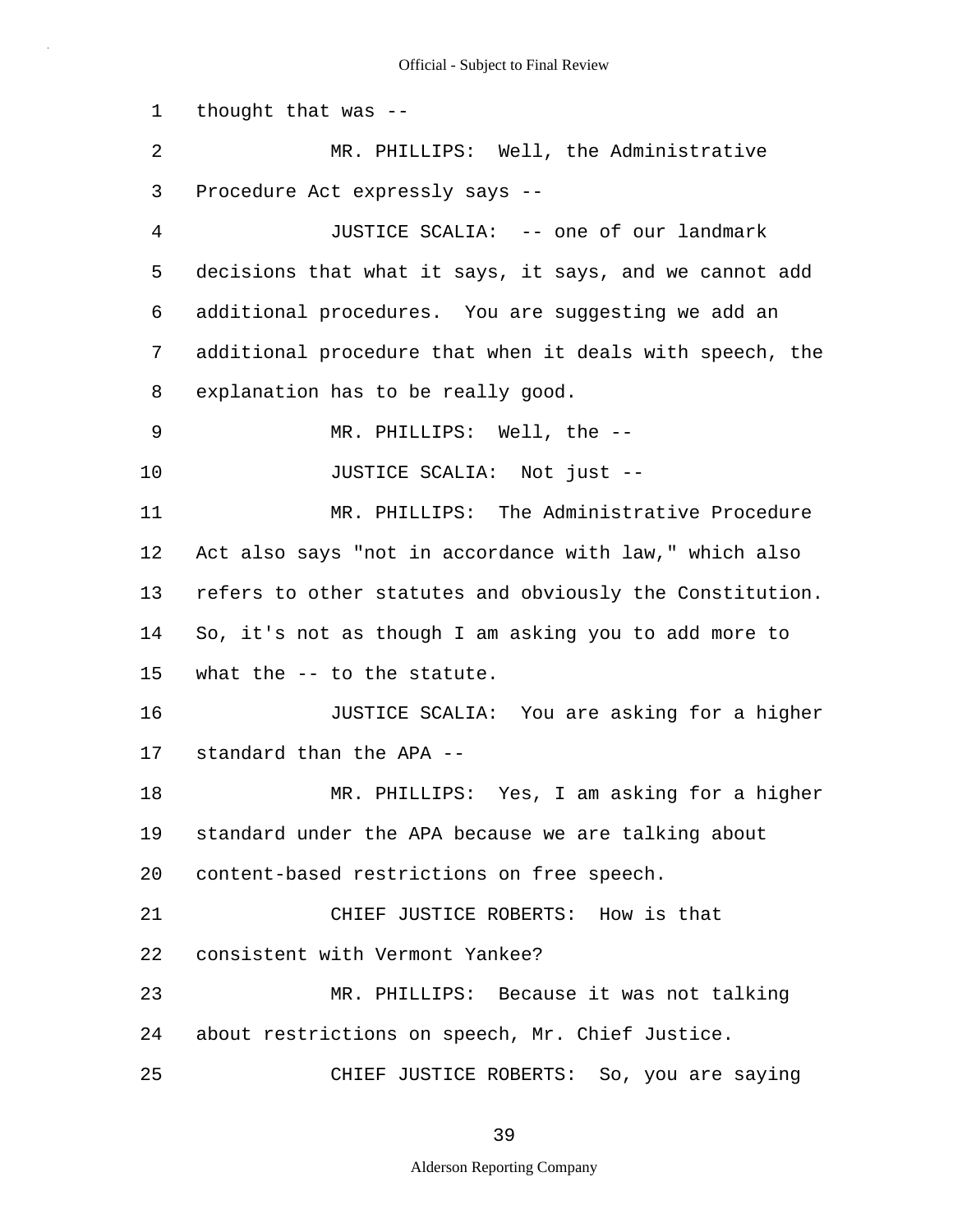| 1              | that we add to the APA when we are dealing with a        |
|----------------|----------------------------------------------------------|
| 2              | particular area. Which of our cases --                   |
| 3              | MR. PHILLIPS: Well, it --                                |
| $\overline{4}$ | CHIEF JUSTICE ROBERTS: Which of our cases                |
| 5              | supports that?                                           |
| 6              | MR. PHILLIPS: This Court hasn't had to hold              |
| 7              | that in any particular context, but the reality is, as a |
| 8              | logical matter, if you are thinking about -- you know,   |
| 9              | there is an -- a restriction on "in accordance with      |
| 10             | law." The First Amendment is obviously with law, so you  |
| 11             | have that limitation. And then you have --               |
| 12             | CHIEF JUSTICE ROBERTS: Well, maybe sometime              |
| 13             |                                                          |
| 14             | MR. PHILLIPS: And in order to avoid those                |
| 15             | issues --                                                |
| 16             | CHIEF JUSTICE ROBERTS: -- to be in a                     |
| 17             | position to argue your constitutional issue, but we      |
| 18             | can't assume that you are right on the Constitution in   |
| 19             | applying the APA.                                        |
| 20             | MR. PHILLIPS: All I'm saying is that it                  |
| 21             | seems to me a remarkably artificial inquiry, to look at  |
| 22             | this as if you are regulating the price of oil going     |
| 23             | through, to a pipeline as opposed to what you are        |
| 24             | talking about --                                         |
| 25             | JUSTICE SCALIA: You should have complained               |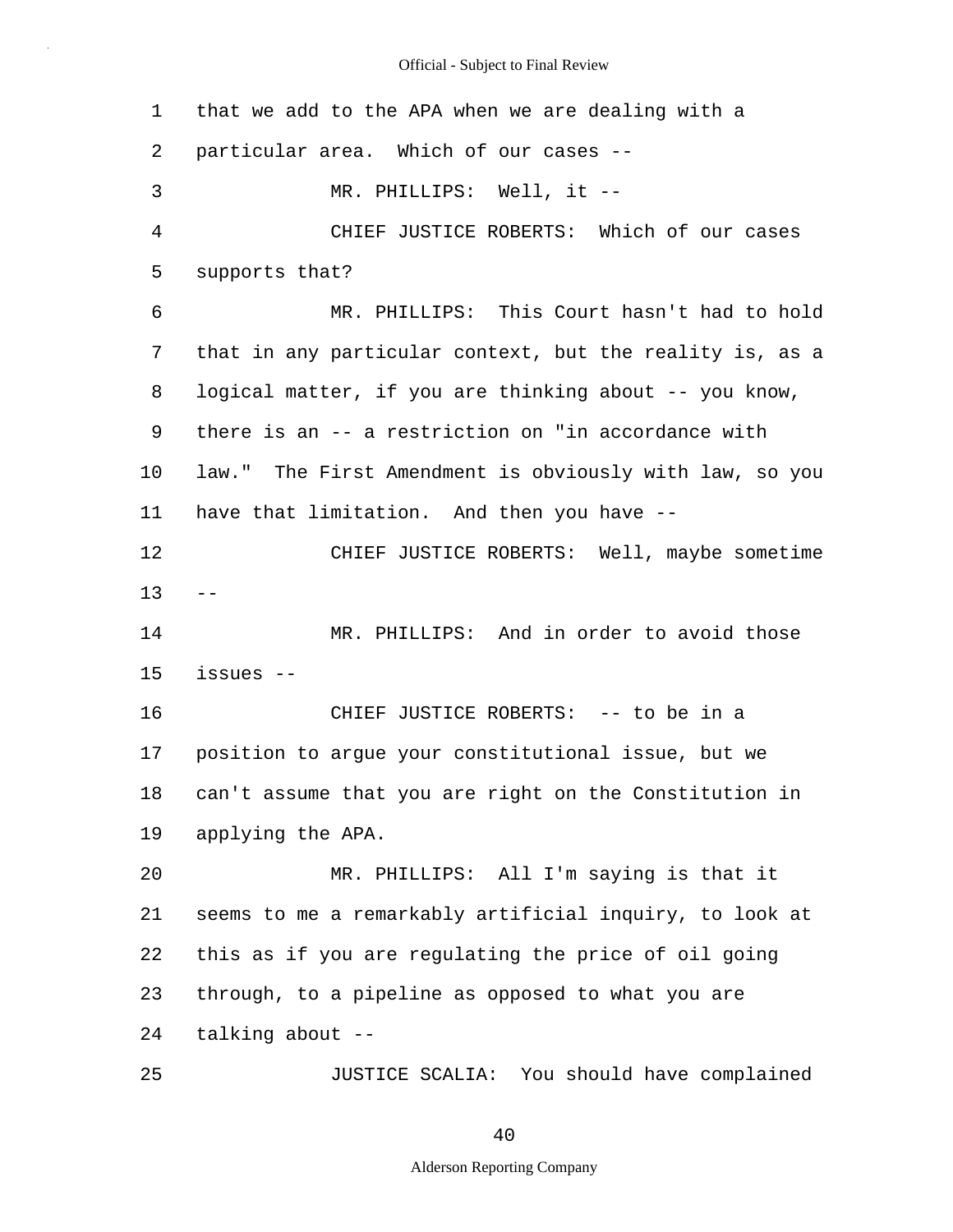1 2 3 4 5 6 7 8 9 10 11 12 13 14 15 16 17 18 19 20 21 22 23 24 25 to the lower court about that. You should have said, please don't decide this on the APA issue. This is a First Amendment case. You should reach the constitutional issue. MR. PHILLIPS: But -- JUSTICE SCALIA: But you went on the APA issue, and then you come up here and say: I don't want to -- I don't want to discuss the APA; I want to discuss, you know, the First Amendment. MR. PHILLIPS: Well, Justice Scalia, I am perfectly content to talk about the APA, because at the end of the day, the APA -- JUSTICE SCALIA: The APA simpliciter; not the APA, you know -- MR. PHILLIPS: I like the more complicated version, but I am happy to deal with the simpliciter one as well. (Laughter.) MR. PHILLIPS: But the reality that goes back to Justice Breyer's question, at the end of the day the important part of this is what explains this fundamental shift. Now, I think Justice Souter, you know, has probably made a respectable argument on APA grounds. JUSTICE SOUTER: Thank you. Thank you.

41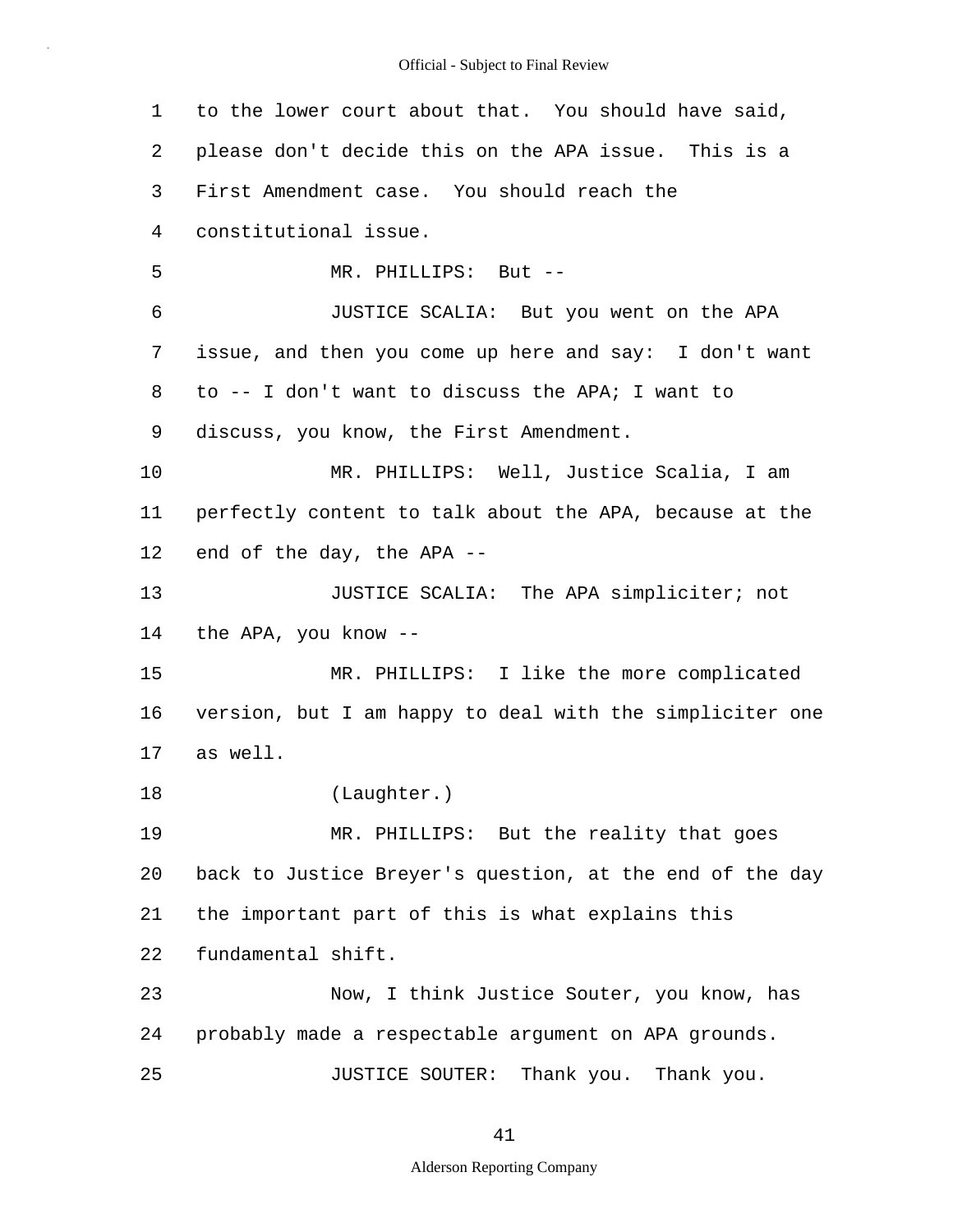1 2 3 4 5 6 7 8 9 10 11 12 13 14 15 16 17 18 19 20 21 22 23 24 25 (Laughter.) MR. PHILLIPS: But unfortunately that's not the position that the FCC took. JUSTICE SCALIA: He does good stuff now and then. (Laughter.) MR. PHILLIPS: I have nothing but the highest regard for him. But the other -- the other part of this case that seems to have gotten lost track of is that this is not a statute that -- that the Commission has the responsibility to enforce. This is a criminal statute. This is section 1464. And through section 503, the Commission doesn't have broad-based discretion to define for itself these terms. The Commission has to decide what is indecent within the meaning of a Federal criminal statute, which means we are entitled to the rule of lenity, which means we are entitled to an interpretation of that first prong which, in dealing with indecency, says that it has to describe or depict sexual activity. CHIEF JUSTICE ROBERTS: Well, when you talk about the rule of lenity, I mean, the point is that this change -- if there is a change in policy or whether it's adequately explained -- simply gets you in the door.

42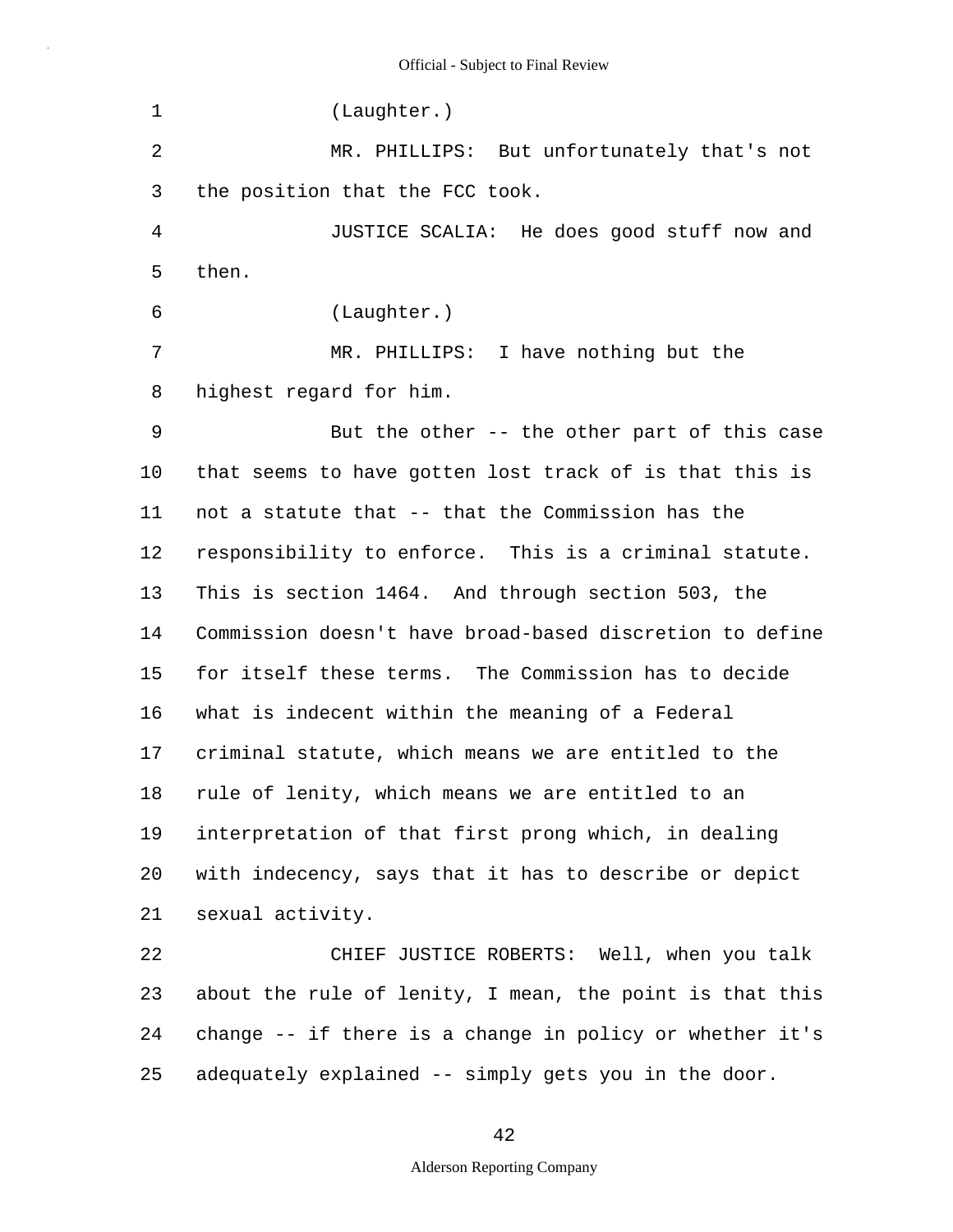1 2 3 4 5 6 They say then, once you are there, we just look at all of the circumstances and the context. So, we don't - it seems to me in their enforcement decisions, their decision not to impose sanctions, their decision not to have this count against you in future proceedings, they are being very lenient.

7 8 9 10 11 12 13 14 15 MR. PHILLIPS: Well, they are being lenient in one sense. I think you have to step back, Mr. Chief Justice, and recognize what the -- what we've got here. We are talking about an extraordinary in terrorem regime that the FCC has created. And I would commend to you all the amicus briefs from the NAB, from the former FCC officials, and from others who describe in exquisite detail the chilling effect that this particular scheme may have.

16 17 18 19 20 21 22 23 24 25 To be sure, you know, Fox isn't being immediately penalized by this, but to go back to Justice Breyer's question of General Garre, what he said -- you know, does everybody have everything on tape and delaying? No, of course not. And why not? Because it may be one thing for Fox to be able to put a show like this on a delayed basis, but if you are dealing with a local television station that is just getting by hand-to-mouth, and they want to televise a football game, and in the middle of that football game some

43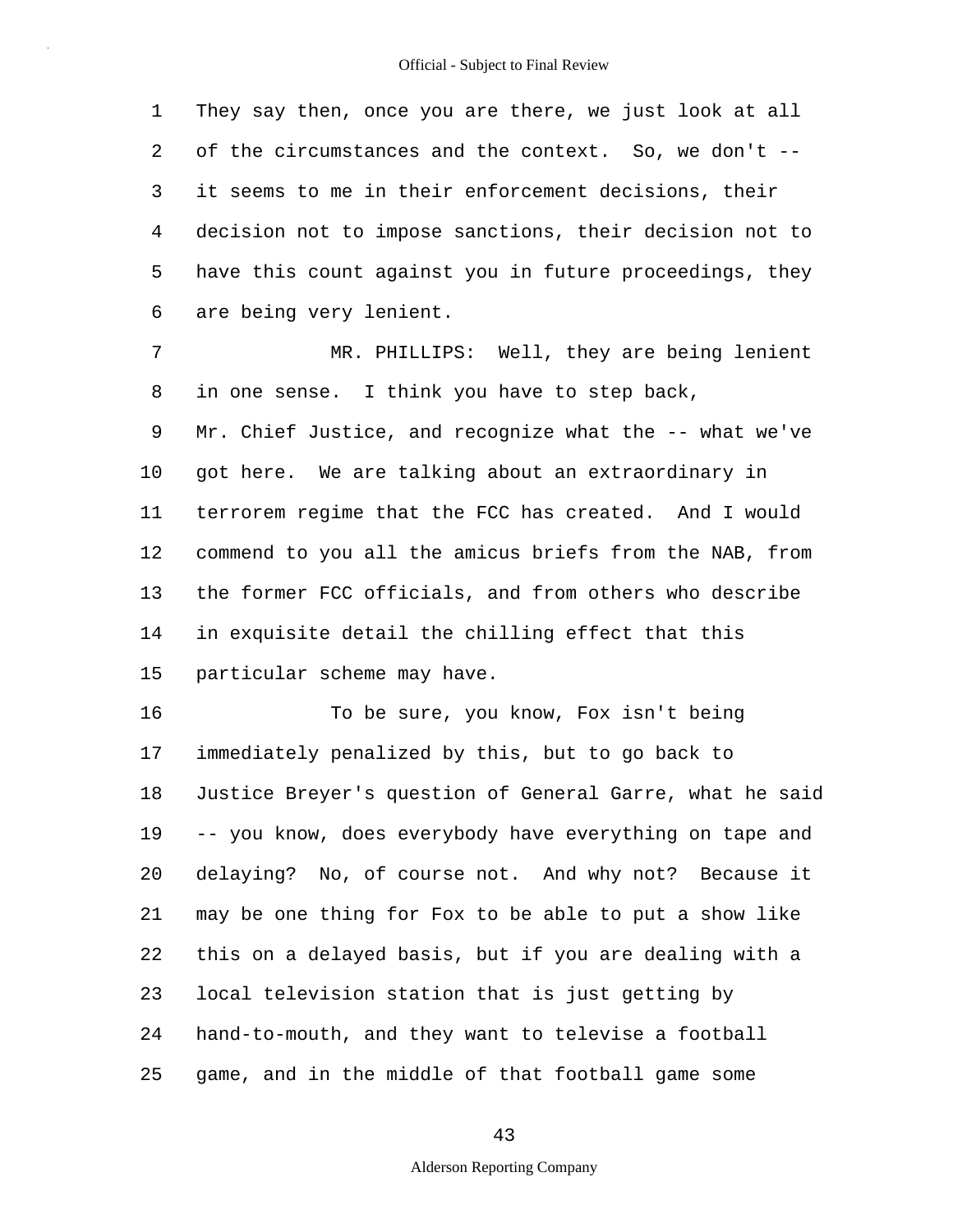1 2 student decides to express himself in ways that nobody anticipated --

3 4 5 6 7 8 9 10 11 CHIEF JUSTICE ROBERTS: And this is where the context comes in. At least with impressionable children, that's dramatically different from saying here is an awards show, here is a celebrity, I want to listen to what they are going to say because I listen to their music, and he comes out with that, as opposed to a football. They know that, you know, somebody says a bad word in the middle of the interview. The context makes all the difference in the world.

12 13 14 15 16 MR. PHILLIPS: Well, I'm not sure that -- I mean, I don't remember the FCC being in a position to describe how children are able to perceive one set of uses of the word as opposed to another set of uses of the word. But what I think this Court --

17 18 19 20 21 CHIEF JUSTICE ROBERTS: They perceive that. They know. I mean, it's one thing to use the word in, say, Saving Private Ryan, when your arm gets blown off. It's another thing to do it when you are standing up at an awards ceremony.

22 23 24 25 MR. PHILLIPS: You can't seriously believe that the average nine-year-old, first of all, who is probably more horrified by the arm being blown off to begin with, but putting that aside, you -- it cannot

44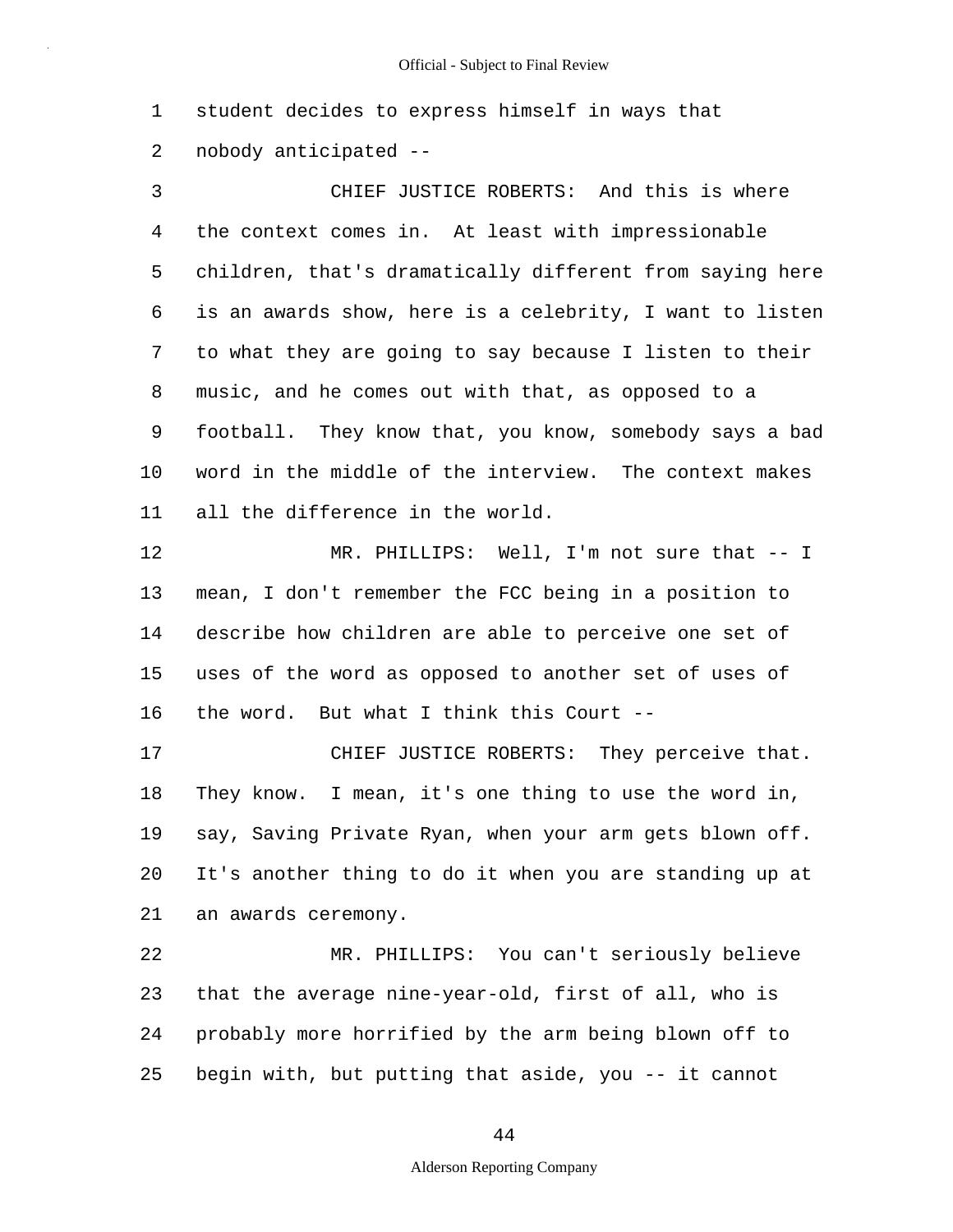|  | Official - Subject to Final Review |  |  |
|--|------------------------------------|--|--|
|--|------------------------------------|--|--|

1 2 3 4 possibly be that the child has more of a reaction to that word in that context than if a young high school football player is running down the field screaming a particular expletive.

5 6 7 8 9 10 11 12 13 14 15 16 17 18 19 20 21 22 23 24 CHIEF JUSTICE ROBERTS: Why -- the young football player is not a celebrity that they follow. MR. PHILLIPS: The young high school player actually might be more of a celebrity in some communities than -- at least than where I live, and -- CHIEF JUSTICE ROBERTS: The point is whether they are or not is the contextual determination that the FCC can undertake. All they are saying is that just because it's used once doesn't mean you are out of the -- out of the woods altogether. Let's look at it, and if it turns out there's no -- I mean, this is the point they make, that in one context, it's completely gratuitous; in the other context, it's not. MR. PHILLIPS: But the problem is, Mr. Chief Justice, once you open the door, then you end up with all of the vagueness and overbreadth problems that are inherent in this regime. JUSTICE SCALIA: These arguments apply not just to the isolated, once-upon-a-time use, but even to continued use. You could say the same thing about just

25 filling a program with these expletives, right?

45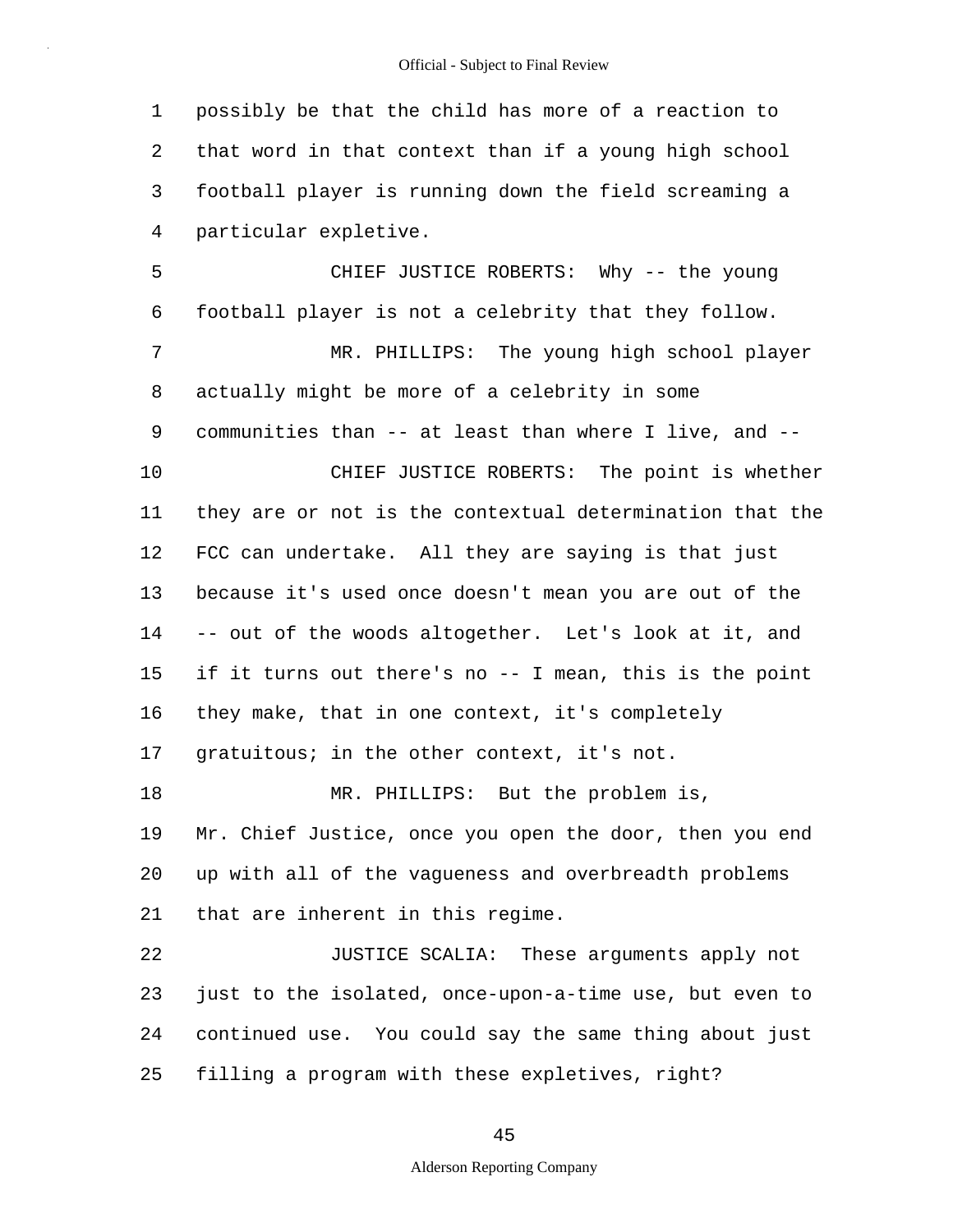1 2 3 4 5 6 7 8 9 10 11 12 13 14 15 16 17 18 19 20 21 22 23 24 25 MR. PHILLIPS: Justice Scalia, you could say the same thing -- JUSTICE SCALIA: That's not -- MR. PHILLIPS: -- but we're not saying the same thing. JUSTICE SCALIA: That's not, I suppose, what you are arguing against here, is it? MR. PHILLIPS: No, because the point we are making here is that we haven't asked this Court to revisit Pacifica. And the point is that when you move away from Pacifica, which is the verbal shock treatment formulation, and say, you know, that's perfectly consistent with the First Amendment and with everything that agency decisionmaking requires, and say that's all right -- when you shift from that, which is an enormous switchover, and go into fleeting expletives, then it's a fundamental -- all we're saying is that's a fundamentally different issue and that implicates more serious First Amendment issues, because everybody knows what is something that is verbal shock treatment or at least we know how to stay pretty far away from it; whereas, if I say every fleeting expletive potentially exposes every broadcaster to \$325,000 fines made solely at the discretion of five individuals, unelected, that impresses me, Your Honors, as simply an inappropriate

46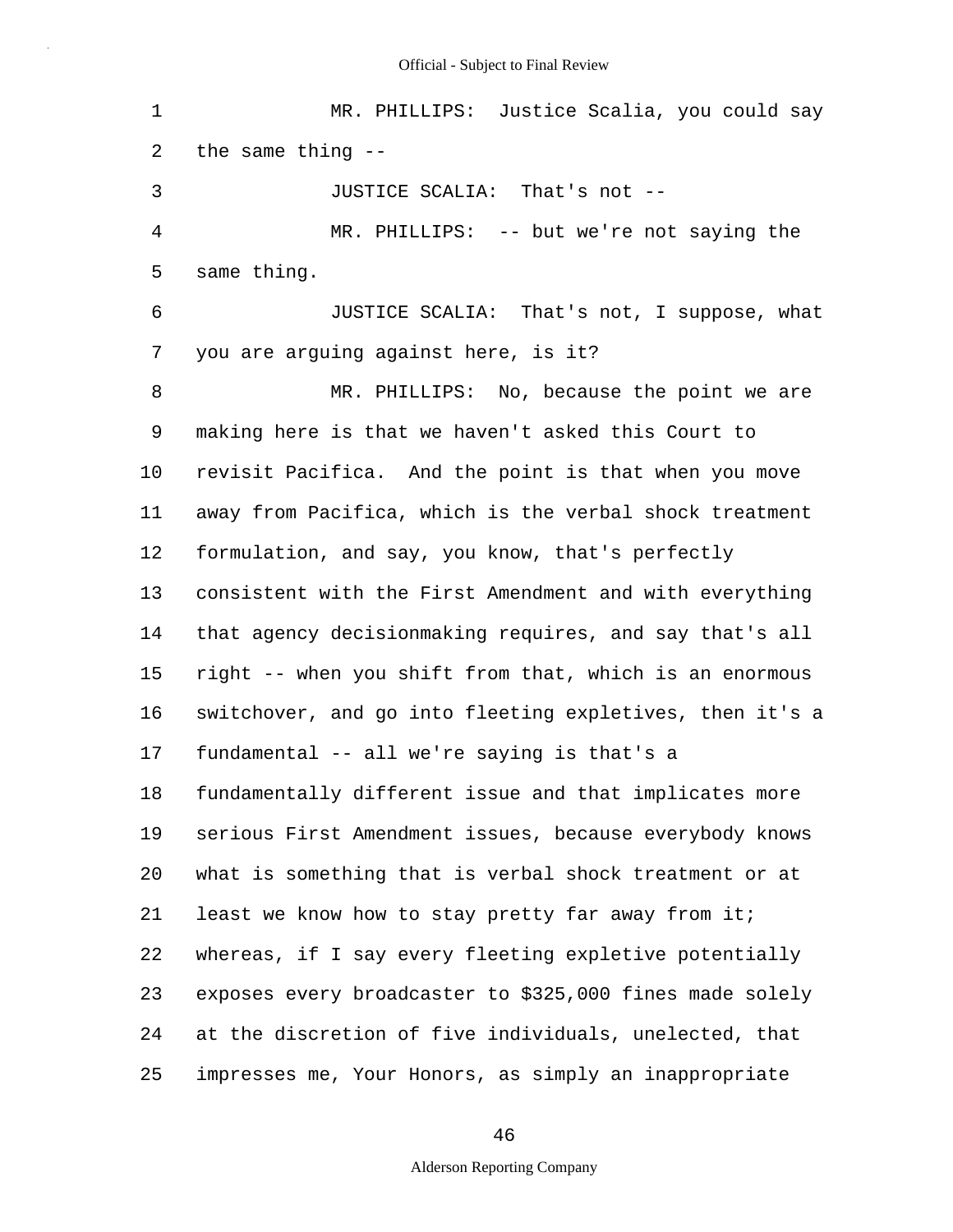| 1  | problem, and one that just follows naturally,            |
|----|----------------------------------------------------------|
| 2  | Mr. Chief Justice, from saying, well, all we are going   |
| 3  | to do is open the door. Because once you open the door,  |
| 4  | it is clearly a Pandora's box we are talking about.      |
| 5  | CHIEF JUSTICE ROBERTS: Then why do your                  |
| 6  | clients not use these words between 10:00 p.m. and       |
| 7  | 6:00 a.m.?                                               |
| 8  | MR. PHILLIPS: Because it affects audience                |
| 9  | share. There are some people --                          |
| 10 | CHIEF JUSTICE ROBERTS: Why do you think it               |
| 11 | affects audience share?                                  |
| 12 | MR. PHILLIPS: Because some people are                    |
| 13 | offended it; not the whole community. There are          |
| 14 | probably a lot of people who would actually prefer to    |
| 15 | have more of it. But some --                             |
| 16 | CHIEF JUSTICE ROBERTS: If you can take that              |
| 17 | into consideration, why can't the FCC make the same      |
| 18 | determination, that there may be some people offended by |
| 19 | this, and if there are some people, as part of our       |
| 20 | statutory responsibility, we are going to look at it.    |
| 21 | Not that they automatically impose --                    |
| 22 | MR. PHILLIPS: But that's a heckler's veto.               |
| 23 | CHIEF JUSTICE ROBERTS: Not that they                     |
| 24 | automatically impose a sanction, but that they're going  |
| 25 | to look at it.                                           |

47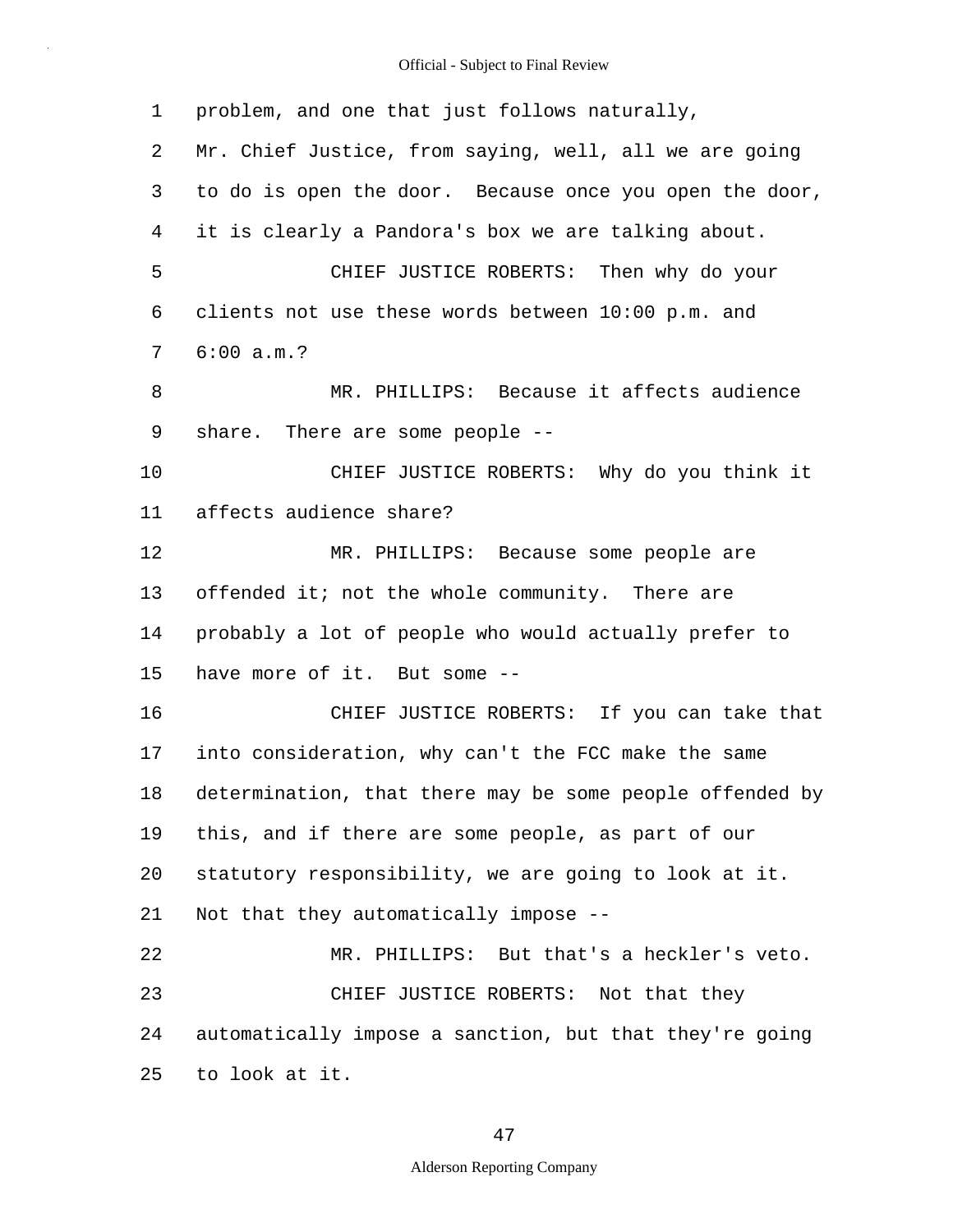| $\mathbf 1$ | MR. PHILLIPS: Well, first of all, that's a              |
|-------------|---------------------------------------------------------|
| 2           | heckler's veto, and there have been long holdings in    |
| 3           | this Court that suggest simply pandering to one small   |
| 4           | segment of the population is no way to enforce First    |
| 5           | Amendment rights. So that's -- I mean, that's my        |
| 6           | primary answer to that.                                 |
| 7           | JUSTICE SCALIA: There goes Pacifica.                    |
| 8           | MR. PHILLIPS: No, I don't think there goes              |
| 9           | Pacifica, because Pacifica was only one person --       |
| 10          | JUSTICE SCALIA: Isn't that a --                         |
| 11          | MR. PHILLIPS: I'm sorry.                                |
| 12          | JUSTICE SCALIA: Isn't that a heckler's                  |
| 13          | veto?                                                   |
| 14          | MR. PHILLIPS: No. What --                               |
| 15          | JUSTICE SCALIA: What if people like, you                |
| 16          | know, going on and on with expletives and offensive     |
| 17          | words? Are those of us who are offended by that         |
| 18          | hecklers and you can't take our positions into account  |
| 19          | because you're giving effect to a heckler? I mean -- I  |
| 20          | don't think so.                                         |
| 21          | MR. PHILLIPS: But the problem is that the               |
| 22          | Chief Justice's question was: Why do we have a 24-hour  |
| 23          | rule.                                                   |
| 24          | And the answer is: It's one thing for us to             |
| 25          | voluntarily assume that. I think it is a mistake, and I |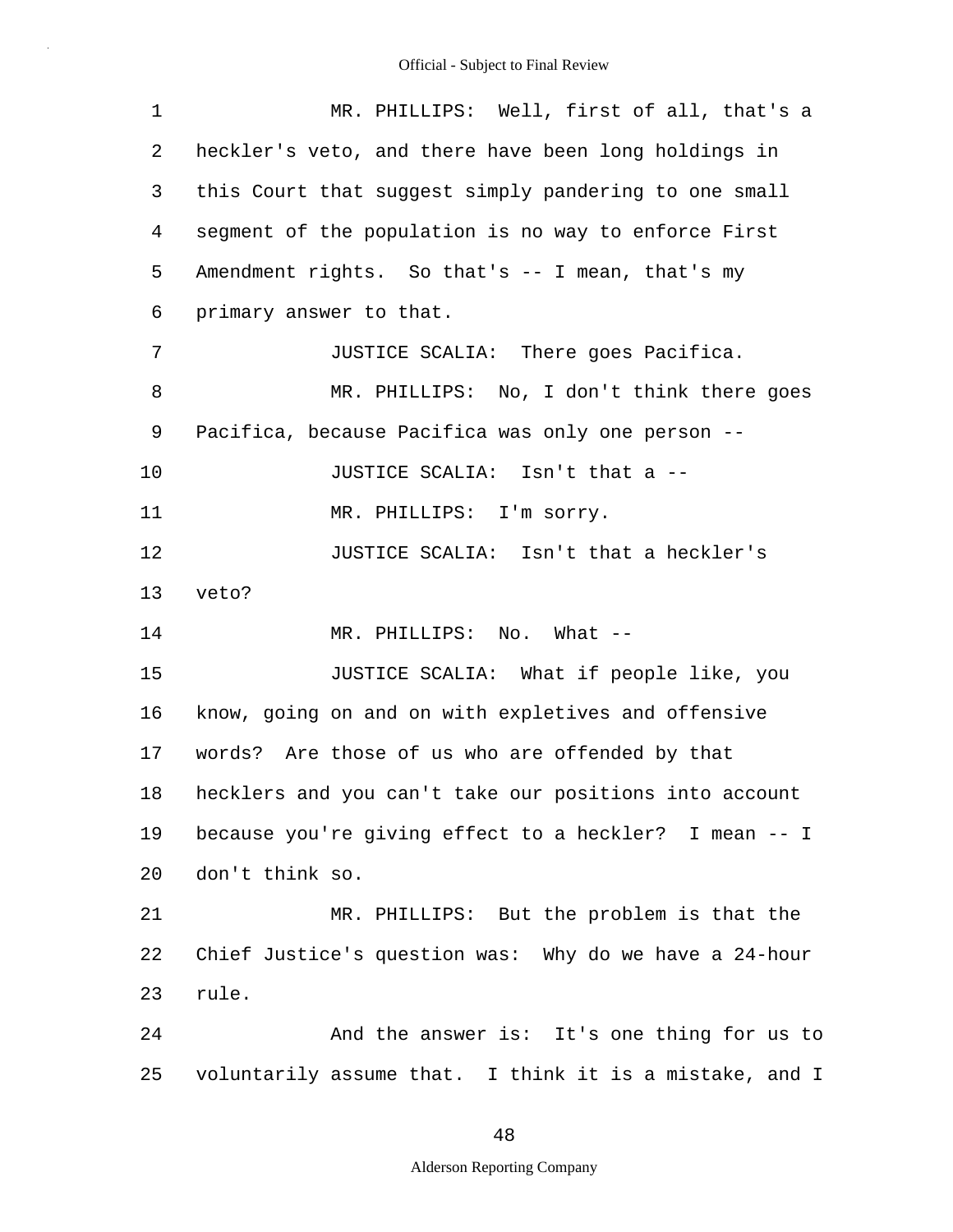| 1  | don't know that -- and I don't think -- I didn't read    |
|----|----------------------------------------------------------|
| 2  | anything in the Commission's opinion that reflects it.   |
| 3  | But they say that fact suddenly defines the community    |
| 4  | standards for purposes of what is indecent and what is   |
| 5  | not indecent. That simply reflects our own best          |
| 6  | judgment about how to serve our audience.                |
| 7  | JUSTICE STEVENS: If there is -- if there is              |
| 8  | a change in the community standards, does that justify a |
| 9  | change in the FCC's policies?                            |
| 10 | And the second question and the reason I ask             |
| 11 | that is: Do you think today the community generally is   |
| 12 | more offended by these words or more tolerant of these   |
| 13 | words --                                                 |
| 14 | MR. PHILLIPS: Well --                                    |
| 15 | JUSTICE STEVENS: -- as compared to what                  |
| 16 | Pacifica was concerned with?                             |
| 17 |                                                          |
|    | MR. PHILLIPS: I mean I -- I believe that                 |
| 18 | society is significantly more tolerant of these words    |
| 19 | today than it was in -- 30 years ago.                    |
| 20 | JUSTICE SCALIA: Do you think your clients                |
| 21 | have had anything to do with that?                       |
| 22 | (Laughter.)                                              |
| 23 | MR. PHILLIPS: In -- in the scheme of                     |
| 24 | things, probably very, very little to do with that       |

## 49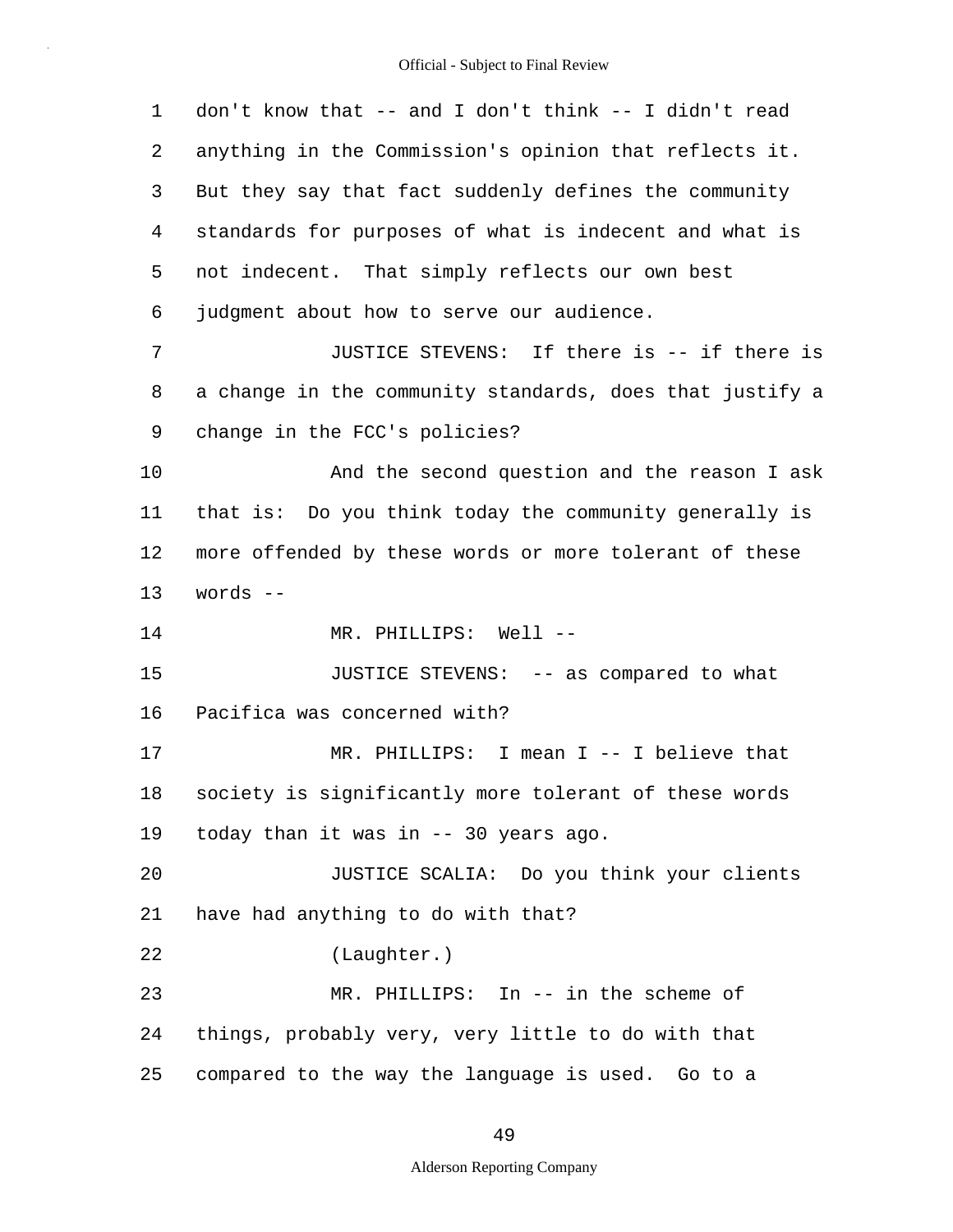|    | baseball game, Justice Scalia. You hear these words     |
|----|---------------------------------------------------------|
|    | 2 every -- every time you go to a ballgame.             |
| -3 | JUSTICE SCALIA: You do, indeed, but you                 |
|    | 4 don't have them presented as something that is -- is  |
| 5  | normal in polite company, which is what happens when it |

6 7 8 9 10 comes out in -- in television shows. This is a coarsening of manners that is  $--$  that is produced by  $-$ by the shows. So I am  $-$ - you know, I  $-$ - I am not persuaded by the argument that people are more accustomed to hearing these words than they were in the

11 past.

12 13 14 15 16 17 18 19 20 21 22 23 24 25 MR. PHILLIPS: But the -- I mean I think what Justice Stevens is getting at is: What has changed over the last 30 years? And if anything has changed, it would be exactly the opposite, which is they are going to be more and more tolerant of this language; not that they are less tolerant of this language. And, therefore, there is even less reason for the Commission to have taken the position that it did in this particular context. JUSTICE SCALIA: More tolerant or more used to hearing it? MR. PHILLIPS: I think both. JUSTICE SCALIA: Candidly, I think there is a difference.

50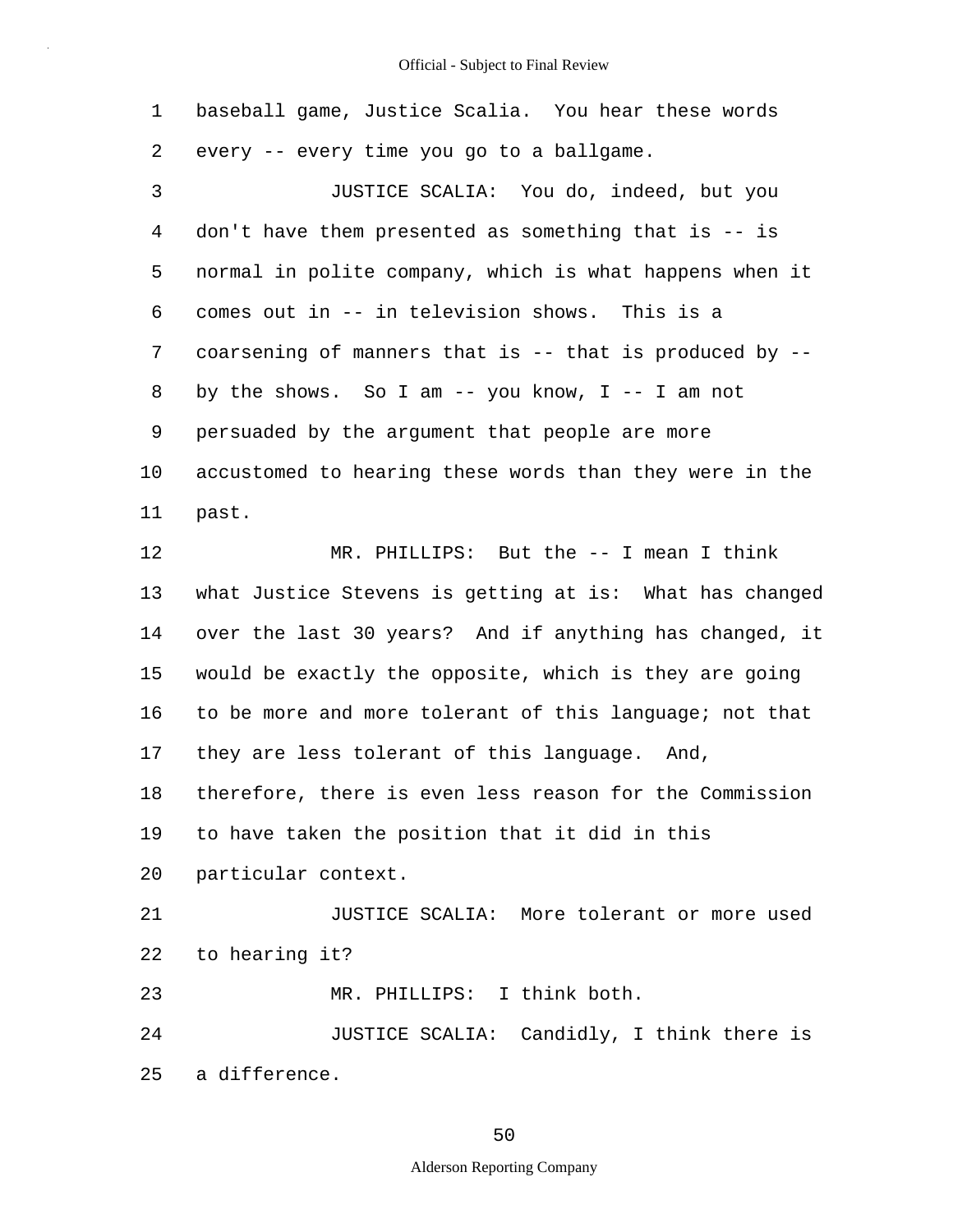| $\mathbf 1$ | MR. PHILLIPS: Well, I am not saying there                |
|-------------|----------------------------------------------------------|
| 2           | is not a difference, but I am suggesting that there are  |
| 3           | -- that the -- that the change over time has -- has made |
| 4           | this less of a compelling argument than it would have    |
| 5           | been, at least in my judgment, in -- in 1978.            |
| 6           | I would like to make a couple of different,              |
| 7           | additional points. Another thing that has changed since  |
| 8           | 1978 is that there is much more opportunity for parents  |
| 9           | to control access for their children because of the V-   |
| 10          | clip. That's available.                                  |
| 11          | Second, in terms of this effort to try to                |
| 12          | lessen the coarsening of America --                      |
| 13          | JUSTICE KENNEDY: I'm not sure that works.                |
| 14          | I haven't looked at the statistics on one-parent         |
| 15          | families, working parents, and so forth. Those factors   |
| 16          | both have to be considered.                              |
| 17          | MR. PHILLIPS: Well, but if you put in a                  |
| 18          | V-chip, it doesn't matter whether your parents are       |
| 19          | working or not. The truth is if you had had a V-chip     |
| 20          | for the 2003 version of this, which would have said PGL, |
| 21          | which is for language, children couldn't have gotten on  |
| 22          | there whether the parents were at home or not.<br>The    |
| 23          | V-chip is a usable and feasible technology and is a less |
| 24          | restrictive alternative than the one that we have on the |
| 25          | -- on the table under these particular circumstances.    |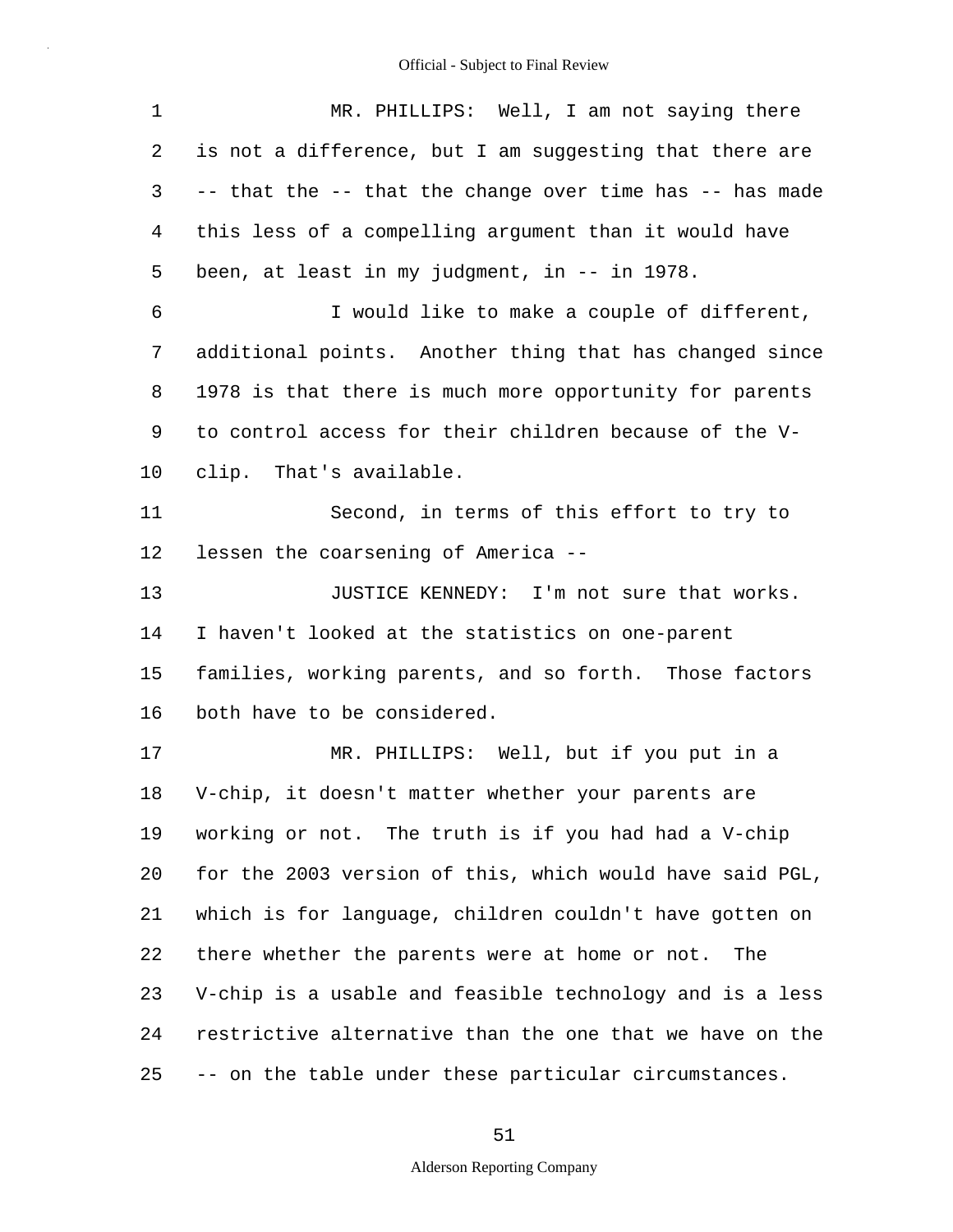1 2 3 4 5 6 7 8 9 10 11 12 13 14 15 16 17 18 19 20 21 22 23 24 25 The -- I wanted to go back to the -- to the statute, the fact that this is a criminal statute. Again, the Commission is not arguing here for broad - recognizing, or accepting, or arguing for, that they have a broad delegation of authority. They don't have the authority to decide what indecency is. JUSTICE BREYER: And you were -- you were pursuing the practical thing about the tapes, and so forth, when you got on to a different subject, which was the -- the nature of the program. I just wanted to be certain you are finished with what you wanted to say there. I -- because I am interested in the practical question of: Do all the stations have tapes? And leave sports events out of it, and leave news out of it. Are there other events that these small stations might want to cover that don't have the tape or that now don't use the tape; anything else you want to say about that? MR. PHILLIPS: Well, I -- JUSTICE BREYER: I am interested in the practical problem as part of this. Where do I look to find out some facts? MR. PHILLIPS: Well, the NAB amicus brief actually has a pretty good description of a variety of different instances in which this has -- has occurred. And, of course, the NAB represents obviously the large

52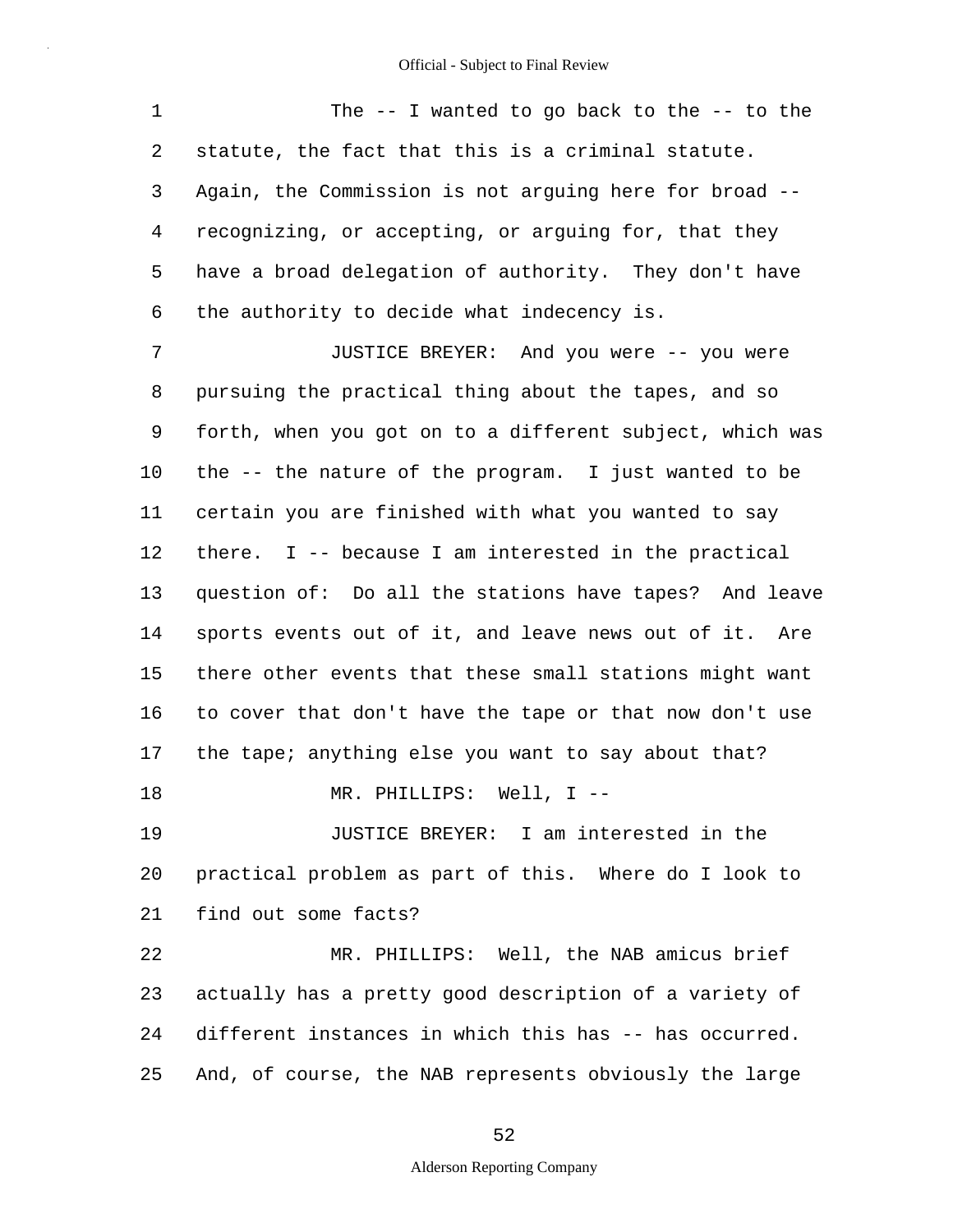1 2 3 4 5 6 networks but also all of the individual stations. And that, to me at least, makes a compelling argument that you -- you cannot simply have one rule that says: Let's just impose additional costs on everybody. Because the answer to that is that those stations will simply refuse to broadcast.

7 8 9 10 11 12 13 14 15 16 17 18 19 20 21 22 23 And to me the best illustration of it, and the one that the public interest, I would hope, would command or demand the Court take account of, is the Vermont public station that refused to broadcast a debate or -- or allow a number of Senatorial candidates to participate in a debate because that candidate had used expletives in a previous public forum, and, therefore, didn't think it could allow that broadcast and take that risk because it can't afford to have the tape-delayed technology that you are talking about. And -- and that to me is the quintessential example. But there are loads of them, and it's just going to get worse once you decide to get past the notion that a fleeting expletive, no matter how it arises, requires to you justify it. Because we went from a system that said: We will, in general, never condemn fleeting expletives to

the system that exists now, which is we routinely

condemn them unless we think its okay. And that's a

24

25

53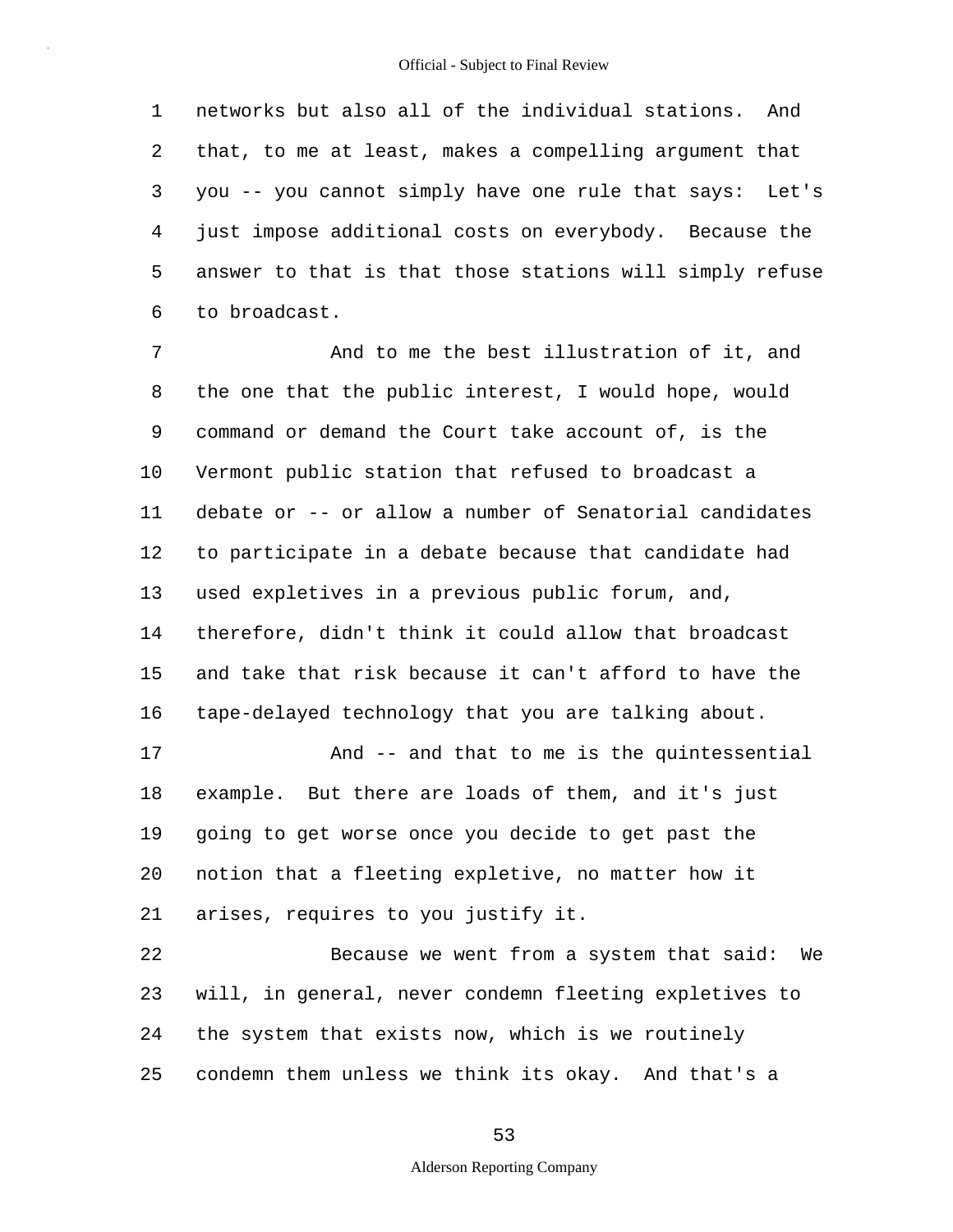| 1  | system, it seems to me, this Court ought not to          |
|----|----------------------------------------------------------|
| 2  | countenance. It is embedded in the Second Circuit's      |
| 3  | decision.                                                |
| 4  | The Court should affirm that decision and                |
| 5  | vacate back to the Commission so that it can go forward  |
| 6  | -- or to remand back to the Commission so it can do the  |
| 7  | best it can to try to come up with a justification that  |
| 8  | satisfies both the APA and the First Amendment that it   |
| 9  | has not done so far.                                     |
| 10 | JUSTICE GINSBURG: Mr. Phillips, this --                  |
| 11 | this is similar to the question that I asked General     |
| 12 | Garre. The Commission asked for a remand so it could     |
| 13 | provide a reasoned explanation. But you had or your      |
| 14 | clients had -- in their complaint they made an APA claim |
| 15 | as well as a First Amendment claim, didn't they?         |
| 16 | MR. PHILLIPS: Yes, we did.                               |
| 17 | JUSTICE GINSBURG: Yes.                                   |
| 18 | MR. PHILLIPS: I mean it wasn't a complaint.              |
| 19 | Actually, it was -- it was a petition for review --      |
| 20 | JUSTICE GINSBURG: Correct.                               |
| 21 | MR. PHILLIPS: -- going right to the Second               |
| 22 | Circuit.                                                 |
| 23 | JUSTICE GINSBURG: Yes.                                   |
| 24 | MR. PHILLIPS: So it doesn't have the same                |
| 25 | bill of particulars that you might otherwise have.       |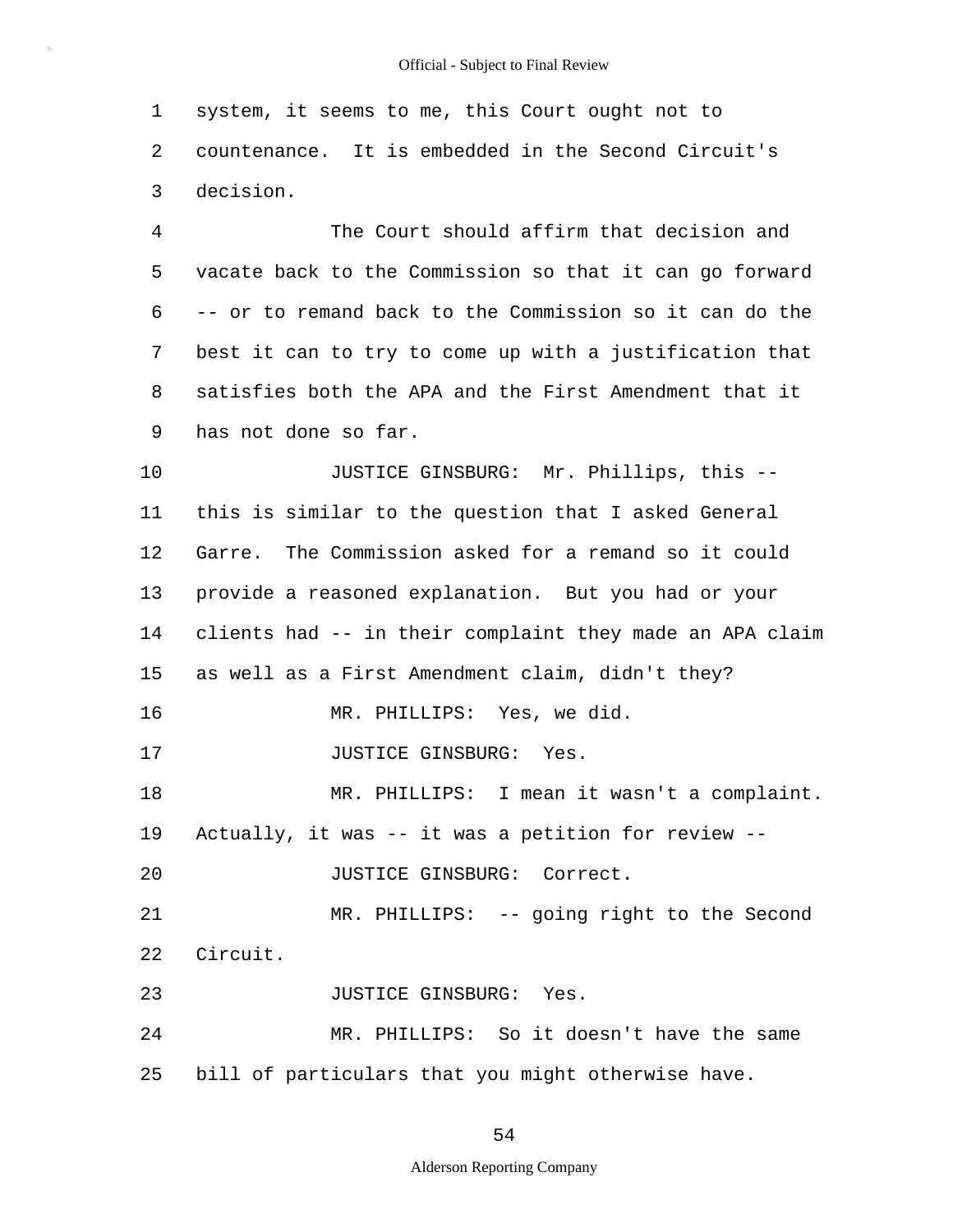| 1              | JUSTICE GINSBURG: You could have just done               |
|----------------|----------------------------------------------------------|
| 2              | the First Amendment, but you -- you did put the APA into |
| 3              | it.                                                      |
| $\overline{4}$ | MR. PHILLIPS: Yes, Justice Ginsburg. We --               |
| 5              | we do believe that the Commission changed its position,  |
| 6              | and -- and, again, we had to file a separate petition    |
| 7              | for review from the remand order over and above the      |
| 8              | petition for review we filed from the first order.       |
| 9              | So, you know, we took into account this                  |
| 10             | assessment in saying we don't think the agency had       |
| 11             | adequately justified its change in position.             |
| 12             | JUSTICE STEVENS: May I ask this question,                |
| 13             | Mr. Phillips? I guess in the -- in the last analysis we  |
| 14             | are trying to decide what the word "indecent" means.     |
| 15             | MR. PHILLIPS: Yes, Justice Kennedy.                      |
| 16             | JUSTICE STEVENS: And do you think that the               |
| 17             | word "indecent" can have -- that -- that a fleeting      |
| 18             | expletive could be not indecent, but the same words      |
| 19             | could be indecent if they are repeated several times?    |
| 20             | MR. PHILLIPS: I think it -- at least to me               |
| 21             | it's hard. I don't think so, but I -- I can understand   |
| 22             | that Pacifica could be read that way, although in        |
| 23             | pacifica, itself, George Carlin does, in fact, use the   |
| 24             | fleeting expletive in an explicitly sexual way at -- at  |
| 25             | times.                                                   |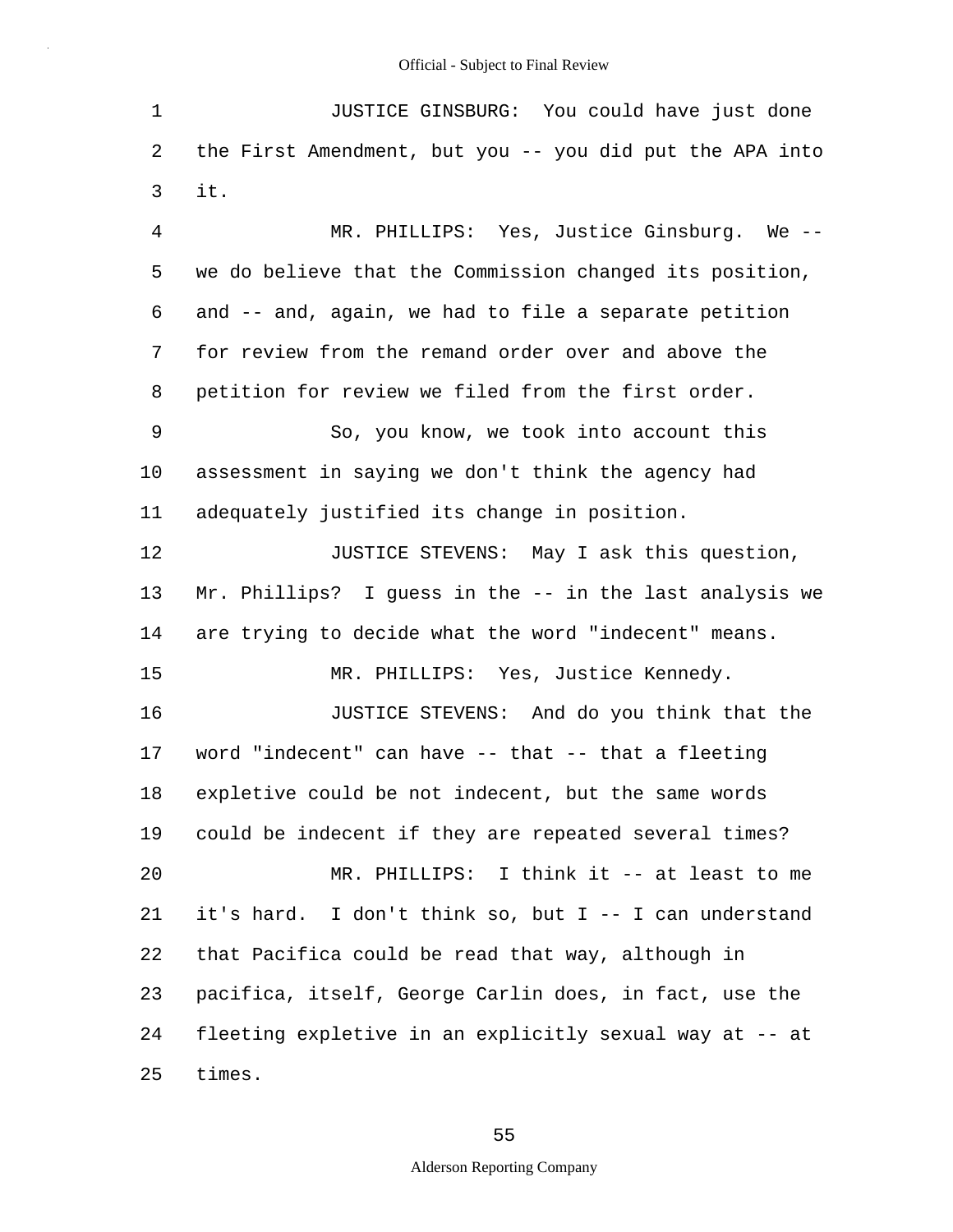| $\mathbf 1$ | But I -- I think the hardest case, candidly,             |
|-------------|----------------------------------------------------------|
| 2           | is the situation where you have a string of expletives,  |
| 3           | all of which are clearly not designed to reflect         |
| 4           | anything about sexual activity and what you do in that   |
| 5           | situation. That is the hardest case.                     |
| 6           | JUSTICE STEVENS: Yes, but I -- I am not --               |
| 7           | not sure I make my question as clear as I should. If we  |
| 8           | are trying to define the term "indecent" --              |
| 9           | MR. PHILLIPS: Yes.                                       |
| 10          | JUSTICE STEVENS: -- does the -- does the                 |
| 11          | number of times the word is used in a particular context |
| 12          | make a difference in the definition?                     |
| 13          | MR. PHILLIPS: I apologize. I didn't -- I                 |
| 14          | misunderstood your question. No, I don't think so. I     |
| 15          | think the question -- the first prong of the indecency   |
| 16          | inquiry is whether or not the particular language used   |
| 17          | does, in fact, describe or depict sexual or excretory    |
| 18          | activities or organs. And that's the No. 1 inquiry.      |
| 19          | And I don't think the number of times in which you use   |
| 20          | it affects the --                                        |
| 21          | JUSTICE STEVENS: As a matter of statutory                |
| 22          | definition, if a particular word can describe those      |
| 23          | activities, it is equally indecent if used for a         |
| 24          | different purpose?                                       |
| 25          | MR. PHILLIPS: I -- I would have thought                  |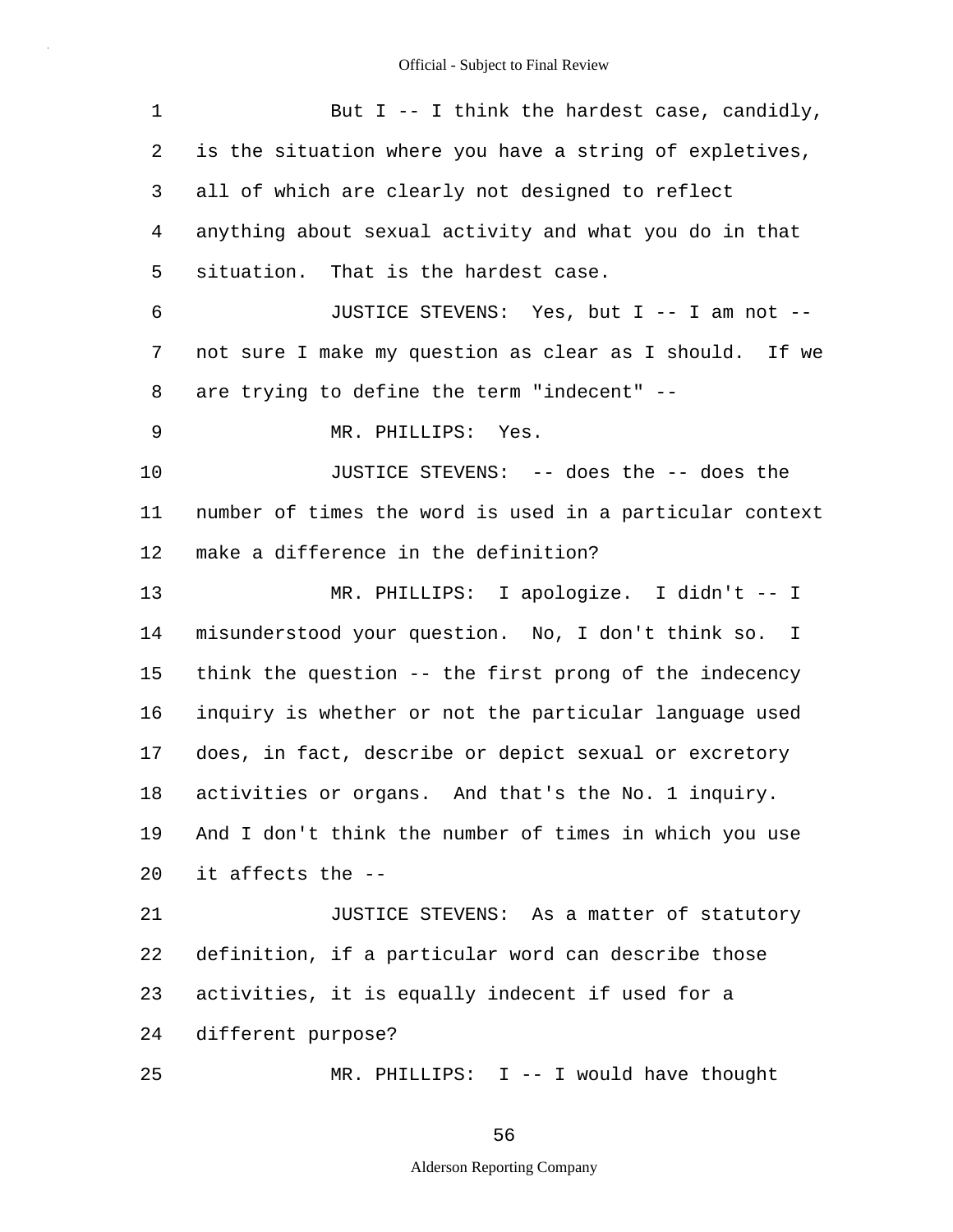1 2 3 4 5 6 7 8 9 10 11 12 13 14 15 16 17 18 19 20 21 22 23 24 25 that, since you were dealing with a statute that is - that imposes criminal sanctions, that if you have those two alternative interpretions available, you have to choose the one that is more favorable to the defendant. And, therefore, you would -- you would say that the -- JUSTICE STEVENS: -- would not be indecent. That is the interpretation -- MR. PHILLIPS: I am sorry? JUSTICE STEVENS: -- you should accept. Let's say because one interpretation of an ambiguous word would not be indecent, you are saying the rule of lenity in that sort of approach would require in a criminal case to just adopt that -- that definition? MR. PHILLIPS: That would be my argument, yes, Justice Stevens. JUSTICE SOUTER: But that -- I mean you are just -- correct me if I am wrong, but your colloquy with Justice Stevens sort of is a way of phrasing the issue in the case. Because you are saying, I think, prior to this -- prior to the change, the Commission interpreted "indecency" in terms of indecent practice. And what the Commission is now doing is defining "indecency" in terms of the meaning of a word. It's -- it's relatively going from saying indecency is a practice, i.e., a repetition of certain kinds of words, to saying "indecency" is --

#### 57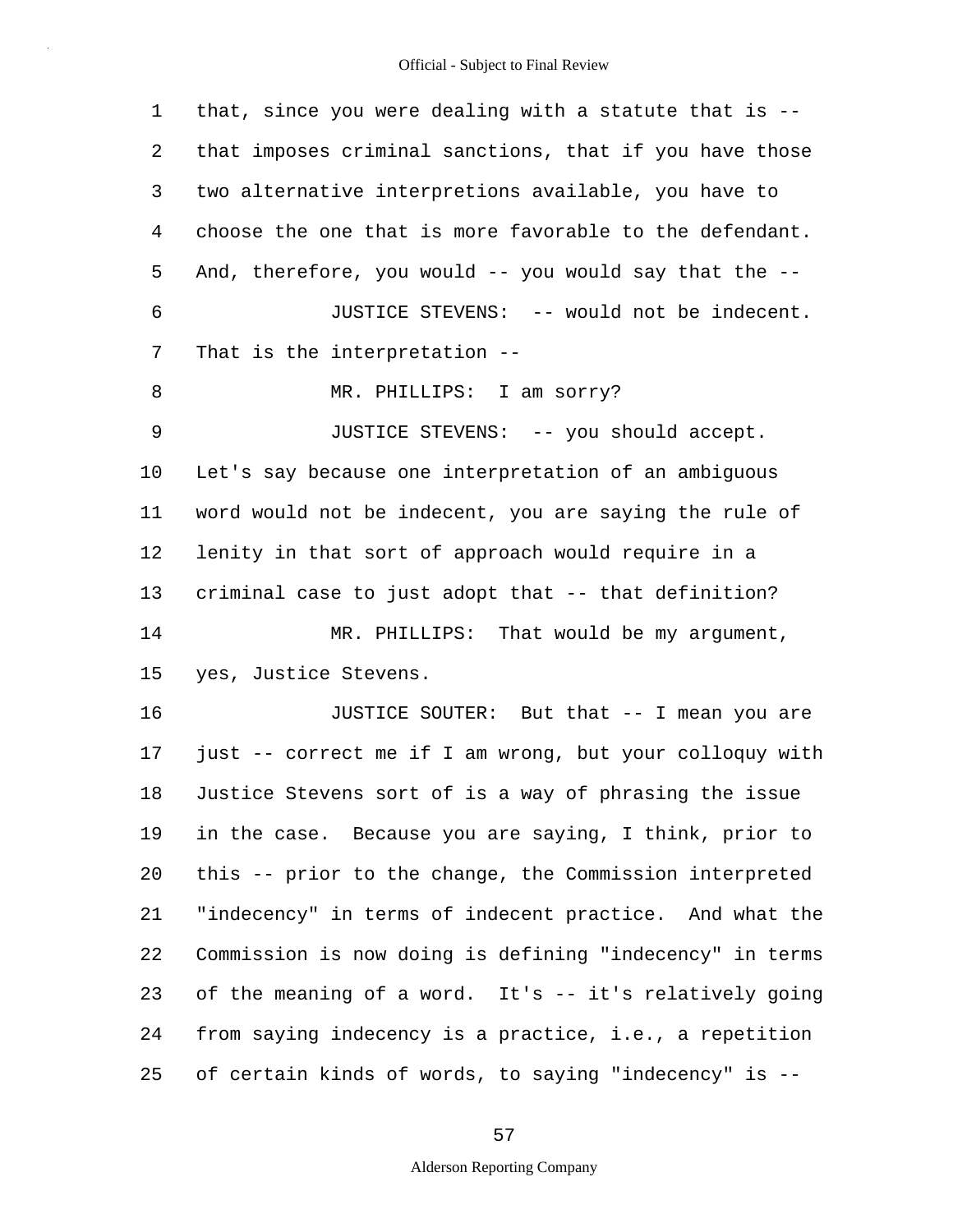| $\mathbf 1$    | is the use of any word which is itself indecent.         |
|----------------|----------------------------------------------------------|
| $\overline{2}$ | MR. PHILLIPS: Well, $I$ -- I agree with that             |
| 3              | completely, Justice Souter. No. That is exactly how      |
| 4              | you can characterize it. I mean it may not be the        |
| 5              | precise verbal formulation we used, but, candidly, that  |
| 6              | is it and essentially the way Judge Lebal looked at it.  |
| 7              | And he just said at the end of the day, because I have   |
| 8              | to defer to the agency, I am going to let them have that |
| 9              | interpretation.                                          |
| 10             | CHIEF JUSTICE ROBERTS: But that is not the               |
| 11             | appropriate approach.                                    |
| 12             | JUSTICE SCALIA: Let me ask about deferring               |
| 13             | there. You seem to be suggesting that since there is a   |
| 14             | criminal penalty for a violation of this statute, the    |
| 15             | agency has no role in -- in defining what -- what the    |
| 16             | terms of the statute mean.                               |
| 17             | MR. PHILLIPS: Justice Scalia, the language               |
| 18             | of the statute itself would suggest that, because the    |
| 19             | statute says that the Commission may find violate -- may |
| 20             | impose certain enforcement actions for people who        |
| 21             | violate section 1464. That, of course, is a criminal     |
| 22             | statute.                                                 |
| 23             | Therefore, it is not a statute that has been             |
| 24             | delegated to the agency's broad discretion to decide     |
| 25             | what falls within that language. It is within the        |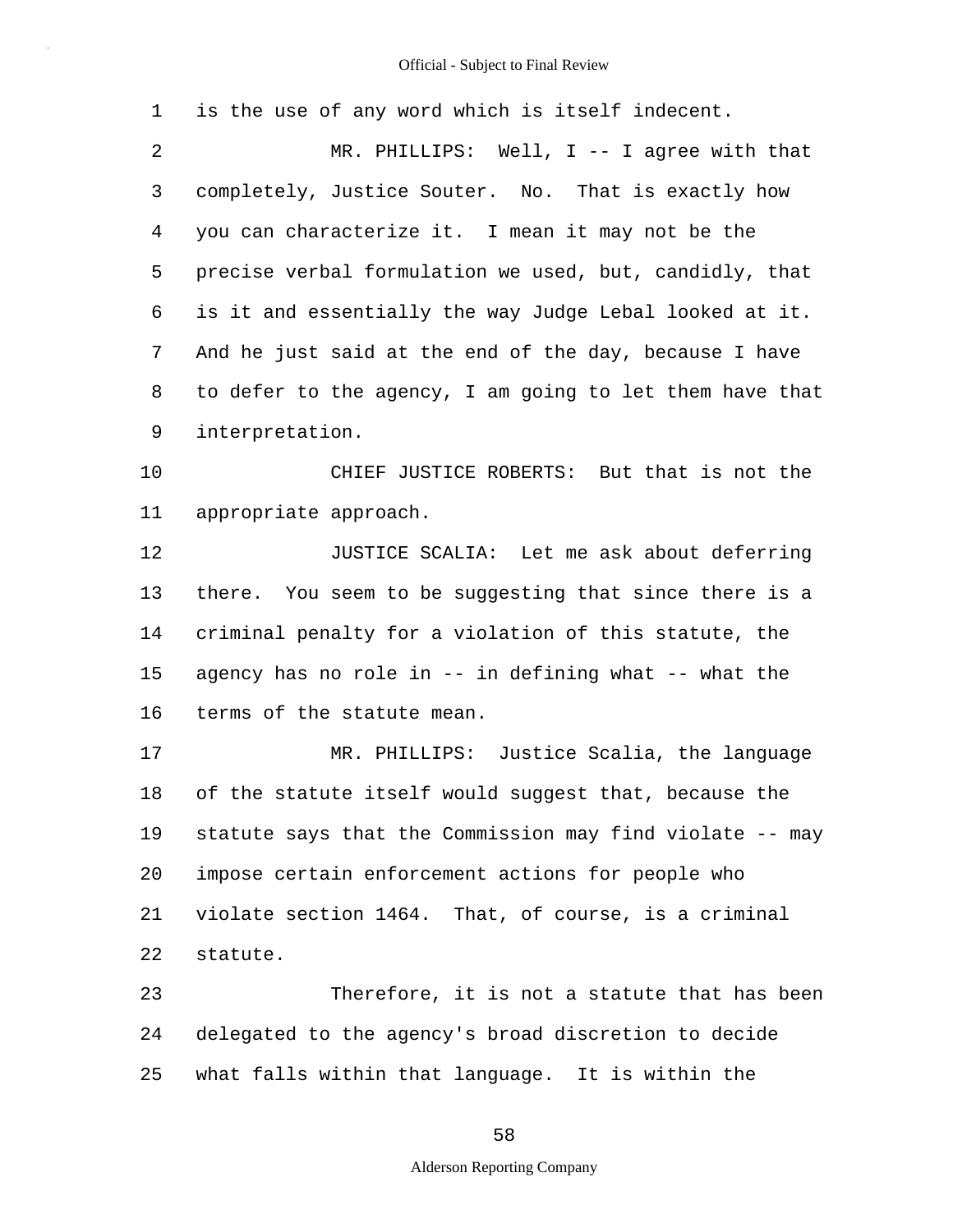| $\mathbf 1$ | agency's discretion to choose a penalty that, in fact,   |
|-------------|----------------------------------------------------------|
| 2           | enforces that criminal dictate.                          |
| 3           | And to go back to Justice Stevens's                      |
| 4           | position -- I shouldn't give it as your position, it is  |
| 5           | my position -- but the point, I think, we were           |
| 6           | discussing, if you have a choice of two ways to read     |
| 7           | indecency, you have to read it in a way more favorable   |
| 8           | to the defendant, that precludes the approach that the   |
| 9           | government has taken in this particular case.            |
| 10          | If there are no further questions, Your                  |
| 11          | Honor, I would reserve.                                  |
| 12          | CHIEF JUSTICE ROBERTS: Thank you, Mr.                    |
| 13          | Phillips.                                                |
| 14          | General Garre you have two minutes.                      |
| 15          | REBUTTAL ARGUMENT OF GEN. GREGORY G. GARRE               |
| 16          | ON BEHALF OF THE PETITIONERS                             |
| 17          | GENERAL GARRE: Thank you, Mr. Chief                      |
| 18          | Justice.                                                 |
| 19          | First, Justice Scalia, it's on page 82-A of              |
| 20          | the petition appendix where the Commission acknowledges  |
| 21          | the change in the order at issue in this case.           |
| 22          | Justice Breyer, going back to your question              |
| 23          | about whether the Commission's definition of indecency   |
| 24          | has changed, it is not and that is made clear at page    |
| 25          | 73-A of the petition appendix where the Commission says, |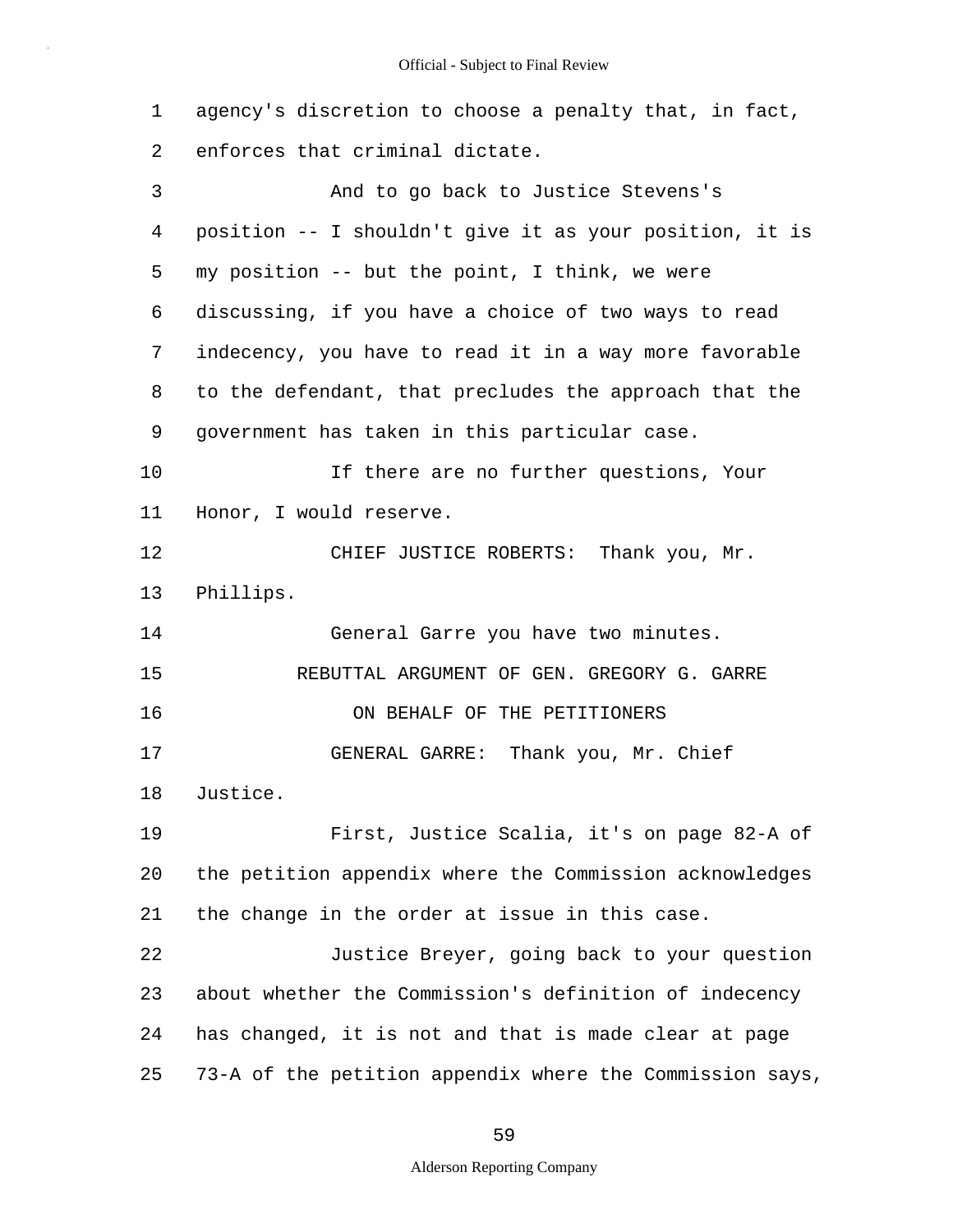1 2 3 4 quote, a long line of precedence indicates that the use of the F-Word for emphasis or as an intensifier comes within the subject matter scope of our indecency definition.

5 6 7 8 9 JUSTICE BREYER: It explained -- I mean, the change I saw was that previously the use of these words as a swear was treated differently from the use of these words as a description. And that after the event, it's not treated differently.

10 11 12 13 14 GENERAL GARRE: It explains on page 74 why the Commission has determined that these words are indecent. The Commission has only treated those literal uses of these words as potentially indecent under its contextual analysis.

15 16 17 18 19 20 21 We think that Justice Ginsburg's decision for the D.C. Circuit in the Action for Children's Television case provides a road map for resolving this case, where the Court separately addressed the APA question of whether the agency had provided a reasonable explanation and then separated out the constitutional issues, which this Court need not address.

22 23 24 JUSTICE STEVENS: Could I ask one question that just occurred to me? Do you think the use of the word dung, D-U-N-G, would be indecent?

25

GENERAL GARRE: I think it would probably

60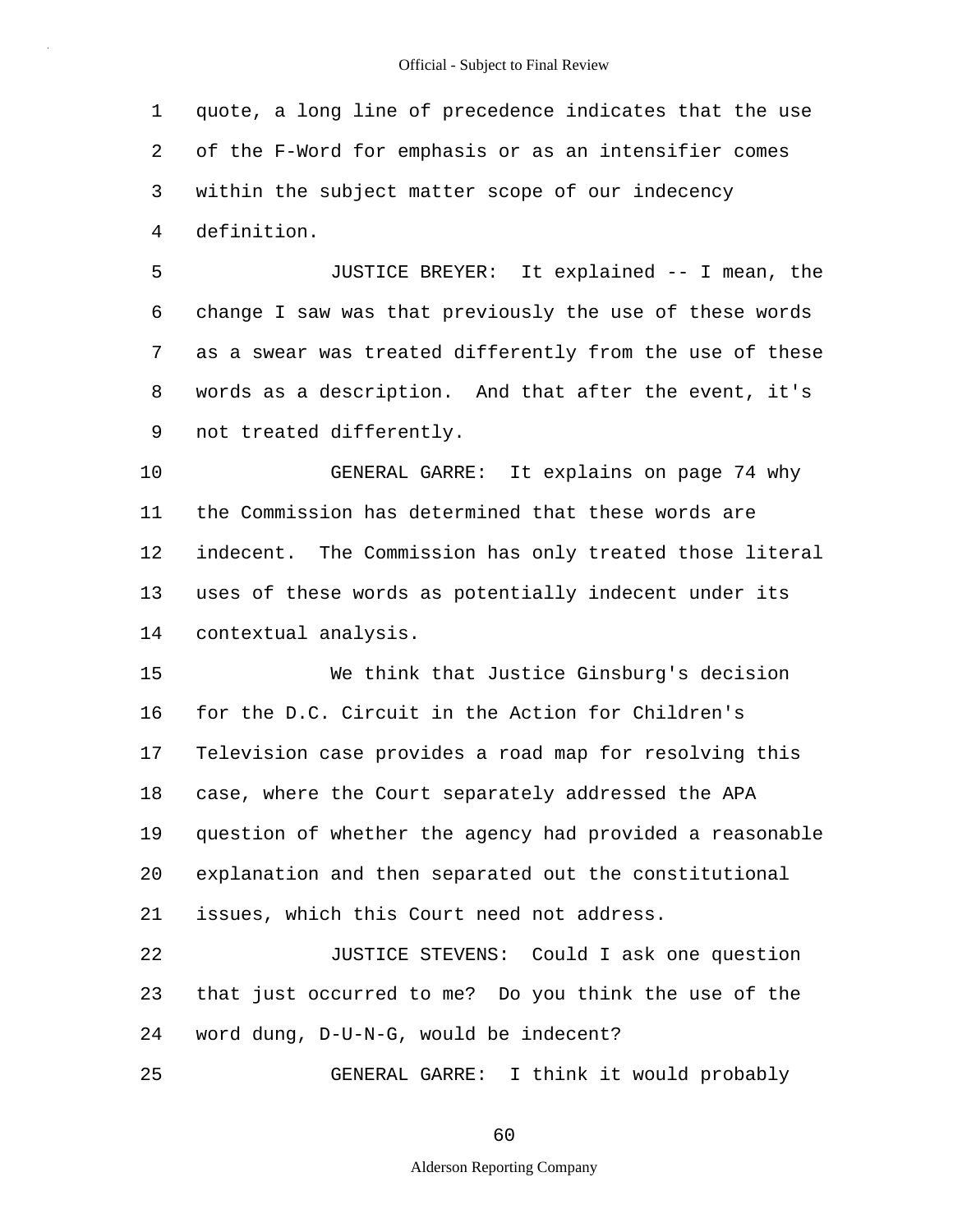1 2 3 qualify under the subject matter definition, but it probably wouldn't be patently offensive under community standards for broadcasting.

4 5 6 7 8 9 The one thing that can't be disputed -- in this case is that the F-Word is patently offensive under community standards for the broadcast medium. This Court has reversed the decision below on the APA question presented and remand the case for consideration under --

10 11 12 13 14 15 16 17 18 19 20 21 22 JUSTICE GINSBURG: You have the F-Word in there too, and even Judge Leval says he didn't understand why that word should be on the list. GENERAL GARRE: Well, we certainly think that under community standards that that word is patently offensive as well. And certainly, but we think that the F-Word itself is clearly patently offensive. We think that the S-Word is patently offensive. This Court did so -- we think had that view in the Pacifica case as well, because that, of course, is one of the seven dirty words at issue in that case. If there are no further questions. CHIEF JUSTICE ROBERTS: Thank you, General.

23 The case is submitted.

24 25 (Whereupon, at 11:05 a.m., the case in the above-entitled matter was submitted.)

#### 61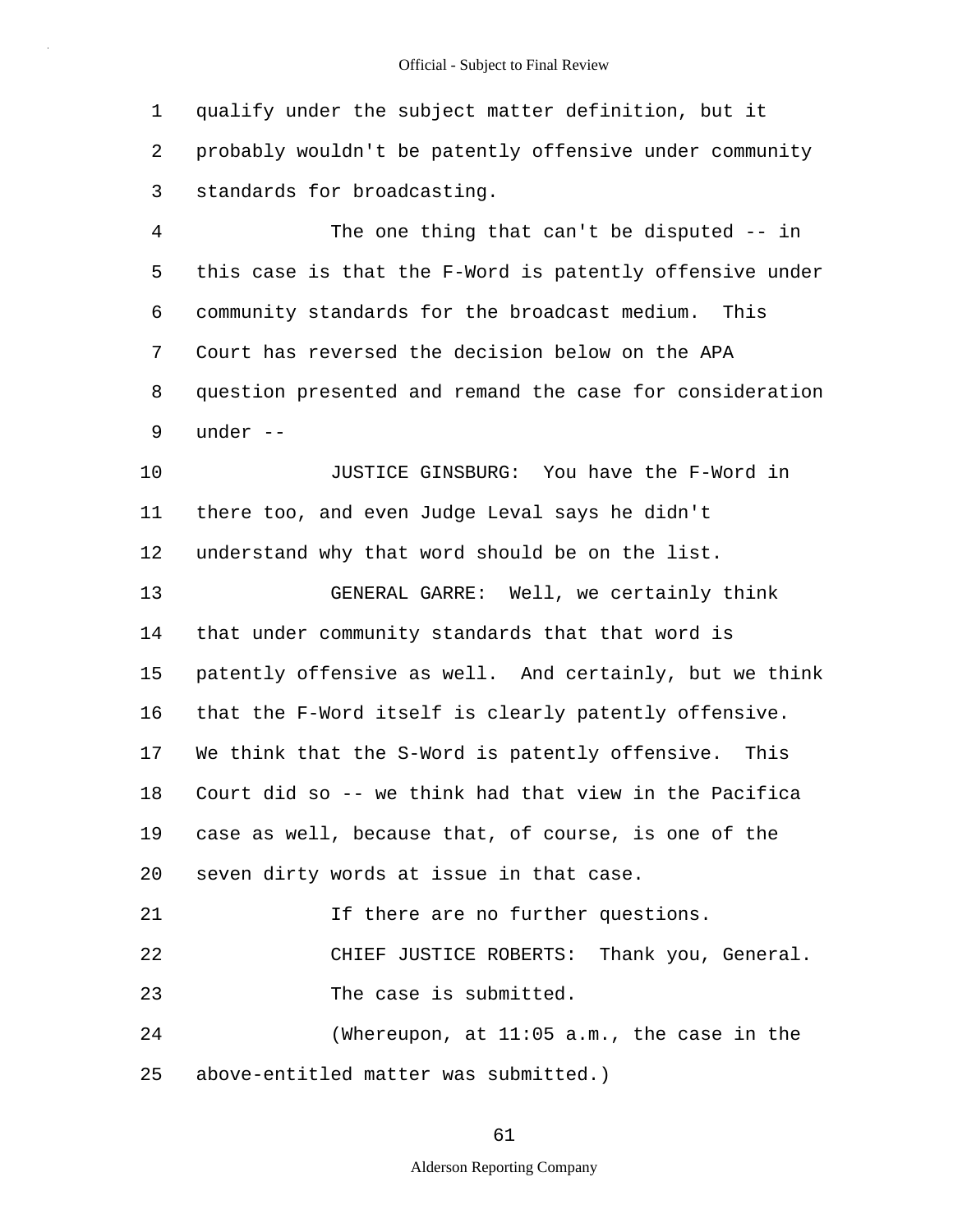Г

| A                | 12:21 35:16           | allusion 34:20                 | 14:4 16:16                    | articulating 7:6 |
|------------------|-----------------------|--------------------------------|-------------------------------|------------------|
| ability 29:10,13 | 42:21 56:4            | alternative                    | 19:22 21:19                   | artificial 37:12 |
| able 43:21 44:14 | actual 10:16,20       | 51:24 57:3                     | 24:11 59:20,25                | 40:21            |
| above-entitled   | add 39:5,6,14         | altogether 45:14               | applied 24:19                 | aside 36:25      |
| 1:13 61:25       | 40:1                  | ambiguous                      | applies 7:4 14:7              | 44:25            |
| absolutely 8:13  | additional 17:25      | 57:10                          | 17:23 34:22                   | asked 7:11 32:2  |
| 14:16 30:24      | 39:6,7 51:7           | <b>Amendment</b>               | apply 14:25 37:6              | 46:9 54:11,12    |
| abuse $23:6$     | 53:4                  | 15:9 16:11                     | 45:22                         | asking $18:13$   |
| accept 29:8 38:2 | additions 38:25       | 18:2 37:15,23                  | applying 6:9                  | 28:3 39:14,16    |
| 38:6 57:9        | address 3:15          | 38:19 40:10                    | 10:2 40:19                    | 39:18            |
|                  | 60:21                 | 41:3,9 46:13                   | apposite 16:14                | asleep 24:7      |
| accepting 52:4   | addressed 35:4        | 46:19 48:5                     | approach 19:23                | assertion 38:13  |
| accepts 33:4     | 60:18                 | 54:8,15 55:2                   | 22:6 23:22                    | assessing 29:14  |
| access 16:21     | adequate 24:13        | America 51:12                  | 27:3,18 57:12                 | 29:15            |
| 51:9             | adequately            | American 18:19                 | 58:11 59:8                    | assessment       |
| accessibility    | 42:25 55:11           | <b>Americans</b>               |                               | 37:16 55:10      |
| 17:14            | <b>Administrative</b> |                                | appropriate<br>3:20 5:1 14:18 |                  |
| accessible 16:19 |                       | 16:17 18:3,7<br>amicus $43:12$ |                               | associated 35:16 |
| accomplishing    | 3:24 8:16 16:3        |                                | 21:20 22:1                    | association 35:3 |
| 15:15            | 37:5 38:25            | 52:22                          | 24:21 25:18                   | assume 40:18     |
| account 6:13     | 39:2,11               | analysis $6:99:14$             | 31:16 58:11                   | 48:25            |
| 25:5,11,19       | adopt 18:13,14        | 55:13 60:14                    | appropriateness               | assumed 36:15    |
| 48:18 53:9       | 57:13                 | angry $36:18$                  | 13:20 18:1                    | attempting       |
| 55:9             | adopting 29:18        | answer 16:6                    | approximately                 | 23:13            |
| accustomed       | 29:20 32:14           | 33:20 48:6,24                  | 23:20                         | audience 3:17    |
| 50:10            | 34:8                  | 53:5                           | arbitrary 6:23                | 11:1,3 13:24     |
| acknowledge      | adult 24:5            | anticipated 44:2               | 7:21,25 8:2                   | 25:16,20 47:8    |
| 5:17 8:4 30:9    | affirm $54:4$         | anybody 30:13                  | 33:8 36:12                    | 47:11 49:6       |
| acknowledged     | affirmed 16:8         | anyway $23:11$                 | 37:1                          | authority 52:5,6 |
| 4:7 19:21        | affirming $17:22$     | 27:17                          | area 3:18 10:22               | automatic 25:24  |
| 31:22            | <b>afford</b> 53:15   | APA 24:14,18                   | 16:10 38:16                   | automatically    |
| acknowledges     | age 11:4              | 28:12,18 37:7                  | 40:2                          | 47:21,24         |
| 11:20 59:20      | agencies 7:8          | 38:20 39:17,19                 | argue $40:17$                 | available 15:14  |
| Act 3:24 8:16    | agency 7:5,24         | 40:1,19 41:2,6                 | arguing 46:7                  | 15:17 51:10      |
| 16:3 37:5        | 8:9,12,15 15:2        | 41:8,11,12,13                  | 52:3,4                        | 57:3             |
| 38:25 39:3,12    | 25:23 29:23           | 41:14,24 54:8                  | argument $1:14$               | average 14:5     |
| action 3:19,24   | 32:12,13 38:20        | 54:14 55:2                     | 2:2,73:4,8                    | 44:23            |
| 4:20 5:2,22      | 46:14 55:10           | 60:18 61:7                     | 10:19 27:7                    | avoid 40:14      |
| 9:23 11:19       | 58:8,15 60:19         | apologize 56:13                | 28:23 38:7                    | avoidance 27:21  |
| 21:20 23:20      | agency's 5:5          | apparent $12:14$               | 41:24 50:9                    | 37:22 38:7,11    |
| 24:2 27:1        | 11:13 32:19           | appeals 3:23                   | 51:4 53:2                     | awards $4:8,24$  |
| 28:17 60:16      | 58:24 59:1            | 4:17 5:9 28:9                  | 57:14 59:15                   | 5:20 6:8,8       |
| actions 9:12     | ago 49:19             | 28:16                          | arguments 9:4                 | 10:17 20:12      |
|                  | agree 33:9 58:2       | appear $6:3$                   | 28:19 45:22                   | 44:6,21          |
| 58:20            | ahead 16:5            | <b>APPEARAN</b>                | arises $53:21$                | a.m 1:15 3:2     |
| activities 26:19 | air $27:7$            | 1:16                           | arm 44:19,24                  | 47:7 61:24       |
| 33:25 34:15      |                       |                                |                               |                  |
|                  |                       |                                |                               |                  |
| 56:18,23         | AL 1:4,8              | appendix $4:9$                 | arose $7:15$                  | B                |
| activity $11:23$ | allow 53:11,14        | 6:5 7:19 13:3                  | art 20:4,5                    |                  |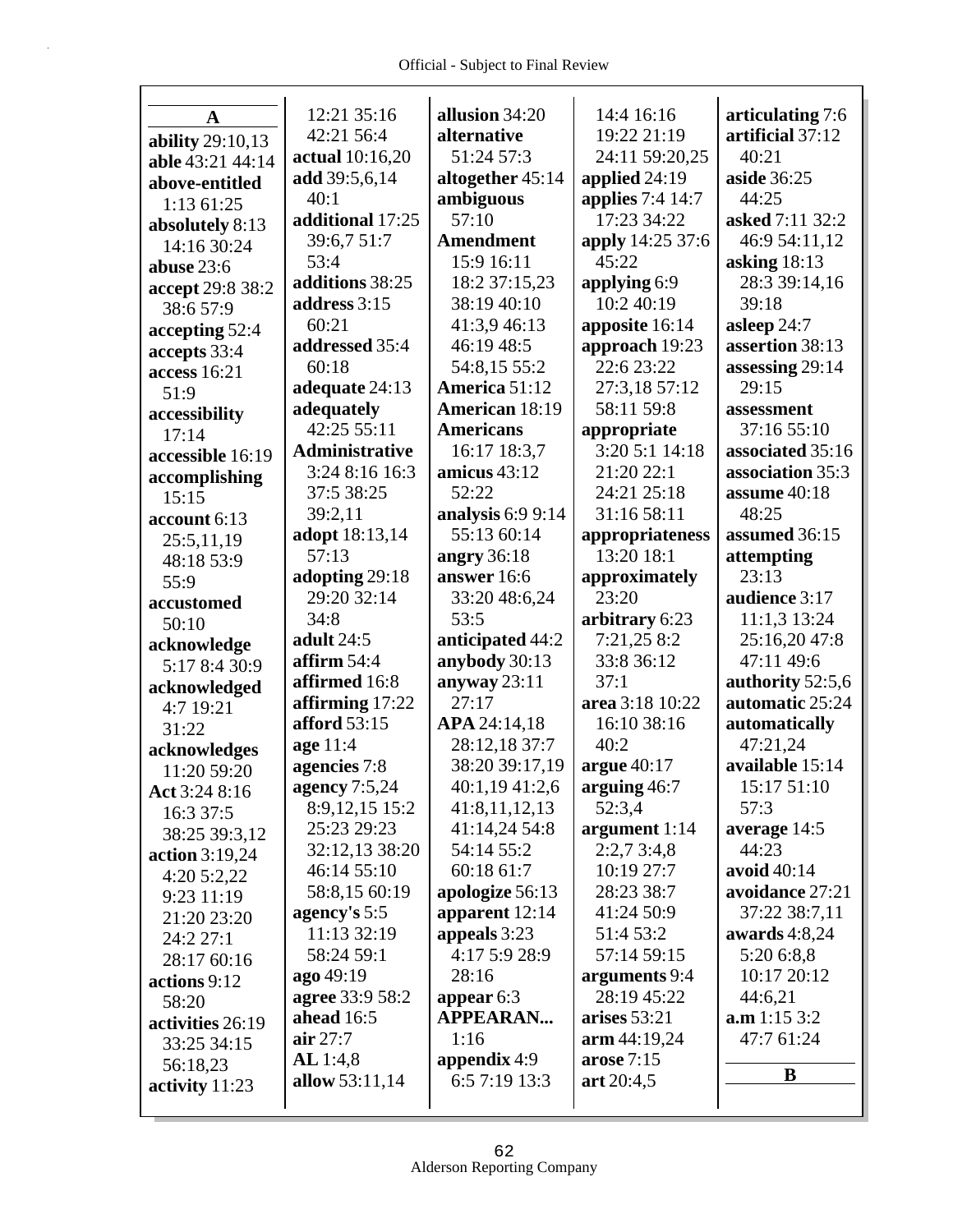| back 28:18 31:1        | breaking 19:22        | 56:1 58:5           | 6:22,24 7:9,24      | 25:12,15 44:5      |
|------------------------|-----------------------|---------------------|---------------------|--------------------|
| 31:2,23 41:20          | 20:1                  | capricious 6:24     | 8:4,6,8,13 9:11     | 44:14 51:9,21      |
| 43:8,17 52:1           | Breyer 16:4           | 7:25 8:2 33:8       | 24:12,19 26:12      | Children's 9:23    |
| 54:5,6 59:3,22         | 18:20 19:4,10         | 36:12 37:1          | 29:6,7 31:5,17      | 23:20 24:3         |
| <b>bad</b> 44:9        | 19:13,25 20:9         | capriciousness      | 31:24 32:5,6,8      | 60:16              |
| <b>ballgame</b> 50:2   | 21:10,17 25:21        | 7:21                | 32:20,20,23         | chilling $43:14$   |
| baseball 19:15         | 26:11,14,15           | <b>Carlin 55:23</b> | 33:5,7,10,22        | choice 8:14 59:6   |
| 50:1                   | 52:7,19 59:22         | carry $3:14$        | 34:1 38:7           | choose 57:4 59:1   |
| <b>based</b> 19:19     | 60:5                  | <b>CARTER 1:20</b>  | 42:24,24 49:8       | circles $35:14$    |
| 27:3                   | <b>Breyer's 33:20</b> | 2:5 28:23           | 49:9 51:3           | Circuit 6:23       |
| basically 4:3          | 41:20 43:18           | case 3:4,12,20      | 55:11 57:20         | 7:11,15 24:12      |
| basis 13:7 18:10       | brief $27:6,12$       | 4:23 6:11 7:12      | 59:21 60:6          | 27:8,13,21         |
| 18:10,16 21:19         | 52:22                 | 7:15 8:20 9:12      | changed $5:6,7,8$   | 28:2 29:8          |
| 27:2 28:15             | briefing $27:13$      | 9:21,24 10:5,5      | 5:15 7:12           | 30:25 31:22        |
| 35:20 38:17            | briefs $43:12$        | 10:8 11:2,19        | 26:14 27:1          | 54:22 60:16        |
| 43:22                  | bring $5:2$           | 14:23,23 15:24      | 29:9,16 33:12       | Circuit's 9:22     |
| bawdy $25:8$           | broad $52:3,5$        | 16:12 17:20         | 34:6 36:7,9,9       | 54:2               |
| beginning 4:23         | 58:24                 | 20:13 23:21         | 50:13,14 51:7       | circumstances      |
| <b>behalf</b> 1:18,20  | broadcast 3:16        | 29:4 30:25          | 55:5 59:24          | 32:20 33:12        |
| 2:4,6,9 3:9            | 10:25 11:2            | 37:10,21,23         | changes 7:5         | 43:2 51:25         |
| 28:24 59:16            | 13:20 14:3            | 41:3 42:9 56:1      | 32:12               | citizens 14:10     |
| behold 19:6            | 15:8,12 16:18         | 56:5 57:13,19       | changing $4:5$      | claim 54:14,15     |
| <b>belief</b> 34:12    |                       |                     | 29:22,24,24         | clear 4:22 6:6     |
|                        | 16:19,22,22           | 59:9,21 60:17       |                     |                    |
| believe 13:2           | 17:21 18:3,6          | 60:18 61:5,8        | 30:1 36:23          | 8:13 23:14         |
| 20:23 44:22            | 28:5 36:14,20         | 61:19,20,23,24      | characterize        | 26:21 27:23        |
| 49:17 55:5             | 53:6,10,14            | cases 4:11 9:10     | 58:4                | 29:17 30:13        |
| benefit 28:8           | 61:6                  | 15:20 16:8,9,9      | Cher 10:15 12:7     | 33:5 56:7          |
| best 49:5 53:7         | broadcaster           | 30:6 37:23          | <b>Chief</b> 3:3,11 | 59:24              |
| 54:7                   | 4:21 46:23            | 40:2,4              | 6:16 7:3,20         | clearly 24:18      |
| big 18:17 27:16        | broadcasters          | categorical 6:3     | 10:4,14 13:5        | 47:4 56:3          |
| <b>bill</b> 54:25      | 14:9,13               | celebrities 25:13   | 14:12 15:10         | 61:16              |
| <b>Billboard 6:7,8</b> | broadcasting          | celebrity 44:6      | 28:20,25 31:13      | clients 47:6       |
| 20:11                  | 14:20,22 16:10        | 45:6,8              | 31:20 32:1,17       | 49:20 54:14        |
| <b>Bird</b> 18:17      | 17:14,15 61:3         | ceremony 44:21      | 32:22 33:9,16       | clip 51:10         |
| <b>bit</b> 14:3        | broad-based           | certain 52:11       | 34:23 35:10,15      | coarsening 50:7    |
| bleep $19:12$          | 42:14                 | 57:25 58:20         | 39:21,24,25         | 51:12              |
| 20:15                  | brought $4:20$        | certainly 6:20      | 40:4,12,16          | <b>Cohen 34:18</b> |
| bleeped $20:22$        |                       | 9:16 11:18          | 42:22 43:9          | 35:5,6             |
| bleeping $21:2$        | $\mathbf C$           | 12:5 14:11          | 44:3,17 45:5        | collective 14:7    |
| blinks 36:4            | C2:13:1               | 21:8 22:12          | 45:10,19 47:2       | colloquy 57:17     |
| <b>blown</b> 44:19,24  | cable 17:25 18:4      | 28:1 61:13,15       | 47:5,10,16,23       | come 29:13 31:3    |
| blues 9:9              | California 34:18      | challenge 3:12      | 48:22 58:10         | 41:7 54:7          |
| bombarded              | call $21:3$           | 9:25                | 59:12,17 61:22      | comedic 25:14      |
| 18:9                   | candidate 53:12       | challenged 9:10     | child $45:1$        | comes 44:4,8       |
| bottom 27:6            | candidates            | chance 31:8         | children 3:17       | 50:6 60:2          |
| box 47:4               | 53:11                 | change 3:22 4:6     | 10:25 11:3          | coming $9:18$      |
| <b>boy</b> 38:3        | candidly 50:24        | 4:19,25 6:18        | 16:18,19 17:14      | command 53:9       |
|                        |                       |                     |                     |                    |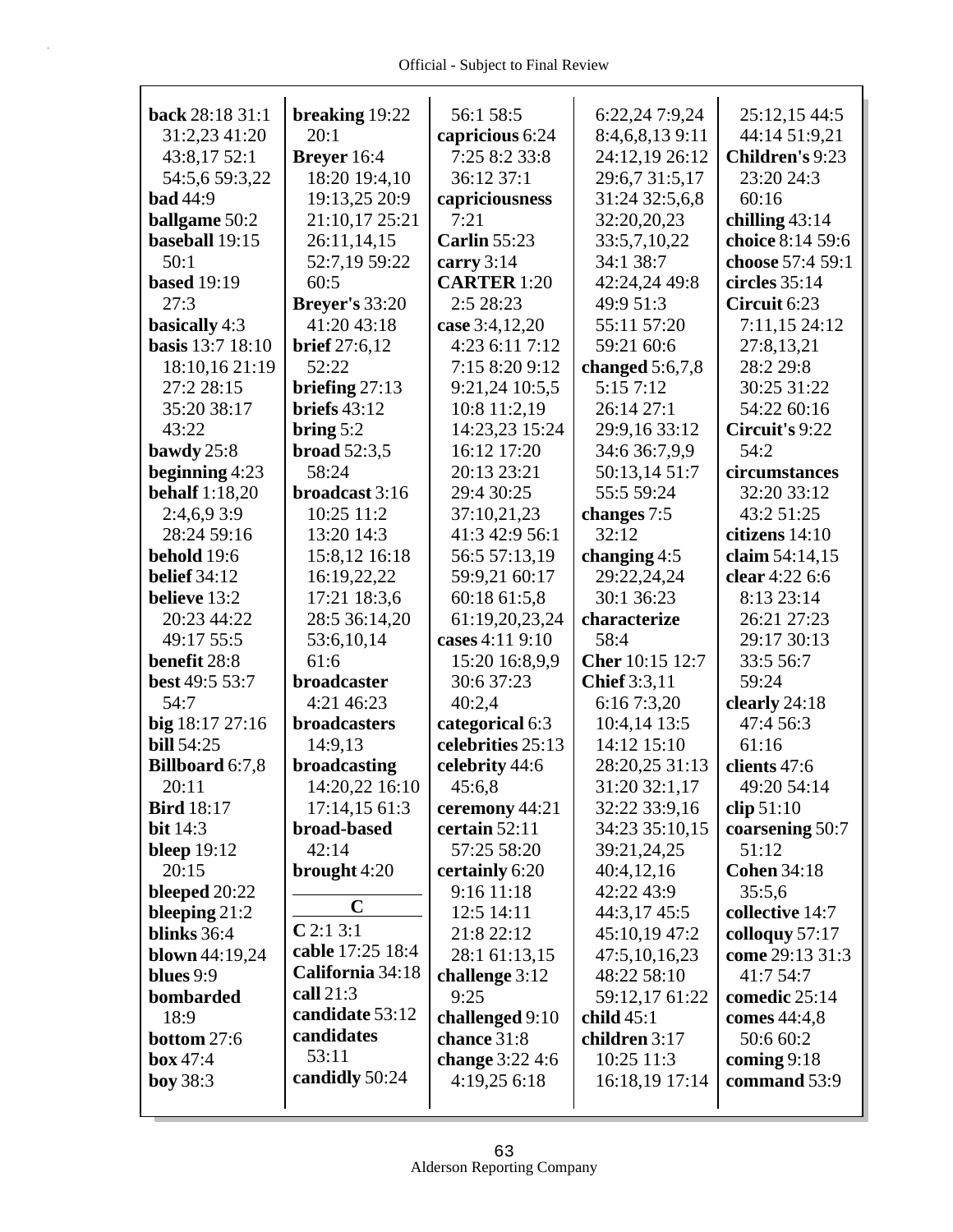Г

| commend 43:12<br>comments 31:6<br>31:9<br><b>Commission</b> 1:4<br>3:5,13,19,21<br>4:7,10,16,19<br>4:20,22 6:11 | 61:6,14<br>company 50:5<br>compared 49:15<br>49:25<br>compelling 51:4<br>53:2<br>complained | 14:10 24:16<br>27:19 39:22<br>46:13<br><b>Constitution</b><br>39:13 40:18<br>constitutional<br>15:11,23 27:11 | $\cos t 21:14$<br>costs $53:4$<br>count 43:5<br>countenance<br>54:2<br>couple $51:6$<br>course 3:23 5:1 | critics 12:8<br>cross-section<br>19:1,2<br>curious 18:21<br>current 32:10<br>34:12 |
|-----------------------------------------------------------------------------------------------------------------|---------------------------------------------------------------------------------------------|---------------------------------------------------------------------------------------------------------------|---------------------------------------------------------------------------------------------------------|------------------------------------------------------------------------------------|
| 6:25 7:10,11                                                                                                    | 40:25                                                                                       | 27:14,21,24                                                                                                   | 9:2 15:7 35:22                                                                                          | D                                                                                  |
| 7:13,13,168:3                                                                                                   | complaint 54:14                                                                             | 28:1,8 36:25                                                                                                  | 43:20 52:25                                                                                             | D3:1                                                                               |
| 8:5,19,24 10:2                                                                                                  | 54:18                                                                                       | 37:22 38:1,7                                                                                                  | 58:21 61:19                                                                                             | day 3:16 15:6                                                                      |
| 10:10,21 13:6                                                                                                   | completely 34:6                                                                             | 38:11,13,14                                                                                                   | court $1:1,14$                                                                                          | 18:16 25:20                                                                        |
| 13:10 14:6                                                                                                      | 37:11 45:16                                                                                 | 40:17 41:4                                                                                                    | 3:11,234:17                                                                                             | 37:14 41:12,20                                                                     |
| 15:2,15 16:2                                                                                                    | 58:3                                                                                        | 60:20                                                                                                         | 4:25 5:9,11,12                                                                                          | 58:7                                                                               |
| 16:12 19:20                                                                                                     | complicated                                                                                 | contemporary                                                                                                  | 6:21 7:7,23 8:8                                                                                         | deal 18:25 31:3                                                                    |
| 22:5,21 23:7                                                                                                    | 41:15                                                                                       | 13:22                                                                                                         | 9:17 10:20                                                                                              | 41:16                                                                              |
| 23:21 24:6,13                                                                                                   | complied 7:23                                                                               | content 37:14                                                                                                 | 14:24 15:22                                                                                             | dealing $21:6,21$                                                                  |
| 24:21 25:5                                                                                                      | comprised 11:3                                                                              | 38:17,18 41:11                                                                                                | 16:8 17:5,12                                                                                            | 30:17 38:16                                                                        |
| 29:9 30:25                                                                                                      | comprising                                                                                  | content-based                                                                                                 | 17:20,23 26:19                                                                                          | 40:1 42:19<br>43:22 57:1                                                           |
| 31:11,13,21,23                                                                                                  | 25:15                                                                                       | 39:20                                                                                                         | 27:19 28:3,7,9                                                                                          | deals 39:7                                                                         |
| 33:1,6,13,21                                                                                                    | concede 11:24                                                                               | content-restri                                                                                                | 28:14,16,17                                                                                             | dealt 29:6 33:2                                                                    |
| 34:3 36:5,10                                                                                                    | concededly 11:4                                                                             | 37:19                                                                                                         | 29:1 32:11                                                                                              | debate 33:1                                                                        |
| 36:13 37:16                                                                                                     | concept 37:22                                                                               | context 5:3 9:15                                                                                              | 33:4 34:10,17                                                                                           | 53:11,12                                                                           |
| 42:11,14,15                                                                                                     | concerned 49:16                                                                             | 11:5,10,12                                                                                                    | 34:21 38:21,24                                                                                          | decide 28:13,15                                                                    |
| 50:18 52:3                                                                                                      | concluded 16:14                                                                             | 13:23 22:3                                                                                                    | 40:641:1                                                                                                | 41:2 42:15                                                                         |
| 54:5,6,12 55:5                                                                                                  | conclusion 8:2                                                                              | 27:2 32:14                                                                                                    | 44:16 46:9                                                                                              | 52:6 53:19                                                                         |
| 57:20,22 58:19                                                                                                  | 36:6                                                                                        | 38:20 40:7                                                                                                    | 48:3 53:9 54:1                                                                                          | 55:14 58:24                                                                        |
| 59:20,25 60:11                                                                                                  | concrete 8:5                                                                                | 43:2 44:4,10                                                                                                  | 54:4 60:18,21                                                                                           |                                                                                    |
| 60:12                                                                                                           | condemn 53:23                                                                               | 45:2,16,17                                                                                                    | 61:7,18                                                                                                 | decided 16:1<br>27:20 32:23                                                        |
| <b>Commission's</b>                                                                                             | 53:25                                                                                       | 50:20 56:11                                                                                                   | courts 14:8 30:3                                                                                        | decides 28:9                                                                       |
| 8:7,23 9:6,11                                                                                                   | Congress 18:6                                                                               | contextual 6:9                                                                                                | 30:5                                                                                                    | 44:1                                                                               |
| 10:1 12:17                                                                                                      | conjure 34:20                                                                               | 6:14 9:13 22:7                                                                                                | <b>Court's 9:22,24</b>                                                                                  | deciding $25:23$                                                                   |
| 15:18 21:25                                                                                                     | conjures 12:22                                                                              | 23:6 45:11                                                                                                    | 13:10 15:20                                                                                             | 27:19,24 28:12                                                                     |
| 24:19 25:19                                                                                                     | connotation                                                                                 | 60:14                                                                                                         | 16:7 25:18                                                                                              | decision $5:10$                                                                    |
| 26:24 28:16                                                                                                     | 12:4                                                                                        | context-based                                                                                                 | cover 18:23                                                                                             | 9:22,23,24                                                                         |
| 32:3 34:24,24                                                                                                   | consider 9:12                                                                               | 22:6                                                                                                          | 19:15,15 20:2                                                                                           | 13:10 17:10,11                                                                     |
| 49:2 59:23                                                                                                      | 23:15 27:1                                                                                  | continuation                                                                                                  | 20:3 52:16                                                                                              | 17:12 21:18                                                                        |
| committed 8:15                                                                                                  | consideration                                                                               | 6:18                                                                                                          | coverage 19:23                                                                                          | 25:18 27:22,23                                                                     |
| Communicati                                                                                                     | 6:13 24:22                                                                                  | continued 45:24                                                                                               | 20:1                                                                                                    | 28:9,17 31:12                                                                      |
| 1:33:5,13                                                                                                       | 25:2 28:19                                                                                  | contravenes                                                                                                   | covertly 38:3                                                                                           | 43:4,4 54:3,4                                                                      |
| communities<br>45:9                                                                                             | 36:21 47:17                                                                                 | 13:19                                                                                                         | crack 28:2                                                                                              | 60:15 61:7                                                                         |
|                                                                                                                 | 61:8                                                                                        | <b>control</b> 11:25                                                                                          | created 43:11                                                                                           | decisionmaking                                                                     |
| community<br>13:19,23 14:2                                                                                      | considerations<br>16:13                                                                     | 51:9                                                                                                          | criminal 42:12<br>42:17 52:2                                                                            | 46:14                                                                              |
|                                                                                                                 | considered 8:22                                                                             | core 12:19,22<br>corner 38:4                                                                                  |                                                                                                         | decisions 5:21                                                                     |
| 14:2,5,10,15<br>14:18,20,21,25                                                                                  | 51:16                                                                                       | correct 54:20                                                                                                 | 57:2,13 58:14<br>58:21 59:2                                                                             | 8:19 31:14                                                                         |
| 36:14,20 47:13                                                                                                  | consisted 11:7                                                                              | 57:17                                                                                                         | criteria 7:23                                                                                           | 32:7 39:5 43:3                                                                     |
| 49:3,8,11 61:2                                                                                                  | consistent 8:7                                                                              | correctly 4:18                                                                                                | criticisms 14:24                                                                                        | defendant 57:4                                                                     |
|                                                                                                                 |                                                                                             |                                                                                                               |                                                                                                         |                                                                                    |
|                                                                                                                 |                                                                                             |                                                                                                               |                                                                                                         |                                                                                    |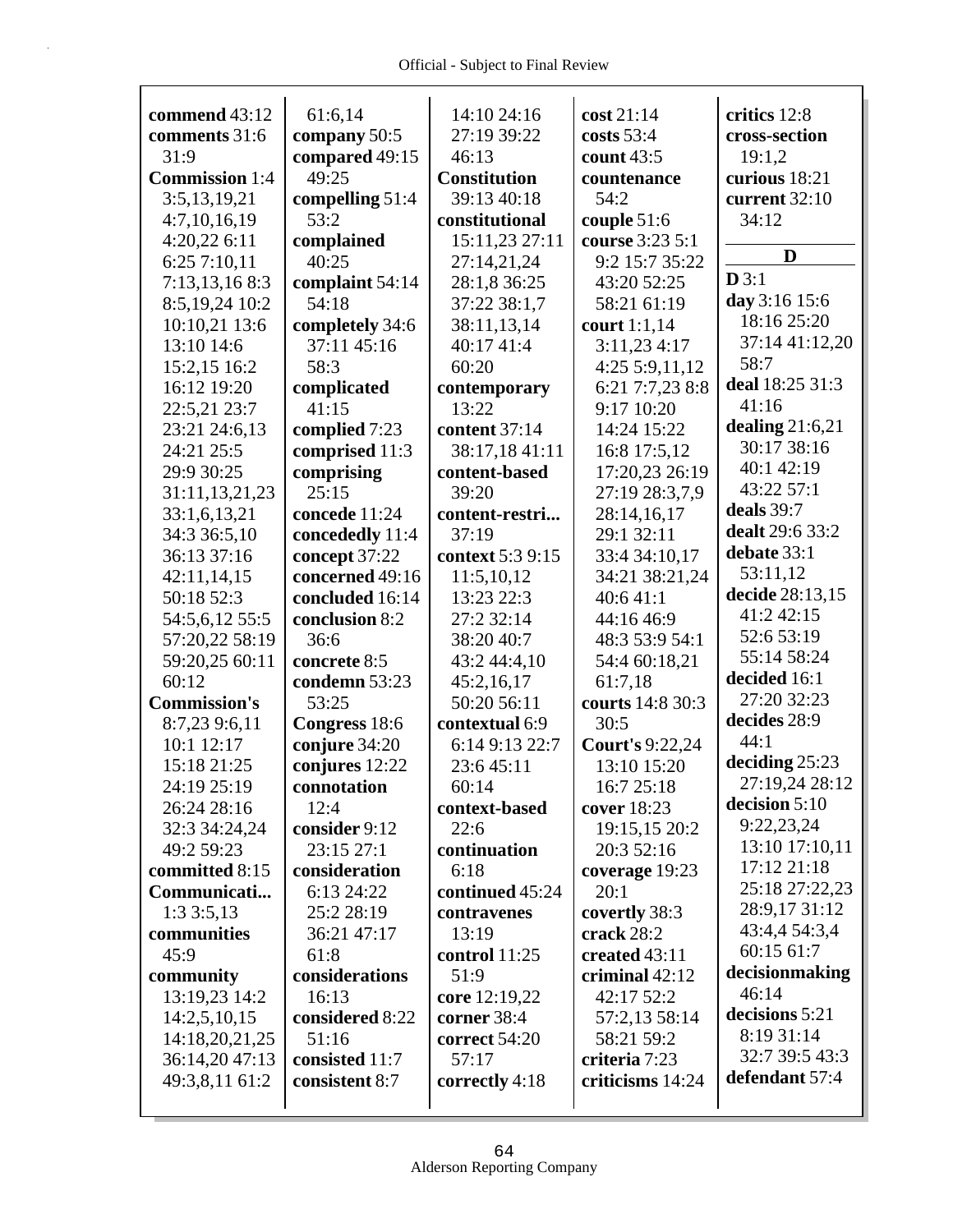| 59:8                | descriptive 26:5   | discern 29:11,13    | either 7:2,20      | events 18:23,24   |
|---------------------|--------------------|---------------------|--------------------|-------------------|
| defending 6:21      | designed 18:6      | discretion 42:14    | 18:9 32:20         | 52:14,15          |
| 7:2,2               | 56:3               | 46:24 58:24         | 33:24 38:2         | even-handedly     |
| defends 31:12       | desirable 7:8      | 59:1                | element 11:6       | 3:15              |
| defer 58:8          | detail 43:14       | discuss $6:641:8$   | elephant 27:16     | everybody         |
| deferring 58:12     | detailed 24:17     | 41:9                | embedded 54:2      | 12:14 24:7        |
| define 42:14        | determination      | discussing 59:6     | <b>Emmys</b> 18:25 | 29:16 43:19       |
| 56:8                | 9:3 14:13          | disputed 61:4       | 19:17              | 46:19 53:4        |
| defines 49:3        | 45:11 47:18        | dissented 27:25     | emphasis 35:11     | everybody's       |
| defining 57:22      | determinations     | distinction 12:9    | 60:2               | 37:16             |
| 58:15               | 15:3               | 26:3                | empirical 35:20    | exactly 31:2      |
| definition $10:1,2$ | determine 14:10    | distinguish 10:8    | enforce 42:12      | 34:18 38:10       |
| 11:14 12:18         | 22:7 32:4          | 30:6                | 48:4               | 50:15 58:3        |
| 26:19 56:12,22      | determined 3:19    | doctrine 16:14      | enforcement        | example 9:9       |
| 57:13 59:23         | 6:11 10:11         | 38:8,11             | 3:19 4:20 5:2      | 11:6 14:23        |
| 60:4 61:1           | 11:11 13:23        | documentary         | 5:22 9:12          | 15:5 18:16,18     |
| delay 19:11 20:6    | 23:21 60:11        | 9:9                 | 21:19 23:24        | 19:20 20:22       |
| 20:10,12,16         | determining 5:1    | doing 31:2 37:4     | 24:15,16 27:1      | 53:18             |
| 21:13,24            | 7:24 15:3          | 57:22               | 43:3 58:20         | exclusively 6:12  |
| delayed 19:17       | dialogue 11:7      | door 42:25          | enforces 59:2      | excretorial       |
| 43:22               | dicta 32:7         | 45:19 47:3,3        | engage 38:24       | 26:18             |
| delaying 43:20      | dictate 59:2       | doubts $27:10$      | English 11:22      | excretory 33:24   |
| delegated 58:24     | dictum 30:7        | dramatically        | 12:21              | 34:15 35:16       |
| delegation 52:5     | difference 6:17    | 44:5                | enormous 46:15     | 56:17             |
| delve 15:23         | 15:1 44:11         | draw 36:6           | ensure 21:24       | exemption         |
| demand 53:9         | 50:25 51:2         | drawing $15:3$      | entertainment      | 25:24             |
| demonstrate         | 56:12              | driving $20:3$      | 16:18 17:22        | exercised 10:22   |
| 33:7                | different 5:17     | dropping $11:9$     | 19:10              | 23:13 36:16       |
|                     |                    |                     |                    |                   |
|                     |                    |                     |                    |                   |
| Denver 16:9         | 7:4 10:13,23       | 18:17               | entertains 28:7    | exhibits 10:16    |
| depart $4:10$       | 14:23 16:10        | dung 60:24          | entirely 13:6      | existence 38:14   |
| departed 22:20      | 19:23 22:3,15      | dwelled 6:11        | entitled 42:17     | exists 53:24      |
| departing 5:23      | 23:17 27:22        | D-U-N-G 60:24       | 42:18              | expansion 38:24   |
| 7:1                 | 30:16 33:12        | D.C 1:10,18,20      | episode 18:19      | expect 16:24      |
| <b>Department</b>   | 34:7 35:4 44:5     | 9:22 24:11          | equally 9:5        | expectation       |
| 1:18                | 46:18 51:6         | 60:16               | 12:11,12,15        | 18:11             |
| depends 21:5        | 52:9,24 56:24      |                     | 31:20 56:23        | expected 18:9     |
| depict $42:20$      | differently        | E                   | erred 3:23         | 22:14             |
| 56:17               | 10:12 33:14        | E 2:1 3:1,1         | ESQ 1:17,20 2:3    | experience 14:7   |
| depictions 26:18    | 60:7,9             | <b>Early</b> 10:5,8 | 2:5,8              | 19:1              |
| describe 42:20      | difficult 10:5     | easiest 29:4        | essentially 58:6   | expert $15:2$     |
| 43:13 44:14         | dinner 18:8        | eastern 23:9        | ET $1:4,8$         | explain $7:13,17$ |
| 56:17,22            | directly $3:164:7$ | effect 4:15,16      | euphemism          | 15:21 21:10,15    |
| described 24:11     | 8:4                | 29:16 43:14         | 22:16,17,18,19     | 31:2,9 33:15      |
| description         | dirty $23:22$      | 48:19               | euphemisms         | 33:16,21 38:22    |
| 52:23 60:8          | 61:20              | effort $12:10$      | 36:4               | explained 6:1     |
| descriptions        | disavow 31:16      | 51:11               | event 19:5 22:4    | 21:16 42:25       |
| 26:17               | disavowed 5:20     | efforts 3:13        | 60:8               | 60:5              |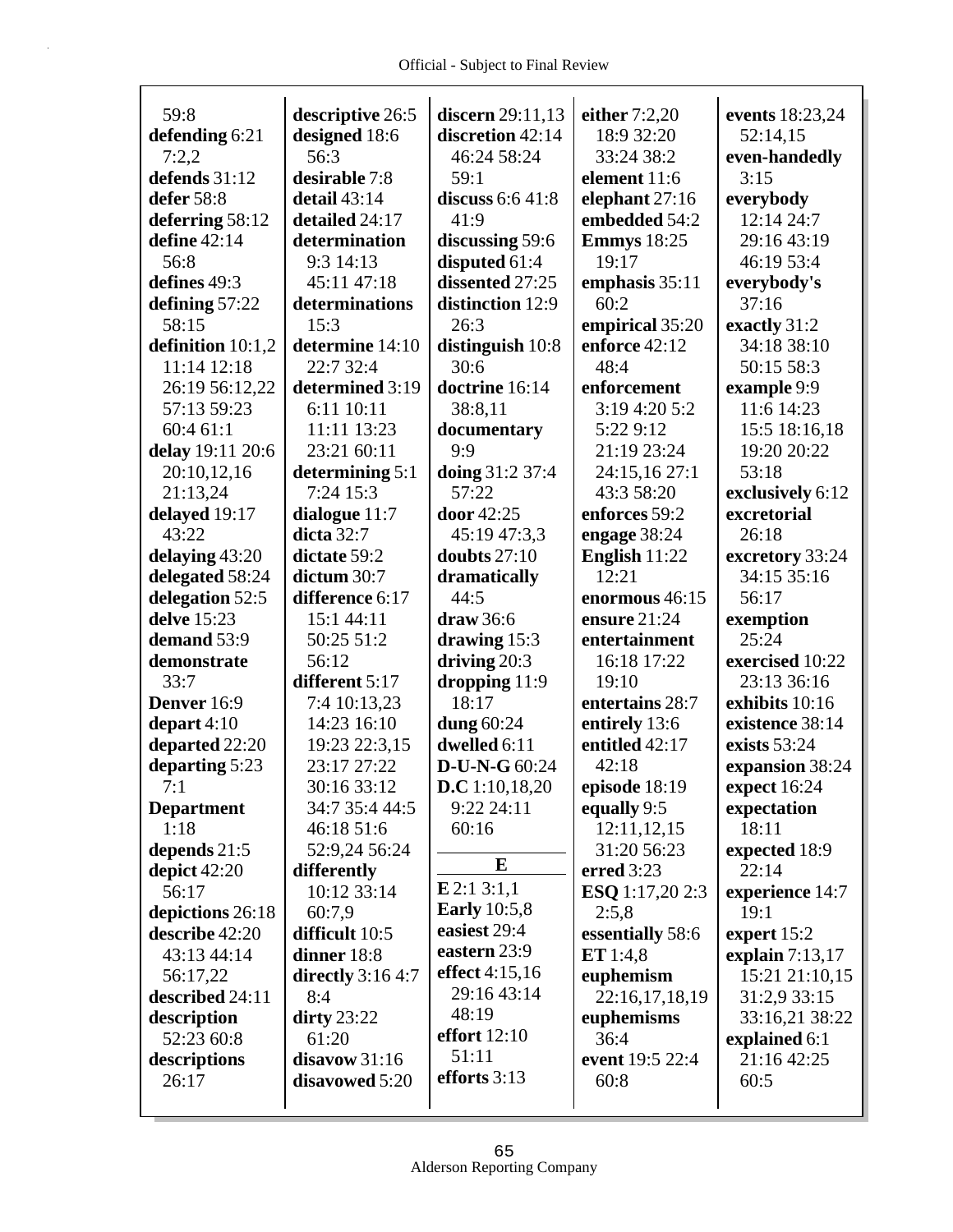| explaining 8:12   | 55:23 56:17            | 52:11                  | frequencies 17:3                  | 27:18 28:14,21      |
|-------------------|------------------------|------------------------|-----------------------------------|---------------------|
| explains 41:21    | 59:1                   | first $3:44:15:15$     | friend $32:2$                     | 30:20 43:18         |
| 60:10             | factors 6:14 8:1       | 7:6 9:3 14:1           | <b>front</b> 19:6                 | 54:12 59:14,15      |
| explanation       | 8:9 22:7 23:6          | 15:9,21 16:11          | full $31:1$                       | 59:17 60:10,25      |
| 3:22 8:5,6 16:2   | 25:17 51:15            | 18:2 26:2              | fully $7:17$                      | 61:13               |
| 24:13,18 25:23    | facts 33:12            | 32:15 33:22            | fundamental                       | gather 13:13,17     |
| 26:1,11,17        | 52:21                  | 37:15,23 38:18         | 41:22 46:17                       | 15:10               |
| 27:10 29:25       | fair $37:10$           | 40:10 41:3,9           | fundamentally                     |                     |
|                   |                        | 42:19 44:23            | 34:9 46:18                        | gathered 4:2        |
| 32:4,9,13 34:7    | falls 58:25            |                        |                                   | GEN 1:17 2:3,8      |
| 36:11 39:8        | families 51:15         | 46:13,19 48:1          | funny $24:24$<br>25:7             | 3:8 59:15           |
| 54:13 60:20       | far 46:21 54:9         | 48:4 54:8,15           |                                   | general $1:17$ 3:7  |
| expletive 4:22    | <b>Farm</b> 32:11,18   | 55:2,8 56:15           | further 59:10                     | 3:10 4:6,17 5:8     |
| 5:3 10:6 22:4     | 32:18                  | 59:19                  | 61:21                             | 5:16 6:4,20 7:7     |
| 34:13 45:4        | fashion 33:3           | five 19:18 46:24       | futility 27:7                     | 7:18 9:1 10:10      |
| 46:22 53:20       | fast 20:20             | <b>flawed</b> 31:15    | future 43:5                       | 10:18 11:18         |
| 55:18,24          | favorable 57:4         | fleeting $4:11$        | <b>F-bomb</b> 18:17               | 12:5,15,25          |
| expletives 4:4    | 59:7                   | 10:6 25:24             | <b>F-Word</b> 4:12                | 13:9,14,18          |
| 5:22 6:10 8:21    | FCC 5:13,18            | 46:16,22 53:20         | 11:9,19,21                        | 14:1,16,21          |
| 9:13 12:9,10      | 11:10 13:24            | 53:23 55:17,24         | 12:19 13:4,7                      | 15:19 16:6          |
| 18:15 20:15       | 21:10 23:14            | focused 6:10           | 15:6 24:10                        | 17:4,9,19 19:9      |
| 21:25 28:4        | 29:4 42:3              | 7:22                   | 26:23 35:11                       | 19:19 20:7,11       |
| 45:25 46:16       | 43:11,13 44:13         | focuses $11:19$        | 36:1 60:2 61:5                    | 20:18,21,25         |
| 48:16 53:13,23    | 45:12 47:17            | follow 45:6            | 61:10,16                          | 21:7,16,18          |
| 56:2              | FCC's 11:16,18         | follows 47:1           | G                                 | 22:12,18 23:1       |
| explicit 6:14     | 49:9                   | football 43:24         |                                   | 23:5,12,19          |
| 9:14 11:11,22     | feasible 51:23         | 43:25 44:9             | G 1:17,20 2:3,5                   | 24:8 25:4,10        |
| 12:20 25:14       | <b>Federal 1:3 3:4</b> | 45:3,6                 | 2:8 3:1,8 28:23                   | 26:10,13,16         |
| explicitly 55:24  | 3:13 42:16             | footnote 14:4          | 59:15                             | 27:18,20 28:14      |
| exposes 46:23     | felt 36:22,22          | force 15:12 16:7       | game 19:15                        | 28:20 30:20         |
| express 30:17     | <b>field</b> 45:3      | 34:22 35:12,17         | 43:25,25 50:1<br>Garre 1:17 2:3,8 | 43:18 53:23         |
| 44:1              | fight $24:3$           | <b>forced</b> 28:12,15 |                                   | 54:11 59:14,17      |
| expressly 14:7    | file 55:6              | former 26:3,6          | 3:7,7,8,104:6                     | 60:10,25 61:13      |
| 34:17 38:2        | filed $55:8$           | 43:13                  | 4:175:8,166:4                     | 61:22               |
| 39:3              | filled 8:21            | formulation            | 6:20 7:7,18 9:1                   | generally 13:4      |
| exquisite 43:14   | filling $45:25$        | 46:12 58:5             | 10:10,18 11:18                    | 49:11               |
| extraordinary     | film 8:21              | forth 51:15 52:9       | 12:5, 15, 25                      | <b>George 55:23</b> |
| 43:10             | final $31:10$          | forthright 33:2        | 13:9,14,18                        | getting $31:6$      |
| extreme 18:16     | find $13:16,24$        | forthrightly           | 14:1,16,21                        | 36:17,23 38:1       |
| extremely 16:19   | 25:23 26:1             | 29:6,22                | 15:19 16:6                        | 43:23 50:13         |
| 23:7 36:19        | 36:18 52:21            | forum 53:13            | 17:4,9,19 19:9                    | Ginsburg $7:10$     |
| F                 | 58:19                  | forward 23:14          | 19:19 20:7,11                     | 8:17 11:15          |
|                   | finding $6:7$          | 54:5                   | 20:18,21,25                       | 13:22 17:17         |
| $\mathbf{F}$ 12:7 | fine $23:10,12$        | found $24:12$          | 21:7,16,18                        | 22:15 23:16,25      |
| fact 15:7 17:15   | 30:10,14               | <b>Fox</b> 1:7 3:5     | 22:12,18 23:1                     | 27:5 28:11          |
| 17:24 29:5,7      | fines $29:14,15$       | 43:16,21               | 23:5,12,19                        | 30:24 54:10,17      |
| 29:20,22 34:8     | 46:23                  | freaking $22:19$       | 24:8 25:4,10                      | 54:20,23 55:1       |
| 49:3 52:2         | finished 16:5          | free $18:14\,39:20$    | 26:10,13,16                       | 55:4 61:10          |
|                   |                        |                        |                                   |                     |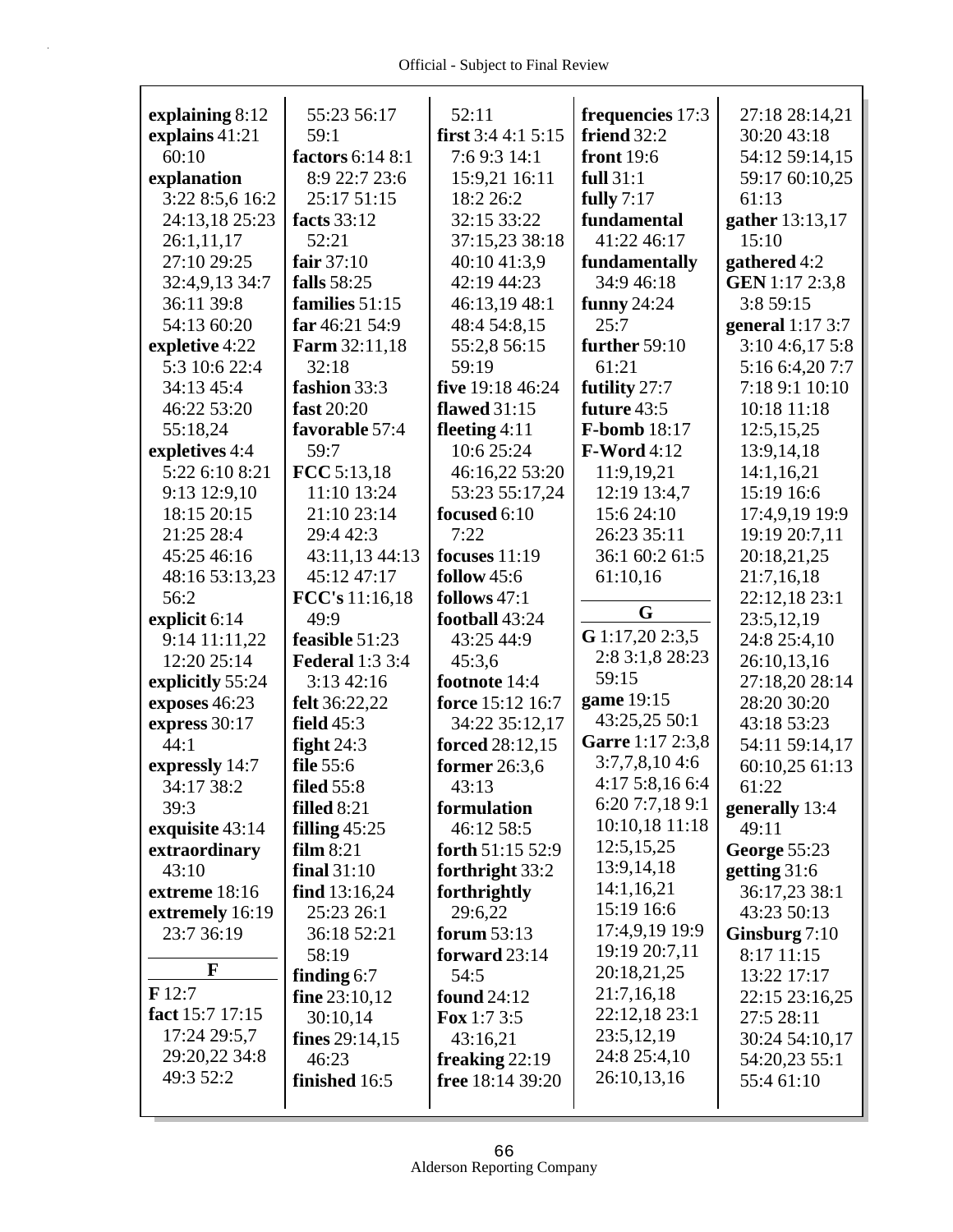| Ginsburg's           | grappled 5:19           | holding $4:11$           | inconsistent            | intensifier 13:1        |
|----------------------|-------------------------|--------------------------|-------------------------|-------------------------|
| 60:15                | gratuitous 11:5         | holdings 48:2            | 23:23                   | 60:2                    |
| give 31:1,8 59:4     | 11:11,24 45:17          | home 3:16 16:23          | incorrect 28:18         | interest 14:9           |
| given $29:13$        | grave $27:10$           | 17:15 51:22              | incumbent               | 32:19 53:8              |
| 36:11                | 38:12                   | <b>Honor</b> 17:19       | 29:23 32:12             | interested 52:12        |
| gives 34:16,16       | greater $10:12$         | 59:11                    | indecency 6:7           | 52:19                   |
| 35:17                | 25:12                   | <b>Honors</b> 46:25      | 10:1 11:14              | interesting             |
| giving $48:19$       | <b>GREGORY</b>          | hope 53:8                | 28:5 33:23              | 30:21                   |
| Globe 4:8,23         | 1:172:3,83:8            | horrified 44:24          | 42:20 52:6              | internet 17:18          |
| 5:20 6:2             | 59:15                   | hours $14:14$            | 56:15 57:21,22          | 17:25 18:5              |
| Globes 30:18,24      | grounds $41:24$         | 18:16 24:5,5,6           | 57:24,25 59:7           | interpretation          |
| 33:3                 | groups 14:9             | humanity 19:1            | 59:23 60:3              | 42:19 57:7,10           |
| go 5:14,18 9:11      | grown 18:11             | hypotheticals            | <b>indecent</b> 3:15,20 | 58:9                    |
| 16:5 18:4,4          | guess 7:3 20:1          | 9:19                     | 4:12 5:4 10:24          | interpreted             |
| 26:7 43:17           | 36:19 55:13             |                          | 11:13 12:12,17          | 57:20                   |
| 46:16 49:25          | guidance 31:14          | I                        | 13:11,15 18:3           | interpretions           |
| 50:2 52:1 54:5       | guided 6:12             | idea 29:9 33:4           | 18:9 22:8,10            | 57:3                    |
| 59:3                 |                         | identifies 30:21         | 25:14 26:25             | interview 22:5          |
| goes 33:18 41:19     | H                       | <b>Idol</b> 18:19        | 42:16 49:4,5            | 44:10                   |
| 48:7.8               | hand 20:14 27:8         | ignoring $27:16$         | 55:14,17,18,19          | introduced              |
| going $6:12,13$      | hand-to-mouth           | <b>illustration</b> 53:7 | 56:8,23 57:6            | 22:23                   |
| 9:16 18:16           | 43:24                   | <b>image</b> 12:22       | 57:11,21 58:1           | invades 16:23           |
| 21:12,12 23:14       | happens 50:5            | immediately              | 60:12,13,24             | 17:15                   |
| 23:14 24:3           | happy $41:16$           | 26:8 35:7                | indicated 6:25          | invalidate 6:23         |
| 25:24 26:7           | harbor 13:9             | 43:17                    | 9:17                    | invalidated 8:8         |
| 27:1 30:22           | hard 55:21              | impact $25:12$           | indicates 60:1          | 28:16                   |
| 37:13,24 38:1        | hardest 56:1,5          | 34:14                    | indication 29:17        | invalidating            |
| 38:11 40:22          | harmful 25:12           | implicates 46:18         | individual 53:1         | 3:23                    |
| 44:7 47:2,20         | hear 3:3 50:1           | implicit 9:24            | individuals             | invitation 22:23        |
| 47:24 48:16          | hearing $27:13$         | important 32:8           | 21:21 46:24             | invite 23:5             |
| 50:15 53:19          | 50:10,22                | 41:21                    | industry 15:5           | <b>invited</b> 22:11,13 |
| 54:21 57:23          | heart $5:18$            | impose 5:24              | inevitably 12:22        | involves 3:12           |
| 58:8 59:22           | heckler 48:19           | 30:10,14 43:4            | inference 36:6          | involving 6:7           |
| <b>Golden</b> 4:8,23 | hecklers 48:18          | 47:21,24 53:4            | inform $37:15$          | irrefutable             |
| 5:20 6:2 18:24       | heckler's 47:22         | 58:20                    | information             | 14:17                   |
| 30:17,23 33:3        | 48:2,12                 | imposes 57:2             | 16:17 17:22             | isolated 3:21           |
| golly 35:25          | held 4:16 38:23         | impresses 46:25          | inherent 45:21          | 4:11,21 5:3,21          |
| good 25:8 39:8       | help $25:1$             | impressionable           | inherently 33:24        | 9:7,13 12:9             |
| 42:4 52:23           | high $45:2,7$           | 44:4                     | 38:18                   | 18:10,15 19:12          |
| gotten $20:14$       | higher 39:16,18         | inappropriate            | inquiry $9:18$          | 20:15 21:9              |
| 42:10 51:21          | highest 42:8            | 6:22 11:25               | 37:12 40:21             | 22:4 23:15              |
| government           | hilarious 24:23         | 21:21,22,23,24           | 56:16,18                | 27:2 28:4               |
| 59:9                 | <b>Hilton</b> 11:8 22:9 | 35:14 46:25              | insofar $25:4$          | 45:23                   |
| graphic $6:15$       | 23:1                    | incident 5:3             | instance 32:15          | <b>issue</b> $15:11,25$ |
| 9:14 11:12,21        | history 8:22            | 21:12 22:9               | instances 20:13         | 16:1 27:14,15           |
| 12:20 23:8           | hold 28:4 30:7          | incidents 20:13          | 52:24                   | 30:17 31:3              |
| 25:13                | 40:6                    | including $6:14$         | insult $13:1$           | 33:2 37:8 38:2          |
|                      |                         |                          |                         |                         |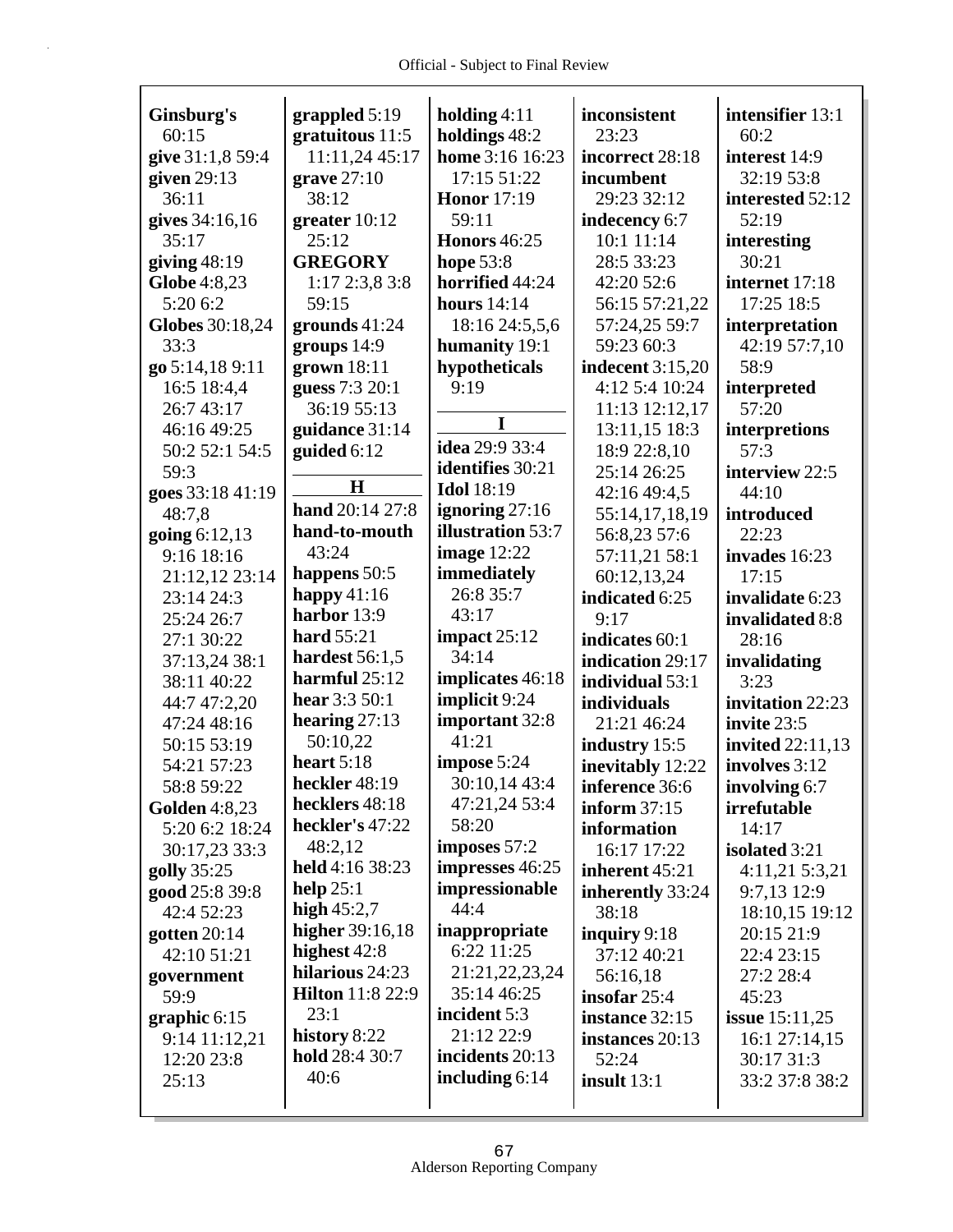| 38:14 40:17             | 31:13,20 32:1              | kinds 36:3 57:25           | 57:12                  | machine 21:2                   |
|-------------------------|----------------------------|----------------------------|------------------------|--------------------------------|
| 41:2,4,7 46:18          | 32:17,22 33:9              | know 18:25 20:2            | lessen $51:12$         | mail 36:17,23                  |
| 57:18 59:21             | 33:16,20 34:11             | 20:4 30:6,7,11             | lesser 15:8 16:11      | maintained                     |
| 61:20                   | 34:23 35:10.15             | 31:5 36:13,22              | 17:2,22                | 34:19                          |
| issued 4:23             | 35:22,25 36:8              | 38:3 40:8 41:9             | Let's 45:14 53:3       | making 9:5 15:2                |
| issues $15:23$          | 37:7,18,21                 | 41:14,23 43:16             | 57:10                  | 15:3 23:13                     |
| 27:19,24 28:1           | 38:6,10,23                 | 43:19 44:9,9               | Leval $61:11$          | 46:9                           |
| 28:2,10 40:15           | 39:4,10,16,21              | 44:18 46:12,21             | limitation 40:11       | mandate 3:14                   |
| 46:19 60:21             | 39:24,25 40:4              | 48:16 49:1                 | limited 23:22          | 8:8                            |
| i.e 57:24               | 40:12,16,25                | 50:8 55:9                  | line 27:6 60:1         | manners 50:7                   |
|                         | 41:6,10,13,20              | <b>knows</b> 46:19         | Lion $17:5,8$          | map 60:17                      |
| ${\bf J}$               | 41:23,25 42:4              |                            | list $11:1761:12$      | margins 9:19                   |
| $j$ azz $8:21$          | 42:22 43:9,18              | L                          | listen $44:6,7$        | matches 20:2                   |
| <b>Jeopardy</b> 18:18   | 44:3,17 45:5               | landmark 39:4              | listened 12:14         | material 3:15                  |
| joint $14:4$            | 45:10,19,22                | language 3:20              | listener 14:6          | matter 1:13 32:3               |
| <b>jokes</b> 25:8       | 46:1,3,6 47:2,5            | 6:15,25 10:16              | literal 26:22          | 37:1 40:8                      |
| <b>Judge 27:25</b>      | 47:10,16,23                | 10:21,24 11:4              | 35:1,3 60:12           | 51:18 53:20                    |
| 58:6 61:11              | 48:7,10,12,15              | 11:8,22 12:21              | little 8:24 14:3       | 56:21 60:3                     |
| judgment 22:1           | 49:7,15,20                 | 13:11,15 14:14             | 49:24                  | 61:1,25                        |
| 36:11 49:6              | 50:1,3,13,21               | 18:9 21:23                 | live 18:23 19:5,9      | mean 7:14 8:20                 |
| 51:5                    | 50:24 51:13                | 23:8 25:14                 | 19:16 22:24            | 10:7 13:6                      |
| jump 35:7               | 52:7,19 54:10              | 26:25 31:21                | 45:9                   | 22:23 23:2                     |
| jurisprudential         | 54:17,20,23                | 34:2,6 35:8                | $lo$ 19:5              | 25:7 30:5                      |
| 16:13                   | 55:1,4,12,15               | 49:25 50:16,17             | loads 53:18            | 33:24 35:18                    |
| <b>Justice 1:18 3:3</b> | 55:16 56:6,10              | 51:21 56:16                | <b>local</b> 43:23     | 42:23 44:13,18                 |
| 3:11,254:7,13           | 56:21 57:6,9               | 58:17,25                   | logical 40:8           | 45:13,15 48:5                  |
| 5:5,9,12,14,25          | 57:15,16,18                | large 52:25                | long 48:2 60:1         | 48:19 49:17                    |
| 6:16 7:3,10,20          | 58:3,10,12,17              | largely 17:2               | longstanding           | 50:12 54:18                    |
| 8:17 10:4,14            | 59:3,12,18,19              | latest $4:13$              | 11:13                  | 57:16 58:4,16                  |
| $11:15$ $12:1,11$       | 59:22 60:5,15              | laugh $25:2$               | look 6:4 8:11          | 60:5                           |
| 12:16,23 13:5           | 60:22 61:10,22             | Laughter 19:3              | 14:5 20:21             | meaning $12:13$                |
| 13:12,16,22             | Justice's 48:22            | 21:4 24:25                 | 22:6 30:23             | 12:13,19 34:5                  |
| 14:12,19 15:10          | justification              | 25:9 36:2                  | 32:3 37:10,12          | 35:1,3,9 42:16                 |
| 16:4 17:1,7,10          | 33:10 54:7                 | 41:1842:1,6                | 40:21 43:1             | 57:23                          |
| 17:17 18:20             | justifications             | 49:22                      | 45:14 47:20,25         | means $42:17,18$               |
| 19:4, 10, 13, 25        | 8:12                       | launched 11:9              | 52:20                  | 55:14                          |
| 20:9,16,19,24           | justified 55:11            | <b>Laval</b> 27:25         | <b>looked</b> 7:23     | meant $22:1$                   |
| 21:5,10,17              | justify 49:8               | $\text{law } 39:12\,40:10$ | 16:12 23:7             | measures 21:24                 |
| 22:9,15,22              | 53:21                      | 40:10                      | 32:23 51:14            |                                |
| 23:4, 10, 16, 25        |                            | lawmakers 14:8             | 58:6                   | media 15:17,17<br>median 13:20 |
| 24:20 25:1,7            | K                          | lead $8:1$                 |                        |                                |
| 25:21 26:11,14          | Kennedy 5:5,9              | leave 52:13,14             | looking $14:8$<br>37:4 | 14:3 15:13,16<br>17:21 61:6    |
| 26:15 27:5              | 5:12 14:19                 | Leaving 36:25              |                        |                                |
| 28:11,20,25             | 51:13 55:15                | <b>Lebal 58:6</b>          | lost $42:10$           | mediums $17:25$                |
| 29:3,12,21              | <b>kind</b> $19:16$ $23:5$ | legal 6:17 7:4             | lot 18:23 47:14        | met 9:13                       |
| 30:2,5,16,19            | 23:18 26:24                | lenient $43:6,7$           | lower 18:2 41:1        | metaphorical<br>12:7           |
| 30:24 31:4,8            | 28:7 32:6 34:2             | lenity 42:18,23            | M                      |                                |
|                         |                            |                            |                        | middle $43:25$                 |
|                         |                            |                            |                        |                                |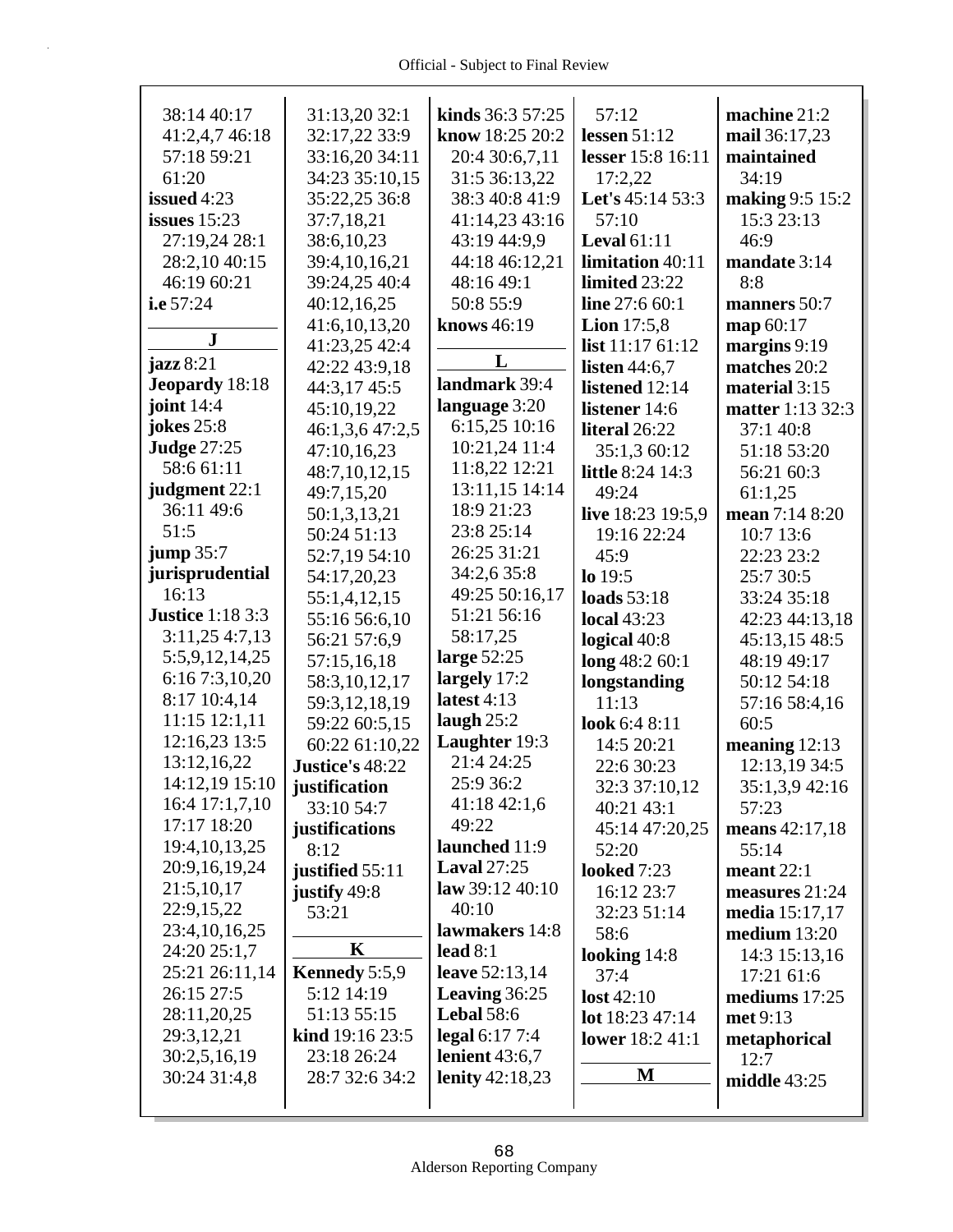Г

| 44:10            | <b>Nicole 10:15</b> | 53:19              | 23:17,19,23       | penalty 58:14          |
|------------------|---------------------|--------------------|-------------------|------------------------|
| midnight 24:4    | 11:5,8 20:22        | once-upon-a-t      | 25:18 26:16,20    | 59:1                   |
| minimum $8:6,14$ | 21:22               | 45:23              | 26:21 46:10,11    | people 16:24           |
| 28:6             | night $23:9$        | ones 10:8          | 48:7,9,9 49:16    | 19:6 20:14             |
| minutes 59:14    | nine-year-old       | one-parent         | 55:22,23 61:18    | 34:25 36:3,16          |
| misled 30:13     | 44:23               | 51:14              | page 2:2 14:3     | 36:18,21 47:9          |
| mistake 48:25    | non-content         | open 45:19 47:3    | 17:20 27:22,23    | 47:12,14,18,19         |
| misunderstood    | 37:6                | 47:3               | 31:18 59:19,24    | 48:15 50:9             |
| 56:14            | non-literal 12:6    | opening 18:18      | 60:10             | 58:20                  |
| monologue        | 12:18 26:22         | operation 8:18     | pages 5:10 6:5    | perceive 44:14         |
| 26:21,23         | non-literal/lite    | opinion 21:11      | 13:21 16:15       | 44:17                  |
| morning $3:4$    | 12:8                | 29:10 30:8         | 19:21             | percent 11:3           |
| mouth 22:25      | normal 50:5         | 33:21 49:2         | pandering 9:15    | perfectly 41:11        |
| move 46:10       | normally 37:6       | opportunity        | 11:7 22:13        | 46:12                  |
| moves 37:17      | notion $53:20$      | 7:16 31:1 51:8     | 23:3 25:6 48:3    | permits 19:12          |
| music $6:8,8$    | November 1:11       | opposed 7:5        | Pandora's 47:4    | permitted 8:15         |
| 20:12 44:8       | number $10:25$      | 40:23 44:8,15      | paragraph 4:8     | 36:17                  |
|                  | 53:11 56:11,19      | opposite 31:21     | 4:10 5:19,19      | person 21:2 48:9       |
| N                |                     | 50:15              | 30:23             | persuaded 50:9         |
| $N$ 2:1,1 3:1    | O                   | oral 1:13 2:2 3:8  | parents $51:8,15$ | pertaining 24:9        |
| <b>NAB</b> 43:12 | Q2:13:1             | 28:23              | 51:18,22          | pervasiveness          |
| 52:22,25         | objection 13:7      | order 4:1,2,8,13   | Paris 11:7 22:9   | 17:13                  |
| narrow 23:23     | obligation 33:7     | 4:24 5:15,20       | 23:1              | petition 4:9 6:5       |
| 24:15            | obviously 15:21     | 6:1 7:19 29:5      | part 5:14 11:7    | 7:19 13:3              |
| narrowest 29:3   | 22:20 38:12         | 30:18,22,24        | 15:4 22:5         | 16:15 19:22            |
| naturally 47:1   | 39:13 40:10         | 31:11,24 32:3      | 25:14,16 31:7     | 21:19 24:11            |
| nature 6:15 23:8 | 52:25               |                    |                   |                        |
| 52:10            | occurred 20:17      | 33:4 40:14         | 41:21 42:9        | 54:19 55:6,8           |
| necessarily 34:4 | 52:24 60:23         | 55:7,8 59:21       | 47:19 52:20       | 59:20,25               |
| 34:25            | odds 34:9           | orders 4:22,25     | participate       | <b>Petitioners</b> 1:5 |
| need 15:22       | offended 47:13      | ordinarily 29:22   | 53:12             | 1:19 2:4,9 3:9         |
| 29:11 60:21      | 47:18 48:17         | organs 26:18       | particular 4:24   | 59:16                  |
| network 16:21    |                     | 56:18              | 13:24 15:6,16     | <b>PGL 51:20</b>       |
| networks 11:23   | 49:12               | Oscars 18:25       | 24:23 31:24       | Phillips $1:202:5$     |
|                  | offensive 13:17     | ought $28:8$       | 34:5,8 35:9       | 28:22,23,25            |
| 13:2,11 18:13    | 16:25 19:12         | 37:15 54:1         | 40:2,7 43:15      | 29:19 30:4,15          |
| 18:14,22 19:11   | 36:19 48:16         | outer 9:19         | 45:4 50:20        | 30:20 31:7,10          |
| 20:14 24:1,4     | 61:2,5,15,16        | Outside 13:9       | 51:25 56:11,16    | 31:19 32:11,21         |
| 24:10 28:19      | 61:17               | overbreadth        | 56:22 59:9        | 32:25 33:15,18         |
| 53:1             | officials 43:13     | 45:20              | particularly      | 34:17 35:6,13          |
| never 4:3,16,20  | Oh 25:7             | oversight 15:18    | 25:13             | 35:18,23 36:3          |
| 8:8 53:23        | oil 37:13 40:22     | o'clock 13:8       | particulars       | 37:3,9,19 38:5         |
| new 7:14 11:16   | okay 4:4 8:25       | 18:8               | 54:25             | 38:9 39:2,9,11         |
| 29:15,18,20      | 23:18 25:8          |                    | parties 31:6      | 39:18,23 40:3          |
| news 10:5,8,11   | 53:25               | ${\bf P}$          | parts 19:2        | 40:6,14,20             |
| 10:15,19 19:22   | omnibus 4:24        | P3:1               | patently 61:2,5   | 41:5,10,15,19          |
| 20:1 22:5        | once 43:1 45:13     | pacifica $9:21,25$ | 61:15,16,17       | 42:2,743:7             |
| 52:14            | 45:19 47:3          | 17:5,18 18:12      | penalized 43:17   | 44:12,22 45:7          |
|                  |                     |                    |                   |                        |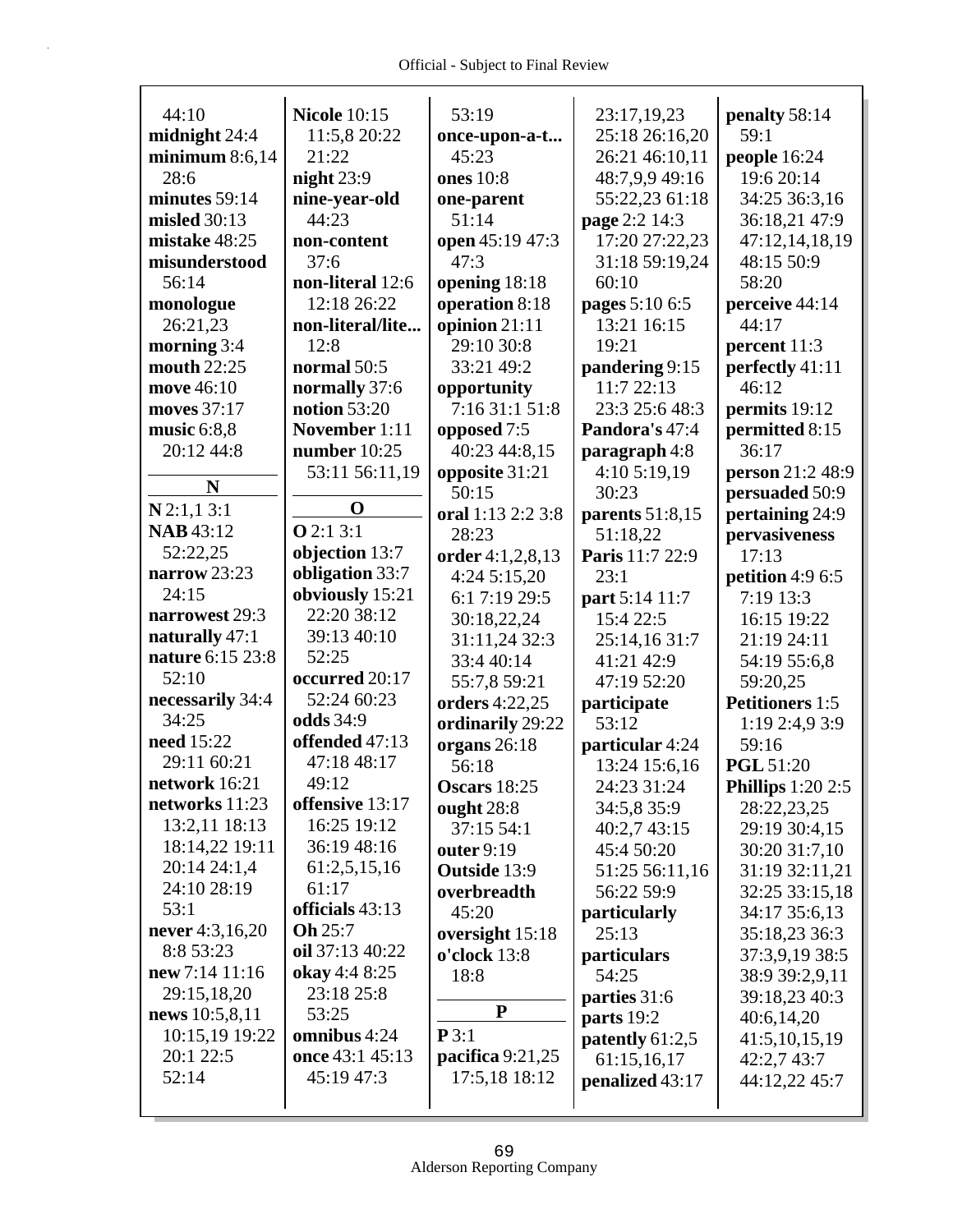| 45:18 46:1,4,8       | 7:5,6,17,25 8:4      | prior 5:21 6:18         | pursuing 52:8     | really 24:23        |
|----------------------|----------------------|-------------------------|-------------------|---------------------|
| 47:8,12,22           | 8:9,13 24:12         | 7:1,524:14              | put 43:21 51:17   | 25:8 27:7,15        |
| 48:1,8,11,14         | 24:19 26:24          | 30:6 31:14              | 55:2              | 30:7 36:16          |
| 48:21 49:14,17       | 32:10,12,15          | 36:20 57:19,20          | putting 44:25     | 37:25 39:8          |
| 49:23 50:12,23       | 33:22 34:24,24       | <b>Private 8:20 9:8</b> | p.m 23:8 47:6     | reason 8:19,24      |
| 51:1,17 52:18        | 35:1 40:17           | 10:7 44:19              |                   | 9:2 32:22 34:8      |
| 52:22 54:10,16       | 42:3 44:13           | probably 29:20          | Q                 | 34:12,14 35:2       |
| 54:18,21,24          | 50:19 55:5,11        | 37:3 41:24              | qualify 12:17     | 35:8,13 36:24       |
| 55:4,13,15,20        | 59:4,4,5             | 44:24 47:14             | 61:1              | 49:10 50:18         |
| 56:9,13,25           | positions 48:18      | 49:24 60:25             | question 7:3 9:5  | reasonable 32:4     |
| 57:8,14 58:2         | possibly 45:1        | 61:2                    | 16:7 18:21        | 32:9 60:19          |
| 58:17 59:13          | post-game 22:5       | problem 29:21           | 24:22 27:6        | reasonably          |
| phrasing 57:18       | potentially          | 38:12,19 45:18          | 29:3 32:2         | 11:10               |
| pipeline 37:13       | 25:12 46:22          | 47:1 48:21              | 33:20 35:4        | reasoned 3:22       |
| 40:23                | 60:13                | 52:20                   | 41:20 43:18       | 16:2 27:9           |
| place 16:23,23       | practical 18:20      | problems 8:17           | 48:22 49:10       | 54:13               |
| 18:7 21:24           | 52:8,12,20           | 45:20                   | 52:13 54:11       | reasons $29:13$     |
|                      |                      | procedure 37:5          | 55:12 56:7,14     | <b>REBUTTAL</b>     |
| places 5:18<br>27:22 | practice 24:14       |                         | 56:15 59:22       |                     |
|                      | 24:15 27:20          | 38:25 39:3,7            | 60:19,22 61:8     | 2:7 59:15           |
| plausible 8:7        | 57:21,24             | 39:11                   | questions 5:14    | receive 31:8        |
| plausibly 34:19      | practices 15:4       | procedures 3:24         | 15:11 59:10       | recognize 13:19     |
| player 45:3,6,7      | precedence 60:1      | 8:16 16:3 39:6          |                   | 25:11 29:5,24       |
| please 3:11 29:1     | precedents 16:7      | proceedings             | 61:21             | 43:9                |
| 41:2                 | precise 58:5         | 43:5                    | quintessential    | recognized 4:18     |
| plurality 17:11      | precisely 34:14      | produced 50:7           | 53:17             | 5:9,11,13           |
| point 25:10 32:8     | 37:25                | program $45:25$         | quite 33:5        | recognizes          |
| 32:8 33:19           | precludes 59:8       | 52:10                   | quote $60:1$      | 13:11               |
| 36:5 42:23           | prefer $47:14$       | programming             |                   | recognizing         |
| 45:10,15 46:8        | prepared 29:8        | 10:11 18:4              | $\bf R$           | 10:22 31:17         |
| 46:10 59:5           | present 8:10         | 19:10,20                | $\mathbf{R} 3:1$  | 52:4                |
| points 51:7          | 10:13                | prong $26:2,9,9$        | radical 28:7      | reconsider 3:25     |
| policies 8:23        | presented 11:13      | 26:13 33:23             | rational 8:14     | 7:8                 |
| 13:15,21 15:4        | 15:25 50:4           | 36:14 42:19             | rationale 17:2,5  | reconsidering       |
| 24:10 49:9           | 61:8                 | 56:15                   | 17:6,13           | 3:18                |
| policy 3:18 4:1,3    | presumably           | proper $25:2$           | raw 37:4,7        | <b>record</b> 25:22 |
| 4:5,65:6,15,24       | 31:11                | provide 31:10           | reach 36:6 41:3   | 35:23 36:10         |
| 6:19 7:9,12,14       | pretty 29:17         | 32:13 54:13             | reaction 45:1     | <b>Red</b> 17:5,5,7 |
| 8:14 9:6,11          | 46:21 52:23          | provided 3:22           | read 17:9,11      | reference 12:3      |
| 11:16 23:17          | previous 53:13       | 8:5 16:2 32:9           | 29:10 30:8        | refers 34:15        |
| 25:19 26:6           | previously 60:6      | 60:19                   | 49:1 55:22        | 39:13               |
|                      |                      |                         | 59:6,7            |                     |
| 29:6,7,18,20         | price 37:13<br>40:22 | provides 60:17          | reading $9:21,23$ | reflect 56:3        |
| 29:23,24,25          |                      | psychic 34:20           | 34:9              | reflected 15:20     |
| 30:1 33:11           | primary 48:6         | public 14:9             | reaffirmed        | reflection 14:14    |
| 36:23 42:24          | prime-time           | 32:19 53:8,10           | 31:15             | 14:17               |
| polite 50:5          |                      | 53:13                   |                   | reflects $49:2,5$   |
|                      | 10:24                |                         |                   |                     |
| population 48:4      | principal 8:11       | purpose 56:24           | reality 29:9 34:1 | refuse 53:5         |
| position $4:195:6$   | 17:21                | purposes 49:4           | 40:741:19         | refused 53:10       |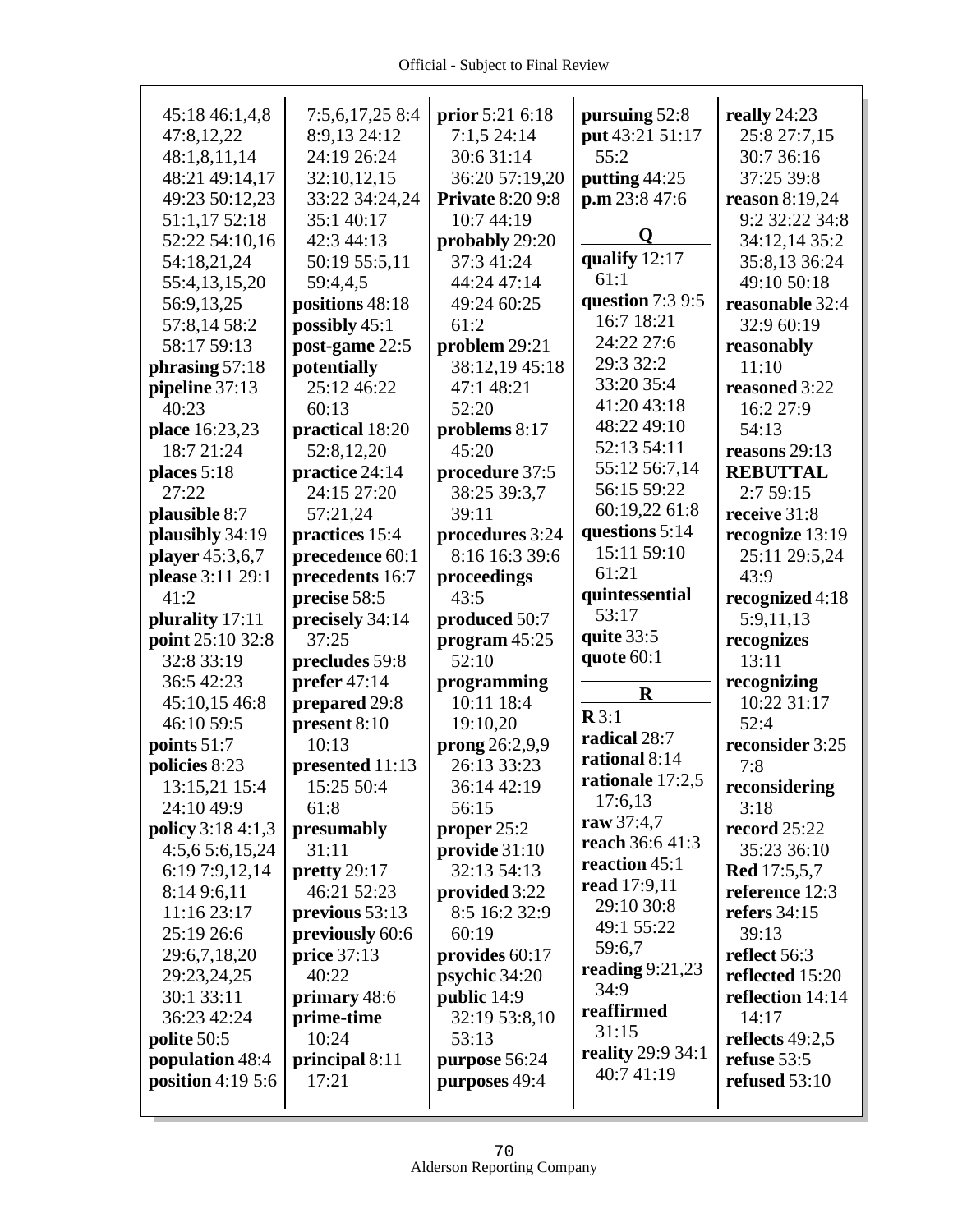Г

| regard $42:8$          | requires 46:14      | 30:24 31:19          | <b>Saving 8:20 9:8</b> | second 4:2 6:23  |
|------------------------|---------------------|----------------------|------------------------|------------------|
| regardless 12:13       | 53:21               | 32:21 38:10          | 10:6 44:19             | 7:11,15 14:4     |
| regime $43:11$         | reserve 27:4        | 40:18 45:25          | saw 60:6               | 26:2 27:8,13     |
| 45:21                  | 59:11               | 46:15 54:21          | saying 6:2 11:8        | 27:21 28:2       |
| regular $13:7$         | resolve 29:4        | rights $48:5$        | 20:5,9 24:14           | 29:8 30:25       |
| regulated 15:4         | resolving 15:23     | risk 53:15           | 30:6 39:25             | 31:22 49:10      |
| regulates 15:16        | 60:17               | road 60:17           | 40:20 44:5             | 51:11 54:2,21    |
| regulating 37:12       | respect 6:6 9:6,6   | <b>ROBERTS 3:3</b>   | 45:12 46:4,17          | seconds 19:18    |
| 37:14 40:22            | 14:22 19:9          | 6:16 7:3 10:4        | 47:2 51:1              | section 42:13,13 |
| regulation 28:4        | 24:12 33:3,22       | 10:14 13:5           | 55:10 57:11,19         | 58:21            |
| 28:6 38:17             | respectable         | 14:12 15:10          | 57:24,25               | see 20:3 21:17   |
| regulatory 5:1         | 41:24               | 28:20 31:13          | says 4:14 8:24         | 37:11            |
| reject $28:17$         | respects 31:12      | 32:1,17,22           | 8:25 30:23             | seeing $8:18$    |
| rejected 9:25          | <b>Respondents</b>  | 33:9,16 34:23        | 32:17,18 35:6          | segment 48:4     |
| rejecting 31:18        | $1:21$ 2:6 7:22     | 35:10,15 39:21       | 39:3,5,5,12            | self-imposed     |
| relatively 57:23       | 9:4 28:3,24         | 39:25 40:4,12        | 42:20 44:9             | 15:5             |
| relied 17:7            | responsibilities    | 40:16 42:22          | 53:3 58:19             | Senatorial 53:11 |
| rely 17:6              | 23:24               | 44:3,17 45:5         | 59:25 61:11            | send 28:18 31:1  |
| remand 4:24            | responsibility      | 45:10 47:5,10        | <b>Scalia</b> 3:25 4:7 | sense 43:8       |
| 5:15 7:12,19           | 24:16 38:21,22      | 47:16,23 58:10       | 4:135:25               | separate 37:25   |
| 27:12 29:5             | 42:12 47:20         | 59:12 61:22          | 12:23 13:12,16         | 55:6             |
| 54:6,12 55:7           | rest 17:12          | role 58:15           | 20:16,19,24            | separated 60:20  |
| 61:8                   | restraint 10:12     | room 27:16           | 21:5 22:9,22           | separately 60:18 |
| remark 24:23           | 10:22 23:13         | routine $25:15$      | 23:4,10 25:7           | serious $46:19$  |
| remarkable             | restriction         | routinely 34:3       | 30:2,5,16,19           | seriously 31:15  |
| 18:12                  | 38:17 40:9          | 53:24                | 31:4,8 34:11           | 44:22            |
| remarkably             | restrictions        | rule 13:3 15:5       | 35:22,25 38:23         | serve 49:6       |
| 40:21                  | 39:20,24            | 27:16 42:18,23       | 39:4,10,16             | Sesame 18:17     |
| remember               | restrictive 51:24   | 48:23 53:3           | 40:25 41:6,10          | set 14:3 20:6    |
| 44:13                  | reversed 61:7       | 57:11                | 41:13 42:4             | 23:2 44:14,15    |
| <b>Remind 23:25</b>    | review 6:17         | running $45:3$       | 45:22 46:1,3,6         | setup $23:4$     |
| remotely 33:6          | 25:21 30:22         | <b>Ryan 8:20 9:8</b> | 48:7,10,12,15          | seven 23:22      |
| 34:3 35:8,24           | 54:19 55:7,8        | 10:7 44:19           | 49:20 50:1,3           | 61:20            |
| Reno 14:23 16:9        | reviewable          |                      | 50:21,24 58:12         | sexual $11:23$   |
| repeated 3:21          | 31:11               | S                    | 58:17 59:19            | 12:4,21,22       |
| 6:10 9:7,9,11          | revisit $46:10$     | $S$ 2:1 3:1          | Scalia's 5:14          | 26:18 33:24      |
| 12:10 18:10,15         | rewrote 5:25        | <b>Sable 16:8</b>    | 29:3                   | 34:15 35:9,16    |
| 55:19                  | rhyme $8:18,24$     | safe 13:9            | scarcity $17:2,12$     | 42:21 55:24      |
| repeatedly 16:8        | 9:2                 | safety 18:2          | scheme 43:15           | 56:4,17          |
| repetition 57:24       | <b>Richey</b> 10:15 | sanction 47:24       | 49:23                  | share 47:9,11    |
| <b>report</b> 10:15,19 | 11:6,9              | sanctions 43:4       | school 45:2,7          | shift 28:8 41:22 |
| reports 10:20          | <b>Richie 20:22</b> | 57:2                 | scope 60:3             | 46:15            |
| represents             | 21:22               | satisfied 33:6       | screaming 45:3         | shock 46:11,20   |
| 52:25                  | right $10:21$       | satisfies 24:18      | script 22:16,17        | shocked 35:2     |
| reprinted 4:9          | 14:22 20:5,24       | 54:8                 | 22:18                  | shocking 9:14    |
| 7:19 13:2,21           | 20:24 21:6,7        | satisfy $36:12$      | scripted 22:10         | 11:11 23:7       |
| require $57:12$        | 26:10 29:21         | 37:2                 | scrutiny 15:9          | 25:5 35:11       |
|                        |                     |                      |                        |                  |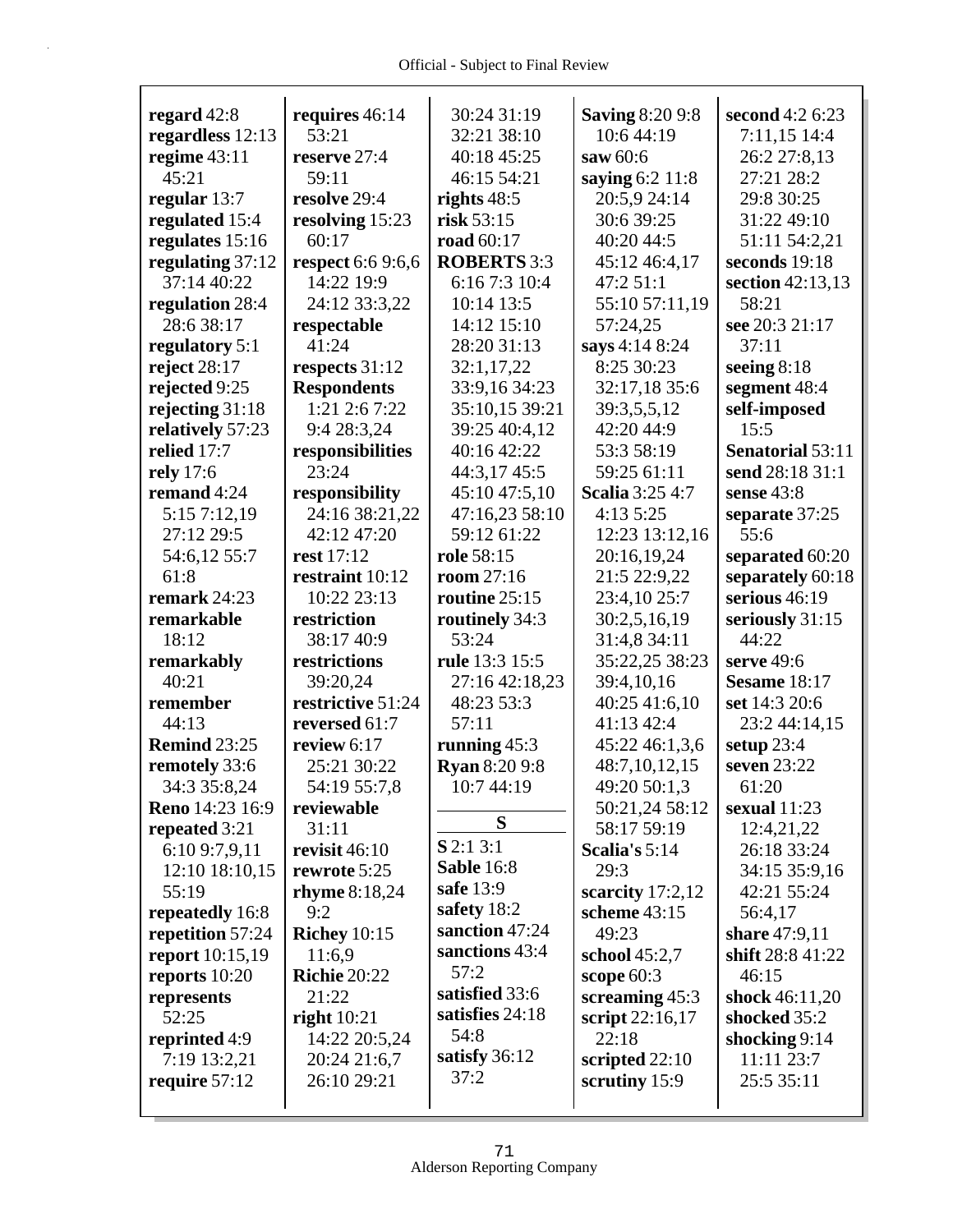| show $20:11$           | sports $18:24$         | 17:10 24:20         | swear 19:2,7          | tell 25:22         |
|------------------------|------------------------|---------------------|-----------------------|--------------------|
| 25:15 43:21            | 52:14                  | 25:1 49:7,15        | 26:4,7 34:13          | term $56:8$        |
| 44:6                   | staff 4:15 30:12       | 50:13 55:12,16      | 60:7                  | terms 6:17 29:3    |
| showed 26:6            | 32:7                   | 56:6,10,21          | switchover            | 42:15 51:11        |
| shows 10:17            | stake 10:23            | 57:6,9,15,18        | 46:16                 | 57:21,22 58:16     |
| 16:21 50:6,8           | standard 7:4,21        | 60:22               | system $19:16$        | terribly $15:15$   |
| significantly          | 9:20 15:9              | Stevens's 59:3      | 53:22,24 54:1         | terrorem 43:11     |
| 49:18                  | 16:11 17:2,23          | stimulation         | <b>S-Word</b> 11:9,20 | test $26:3$        |
| similar $9:5,22$       | 18:2 24:18             | 34:21               | 22:20 26:23           | <b>Thank</b> 3:10  |
| 37:23 54:11            | 33:23 36:12            | <b>Street 18:17</b> | 35:13 61:17           | 28:20,25 41:25     |
| similarly 10:18        | 37:5,7 39:17           | strike 35:8         |                       | 41:25 59:12,17     |
| simpliciter            | 39:19                  | strikingly 30:16    | T                     | 61:22              |
| 41:13,16               | standards 13:19        | string $56:2$       | T2:1,1                | thing $7:14$ 18:13 |
| simply $4:15$          | 13:23,25 14:2          | student 44:1        | table 51:25           | 23:2,18 25:22      |
| 24:14 28:3             | 14:2,5,11,15           | stuff $42:4$        | take 6:13 8:15        | 26:2 30:9,15       |
| 33:2 42:25             | 14:18,20,21,25         | subject 12:12       | 9:8 24:22             | 33:14 36:8,9       |
| 46:25 48:3             | 36:15,20 37:2          | 15:8 16:10          | 25:11,19 31:2         | 43:21 44:18,20     |
| 49:5 53:3,5            | 49:4,8 61:3,6          | 52:9 60:3 61:1      | 47:16 48:18           | 45:24 46:2,5       |
| single $4:3$           | 61:14                  | submitted 61:23     | 53:9,15               | 48:24 51:7         |
| situation 5:4          | standing 44:20         | 61:25               | taken 50:19 59:9      | 52:8 61:4          |
| 10:13 22:2,8           | start $29:2$           | substantial         | takes 25:5            | things $20:17$     |
| 56:2,5                 | state 20:4,5           | 10:25 25:16         | talk 41:11 42:22      | 24:24 29:16        |
| situations 9:17        | 32:11,18,18            | suddenly 34:5       | <b>talked</b> 25:25   | 49:24              |
| small 48:3 52:15       | statement 6:2          | 38:14 49:3          | talking $14:19$       | think $4:185:10$   |
| societal 18:11         | 24:1                   | sufficiency         | 19:25 20:1            | 5:16,25 6:1,4,6    |
| society 49:18          | statements 4:14        | 36:25               | 34:18 39:19,23        | 6:16,24 7:4,20     |
| solely 46:23           | 4:15 5:17 14:8         | suggest 48:3        | 40:24 43:10           | 7:25 8:3,13 9:1    |
| <b>Solicitor</b> 1:17  | States $1:1,14$        | 58:18               | 47:4 53:16            | 9:16,21 11:20      |
| 3:7                    | station 43:23          | suggested 5:4       | tape 19:11,16,17      | 11:23 12:11        |
| somebody 44:9          | 53:10                  | 27:12               | 21:23 43:19           | 13:18 14:15,16     |
| somewhat 30:8          | stations $1:73:6$      | suggesting          | 52:16,17              | 14:17 15:19,19     |
| 30:9                   | 18:22 52:13,15         | 31:20 34:3          | tapes 21:14 52:8      | 15:22 17:4,24      |
| sorry 48:11 57:8       | 53:1,5                 | 39:6 51:2           | 52:13                 | 20:7,18 21:7       |
| sort 22:22 31:5        | statistics 51:14       | 58:13               | tape-delayed          | 21:14 22:19,21     |
| 37:4 57:12,18          | statute 12:13          | suggests 35:24      | 53:16                 | 23:2 24:17         |
| sorts $15:16$          | 39:15 42:11,12         | supplied 24:13      | technologies          | 25:3,11 26:5       |
| source 17:21           | 42:17 52:2,2           | support 35:20       | 17:16                 | 26:24 28:14        |
| <b>Souter 29:12,21</b> | 57:1 58:14,16          | supports 40:5       | technology            | 29:2,20,21         |
| 36:8 37:7,18           | 58:18,19,22,23         | suppose 10:4        | 51:23 53:16           | 32:15,25 33:8      |
| 37:21 38:6,10          | statutes 39:13         | 14:12 35:19         | televise 43:24        | 33:10,14,19        |
| 41:23,25 57:16         | statutory 3:14         | 46:6                | television 1:7        | 35:11 36:9         |
| 58:3                   | 8:7 47:20              | supposed 18:22      | 3:5 9:24 15:8         | 37:3,9 38:9        |
| specifically 5:20      | 56:21                  | 19:5 30:3           | 16:22 18:22           | 41:23 43:8         |
| 5:23 30:20             | stay $46:21$           | Supreme $1:1,14$    | 20:6 22:24            | 44:16 47:10        |
| speech $37:14$         | step $43:8$            | sure 43:16 44:12    | 23:21 24:3            | 48:8,20,25         |
| 39:7,20,24             | <b>Stevens</b> 12:1,11 | 51:13 56:7          | 43:23 50:6            | 49:1,11,20         |
| sporting 22:4          | 12:16 17:1,7           | survey $13:24$      | 60:17                 | 50:12,23,24        |
|                        |                        |                     |                       |                    |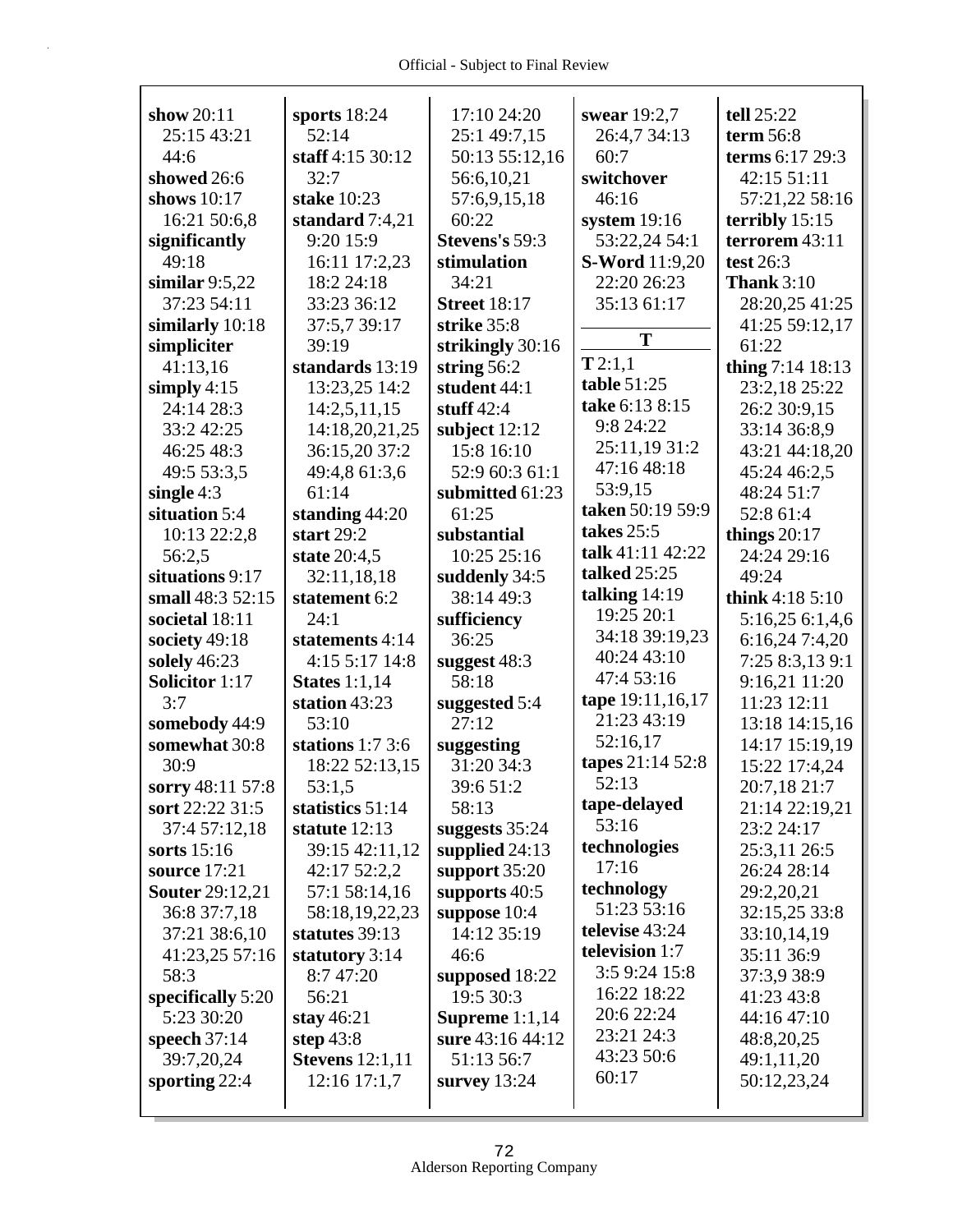| 53:14,25 55:10      | 56:8                 | 13:15 14:13                 | voluntary 13:6   | 38:15               |
|---------------------|----------------------|-----------------------------|------------------|---------------------|
| 55:16,20,21         | Tuesday 1:11         | 15:6 18:15                  | 14:13            | woods 45:14         |
| 56:1,14,15,19       | turn 9:18 16:20      | 20:6,10,12                  | vulgar $11:22$   | word 11:21 12:2     |
| 57:19 59:5          | 18:7 20:5            | 22:10 24:9                  | 12:20 25:13      | 12:18,20 18:18      |
| 60:15,23,25         | Turner 16:9          | 35:25 36:3                  | 34:20            | 20:22 22:10,16      |
| 61:13,15,17,18      | 17:20                | 44:18 45:23,24              | V-chip 51:18,19  | 26:7 34:13,19       |
| thinking 40:8       | turns $45:15$        | 47:6 52:16                  | 51:23            | 44:10,15,16,18      |
| thinks $31:23$      | TV 13:4 16:18        | 55:23 56:19                 |                  | 45:2 55:14,17       |
| third 14:6          | 16:19 18:1,3,4       | 58:1 60:1,6,7               | W                | 56:11,22 57:11      |
| thought 6:21        | 18:6,8               | 60:23                       | waddles 35:25    | 57:23 58:1          |
| 22:17 35:1          | two 8:4 11:15        | uses 26:22 44:15            | want 7:12 18:3   | 60:24 61:12,14      |
| 38:23 39:1          | 21:1 57:3 59:6       | 44:15 60:13                 | 28:1 41:7,8,8    | words 8:22,25       |
| 56:25               | 59:14                | utterance 10:24             | 43:24 44:6       | 11:16,16,22         |
| <b>threat</b> 38:13 | type 9:4 19:20       | utterances 9:7,7            | 52:15,17         | 12:21 15:14         |
| three 8:1,6,9,11    | typically 16:24      | 9:10,12                     | wanted 7:16      | 19:7,14 21:1        |
| 27:22               |                      | U.S.C.3:14                  | 24:4 52:1,10     | 23:22 26:4,4,5      |
| Thy 31:2            | U                    |                             | 52:11            | 26:23 33:24         |
| till 30:12          | ultimate 7:21        | V                           | warning $29:16$  | 34:25 35:2          |
| time 3:16 7:6,9,9   | uncertainty          | $\mathbf{v}$ 1:6 34:18 51:9 | warrant 5:22     | 47:648:17           |
| 20:17 21:1          | 14:25                | vacate 54:5                 | Washington       | 49:12,13,18         |
| 24:2 25:19          | unconstitutio        | vagueness 9:4               | 1:10,18,20       | 50:1,10 55:18       |
| 26:14 30:6          | 28:5,6               | 9:18,25 45:20               | wasn't 6:21 7:10 | 57:25 60:6,8        |
| 34:4 50:2 51:3      | underlie 16:13       | <b>value</b> 35:11          | 17:1 20:19,19    | 60:11,13 61:20      |
| times 15:6 55:19    | underscores          | <b>values</b> 10:13,23      | 22:11,15,16      | working 21:2        |
| 55:25 56:11,19      | 18:1                 | varies 19:19                | 30:13 54:18      | 51:15,19            |
| tipped 27:8         | understand           | variety 52:23               | watch 11:8 18:8  | works 51:13         |
| titillating 25:6    | 17:10 21:11          | verbal 46:11,20             | 22:24            | world 18:13         |
| today 10:3,19       | 35:19 55:21          | 58:5                        | way 7:2,20 12:6  | 38:19 44:11         |
| 15:12,24 18:14      | 61:12                | Vermont 39:22               | 12:7 16:22       | worse 53:19         |
| 49:11,19            | understanding        | 53:10                       | 17:15 27:14      | worth 21:14         |
| tolerant 49:12      | 7:1 21:8 24:9        | version 41:16               | 29:4 34:10       | wouldn't 12:15      |
| 49:18 50:16,17      | undertake 45:12      | 51:20                       | 36:21 37:10,20   | 33:1 35:7 61:2      |
| 50:21               | unduly 23:23         | versus 3:5 12:10            | 48:4 49:25       | wrestling 20:2      |
| tone 34:6           | 24:15                | veto 47:22 48:2             | 55:22,24 57:18   | wrong $32:24$       |
| touchstone          | unelected 46:24      | 48:13                       | 58:6 59:7        | 33:11 36:20         |
| 36:14               | unfortunately        | view 22:12 32:5             | ways 44:1 59:6   | 57:17               |
| track 42:10         | 42:2                 | 32:6,19 34:8                | went 41:6 53:22  | wrote 17:11         |
| treated 10:11       | uninvited 16:24      | 38:2 61:18                  | weren't 20:20    |                     |
| 12:12 60:7,9        | unique $12:9$        | viewing $3:17$              | 36:21            | X                   |
| 60:12               | 17:13,14             | 11:1,324:5                  | we're 21:12      | x 1:2,9             |
| treatment 46:11     | <b>United 1:1,14</b> | 25:16,20                    | 22:24 46:4,17    |                     |
| 46:20               | unreliable 31:25     | <b>violate</b> 58:19,21     | we've 4:3 7:11   | Y                   |
| triggers 38:15      | usable $51:23$       | violation 8:22              | 37:8 38:23       | <b>Yankee 39:22</b> |
| true $12:1,229:8$   | usage $36:16$        | 58:14                       | 43:9             | years 18:12 36:5    |
| truth $51:19$       | use $4:3,11,21$      | virtuous 30:3               | whatnot 30:8     | 36:7,15 49:19       |
| try 51:11 54:7      | 10:16 11:19,24       | voluntarily                 | whatsoever 12:3  | 50:14               |
| trying $55:14$      | 12:18 13:4,11        | 48:25                       | withdrawal       | young 45:2,5,7      |
|                     |                      |                             |                  |                     |